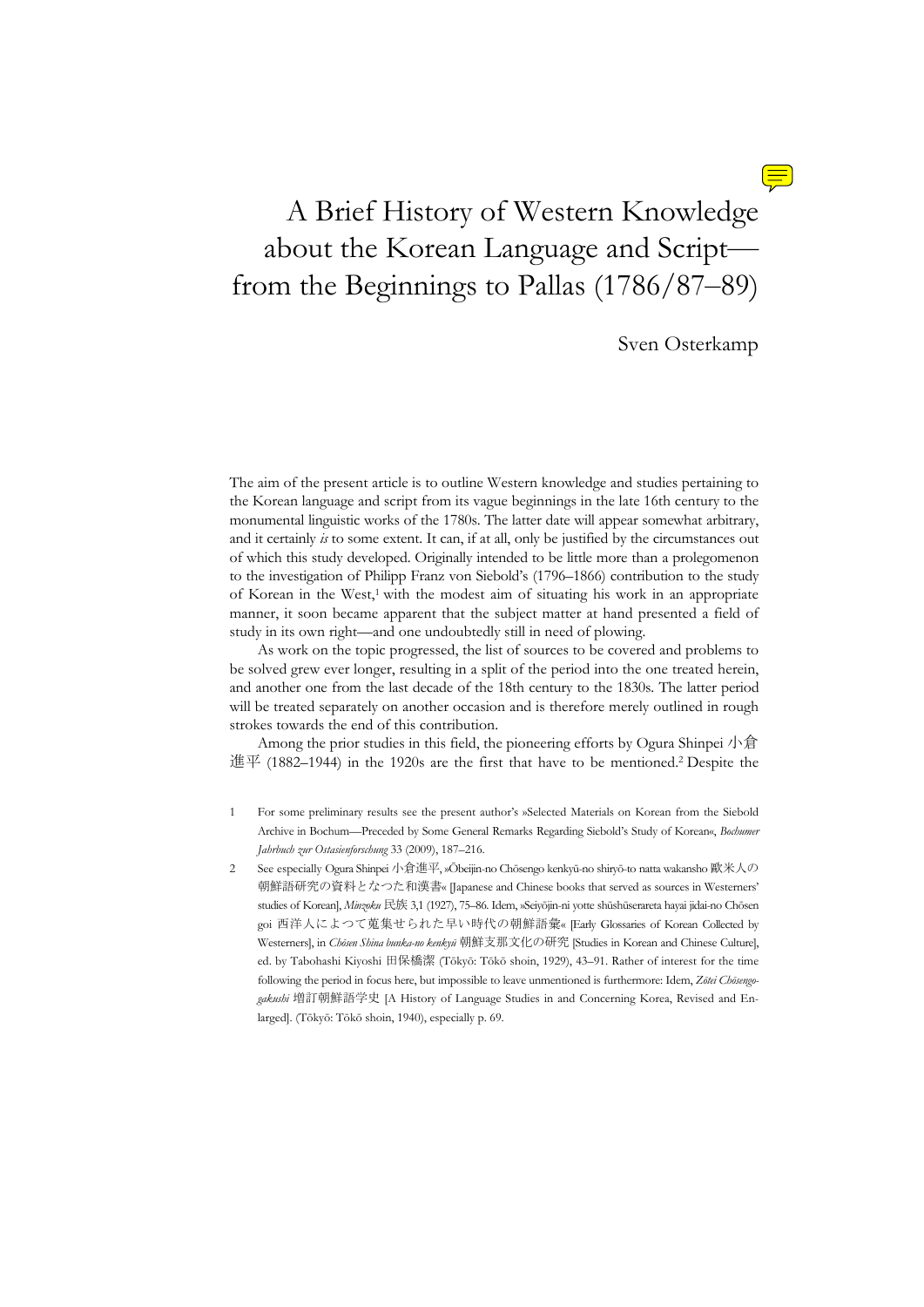decades that have lapsed since their publication, they were still superseded only slightly up to the time of Siebold's work on Korean.3 While Hamel and Witsen (see below) have attracted considerable attention, neither the initial, i.e. pre-Hamel/Witsen period—that is to say, from the late 16th century to the end of the second third of the 17th century has been outlined sufficiently, nor have the developments from the writings of these two authors to the various other ones throughout the 18th century. In general, the focus has been on sources containing lexical specimens of Korean, leading to the neglect of those writers treating the language and script in general terms or for instance the former's affinity to other languages. Furthermore, even this focus did not necessarily lead to the solution of the many problems posed by those works of the 18th century containing glossaries of Korean, although the sharp-witted study by Norbert R. Adami in 1980 did add significantly to Ogura's original efforts.4

 In the following we will therefore survey texts ranging from letters to full monographs which were either actually published or at least written during the named period and which are considered relevant for tracing the transmission and development of knowledge pertaining to Korean. Seldom do the relevant passages not show considerable redundancies; nevertheless, every attempt has been made to cover not only such works containing new materials or novel ideas, but also those merely reproducing older knowledge or views which at the same time are known for their impact on contemporary readers and/or later scholars.

3 The 19th century fared considerably better. Apart from studies on Siebold (on which cf. the references in Osterkamp, »Selected Materials«) see especially Ko Yŏnggŭn 高永根, **»**19 segi chŏnban'gi-ŭi sŏyangin-ŭi kugŏ yŏn'gu charyo 19 世紀 前半期의 西洋人의 國語研究資料« [Works on the study of Korean by Westerners in the first half of the 19th century], *Kwanak ŏmun yŏn'gu* 冠嶽語文研究 3 (1978), 27–40. Idem, »Ch'oki sŏyangin-ŭi Han'gugŏ yŏn'gu 初期西洋人의 韓國語研究« [Studies of Korean by early Westerners], *Sŏnch'ŏng ŏmun* 先淸語文 11,1 (1981), 1–13. Specifically concerning the script: Yi Kimun 李基文, »19 segi sŏgu hakchadŭr-ŭi han'gŭl yŏn'gu 十九世紀 西歐 學者들의 한글 研究« [Studies on *han'gŭl* by Western scholars of the 19th century]. In: *Haksurwŏn nonmunjip* 학술원논문집 39 (2000), 107–155.

 Cf. also Pentti Aalto, »Proposals concerning the affinities of Korean«, in *Voces amicorum Sovijärvi. In honorem Antti Sovijärvi septuagesimum annum agentis die XXII mensis aprilis anno MCMLXXXII,* ed. by Antti Iivonen, Seppo Suhonen and Pertti Virtaranta (Helsinki: Suomalais-Ugrilainen Seura, 1982. Suomalais-Ugrilaisen Seuran toimituksia / Mémoires de la Société Finno-Ougrienne; 181), 19–29. The first paragraphs treat part of the late 18th century works and are thus of direct relevance here.

<sup>4</sup> Norbert R. Adami, »Die Geschichte der Koreaforschung im zaristischen Russland« [The History of Korean Studies in Czarist Russia], *Bochumer Jahrbuch zur Ostasienforschung* 3 (1980), 3–97.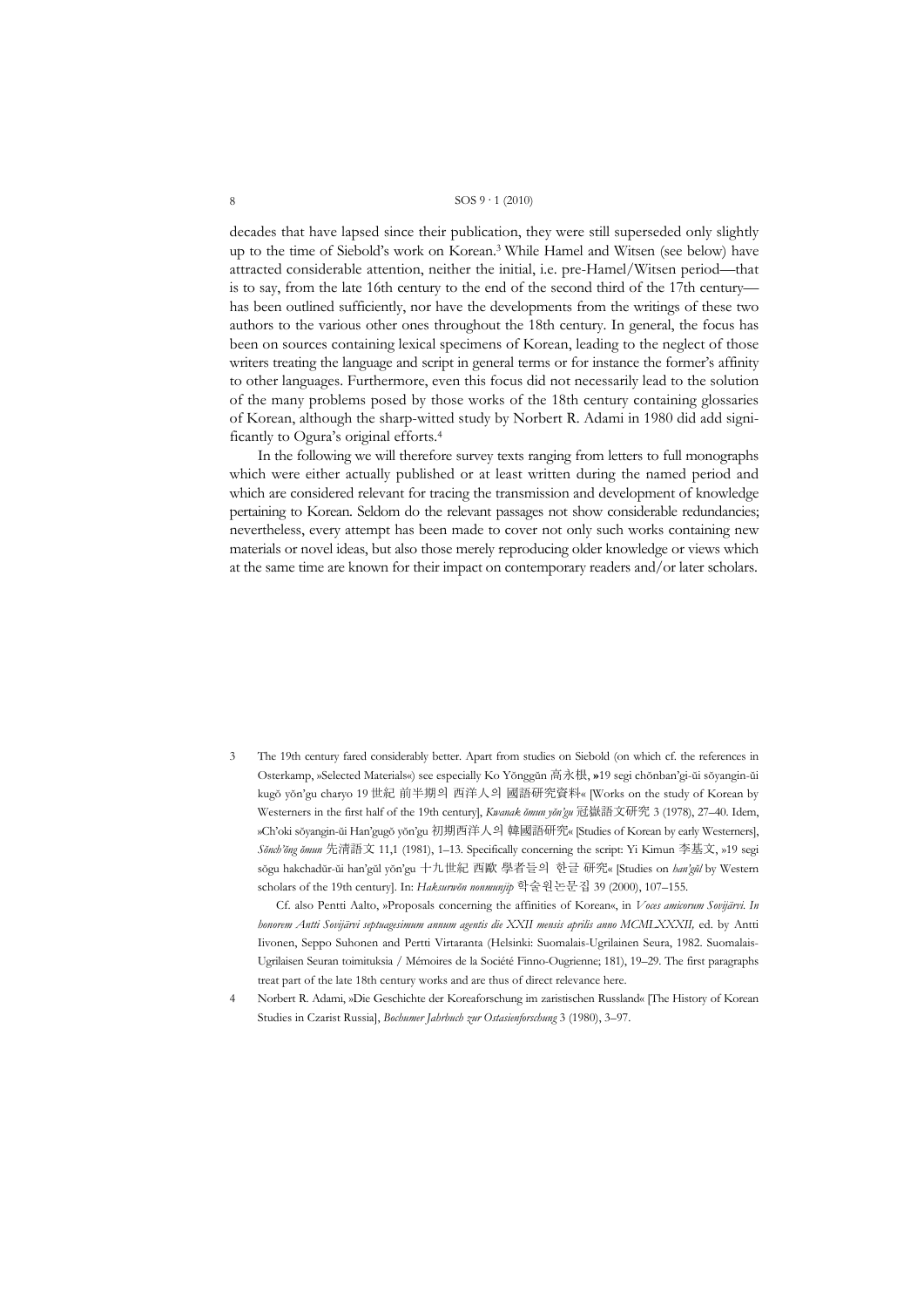#### *The Late 16th and 17th Centuries*

Pointing out that significant amounts of information concerning the Korean language and script first become widely known in the West only as late as the second half of the 17th century via the publications of Hamel and Witsen is by no means tantamount to saying that nothing at all can be gleaned from earlier sources. While exceedingly brief and often rather vague, references of interest are found from the closing years of the 16th century, initially almost exclusively in the writings of missionaries to Japan and China or in works based on these sources. If only the early published and widely read of these are considered, this period can be characterized as one of at least an *awareness* of the existence of the Korean language as well as of its *not* being identical to Chinese.

#### *Luís Fróis 1591/92*

One of the earliest references to Korean is found in the letters of the Portuguese missionary to Japan Luís Fróis (1532–1597), for instance in those dated 1591 and 1592:

This kingdome of *Coray* extendeth in length about 100. and in bredth 60. leagues. And albeit the inhabitants in nation, language, and strength of body (which maketh the people of *China* to dread them) be different from the *Chinians*, yet because they pay tribute to the king of *China*, and exercise traffique with his subiects, they doe after a sort imitate the Lawes, apparell, customes, and gouernement of the *Chinians*.5

As early as the late 16th century we thus have a clear statement to the extent that Korea had its own language distinct from Chinese, and furthermore in a text published early on in several languages, ensuring a wide readership.6 The view put forward only recently that until the publication of Hamel's report in the late 1660s, discourse on Korea had been dominated by the »generally accepted theme« of the non-existence of an indigenous language and of cultural subordination to China, even on a linguistic level, is therefore hardly tenable.7

 Fróis writes further on this issue in his *Historia de Japam*, finished not much later than the above letters, yet unpublished until recent times and therefore without influence on the period under review here:

- 5 Quoted here from the English adaptation found in Richard Hakluyt, *The voyages, navigations, traffqiques, and discoueries of the English Nation*, 3 vols. (London: George Bishop etc., 1598–1600), 3: 858.
- 6 A translation of the letters into Italian (*Lettera del Giapone degli anni 1591. et 1592.* [Letters from Japan of the years 1591 and 1592], Roma: Luigi Zannetti, 1595; see 124) and based on that version another one into Latin (*Literae annvae Iaponenses anni 1591 Et 1592* [Annual Letters from Japan of the Years 1591 and 1592], Cologne: Henricus Falckenburg, 1596; p. 103) were already published at the time.
- 7 Thus in Chi Myŏngsuk, »Repositioning Hamel: The Linguistic Significance of the First European Cross-Cultural Account of Chosŏn«, in *Korea in the Middle. Korean Studies and Area Studies* (CNWS publications; 153), ed. by Remco E. Breuker. (Leiden: CNWS Publications, 2007), 97–117, esp. 110–111.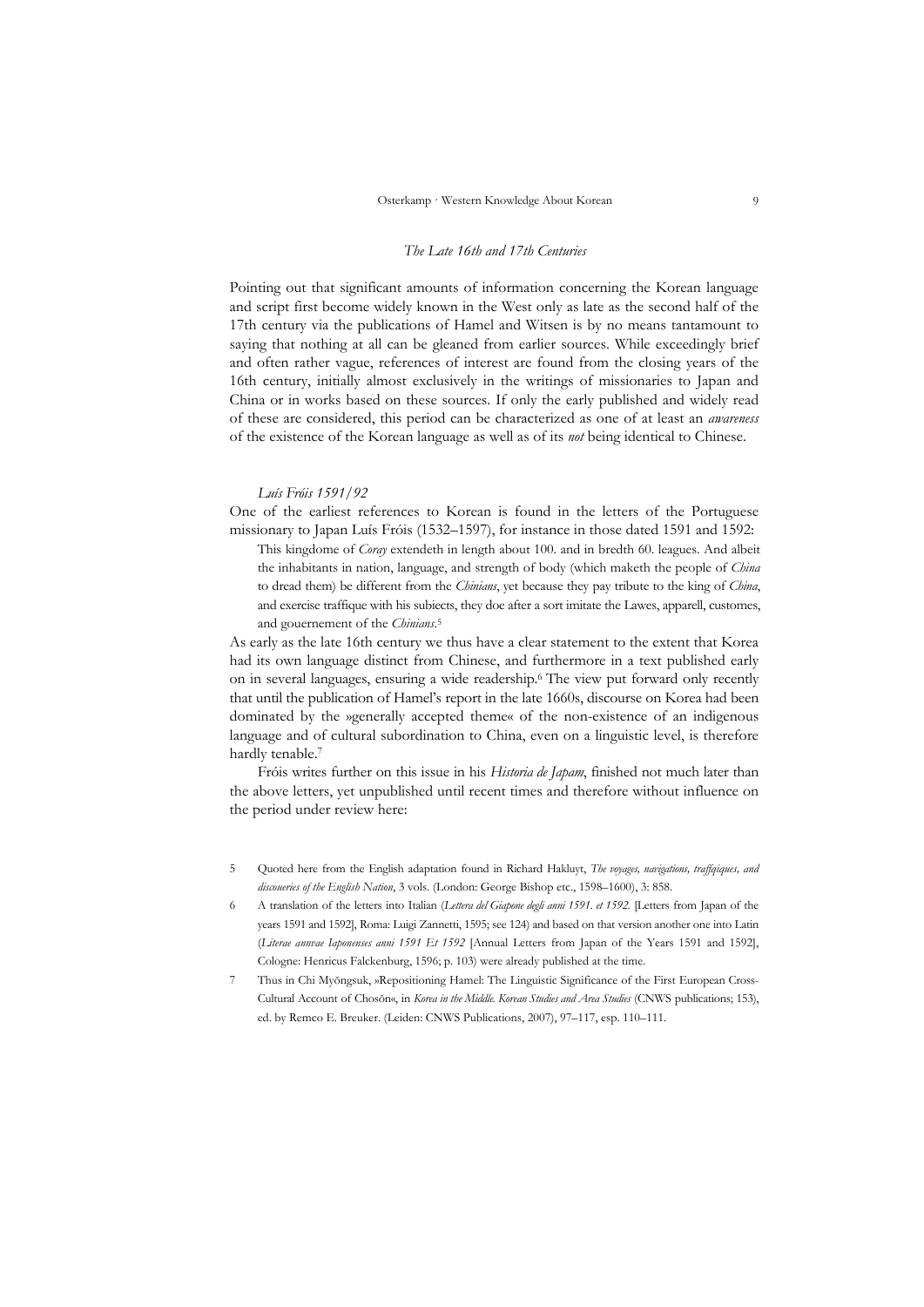Das letras, que são os mesmos caracteres que os da China, da religião e policia humana, se preza muito esta nação. Têm primeira, segunda e terceira pessoa, e modo de conjunções; a lingua hé mais facil de pronunciar que a da China. Alem do uzo commum e vulgar da gente plebea, têm outra lingua mais polida e aprimorada, de que uzão os letrados e nobreza da corte.8

Although the reference to part of this statement is difficult to recover, Fróis appears to have had at least some idea of what Korean was like and was therefore probably qualified for the above-mentioned comment in his earlier letters. It seems likely that his knowledge derived from contact with Korean captives in Japan.<sup>9</sup>

#### *Francesco Carletti 1606*

The travelogue of Florentine merchant Francesco Carletti (*ca* 1573–1636) is noteworthy as an early non-missionary source and concerns his voyage around the world in the years 1594–1606. Its publication had to wait until about a century later, when *Ragionamenti di Francesco Carletti fiorentino sopra le cose da lui vedute ne' suoi viaggi* (Discourses of Florentine Francesco Carletti about the things seen by him on his travels; Firenze: Giuseppe Manni, 1701) finally appeared, but manuscripts of his report for the Grand Duke of Tuscany dating from after his return to Florence in 1606 have survived.

8 Quoted from *Historia de Japam*, ed. by José Wicki, 5 vols. (Lisbon: Biblioteca Nacional, 1976–1984), 5: 545–546.

9 At least as far as the Korean place names in his *Historia* are concerned. It is obvious at first sight, however, that (part of) his knowledge derives from Japanese sources or informants: »Chiguju« (553; Ch'ungju 忠州), »Comûgay« (573 etc.; Komgae [Ungp'o] 熊浦), »Fusancay« (548 etc.) ~ »Fusangai« (571; Pusangae [Pusanp'o] 釜山浦), »Pean« (570 etc.; Ph'yŏngan 平安), »Toqinengi« (550; referring to Tongnae 東莱, but likely based on \*Tongnyŏng 東令 as an abbreviation of Tongnae yŏnggam 東萊令監—see p. 75 in Tsuji Seiji 辻 星児, »*Sonkai tokai nikki*-ni shirusareta Chōsengo[-ni] tsuite 「尊海渡海日記」に記された朝鮮語[に] ついて« [On the Korean words recorded in *Sonkai tokai nikki*], *Bunka kyōseigaku kenkyū* 文化共生学研 究 5,1 (2007), 71–84), and so on.

 This likewise applies to Luis de Guzmán's (1544–1605) roughly contemporary *Historia de las missiones qve han hecho los religiosos de la Compañia de Iesvs, para predicar el Sancto Euangelio en la India Oriental, y en los Reynos de la China y Iapon* (History of the missions undertaken by the Jesuits to preach the holy gospel in the East Indies and in the empires of China and Japan; 2 vols., Alcalá: Biuda de Iuan Gracian, 1601). Again we find »Fusancay« (502 etc.), »Pean« (517 etc.) or also »Foquinangui« (503; error for »Toquinengui«—for the confusion of »T« and »F« cf. »Fusancay« as »Tosancay« on p. 511).

 From Guzmán's work these transcriptions spread into numerous later ones, most importantly François Solier's (1558–1628) *Histoire ecclesiastiqve des isles et royavmes dv Iapon* [Ecclesiastical History of the Islands and Kingdoms of Japan], 2 vols. (Paris: Sebastien Cramoisy, 1627–29), Jean Crasset's (1618–1692) *Histoire de l'Eglise du Japon* [History of the Church of Japan], 2 vols. (Paris: François Montalant, 1689), and Pierre-François-Xavier de Charlevoix's (1682–1761) *Histoire et description generale du Japon* [History and General Description of Japan] 2 vols. (Paris: Julien-Michel Gandouin, 1736), as well as their respective later editions and translations.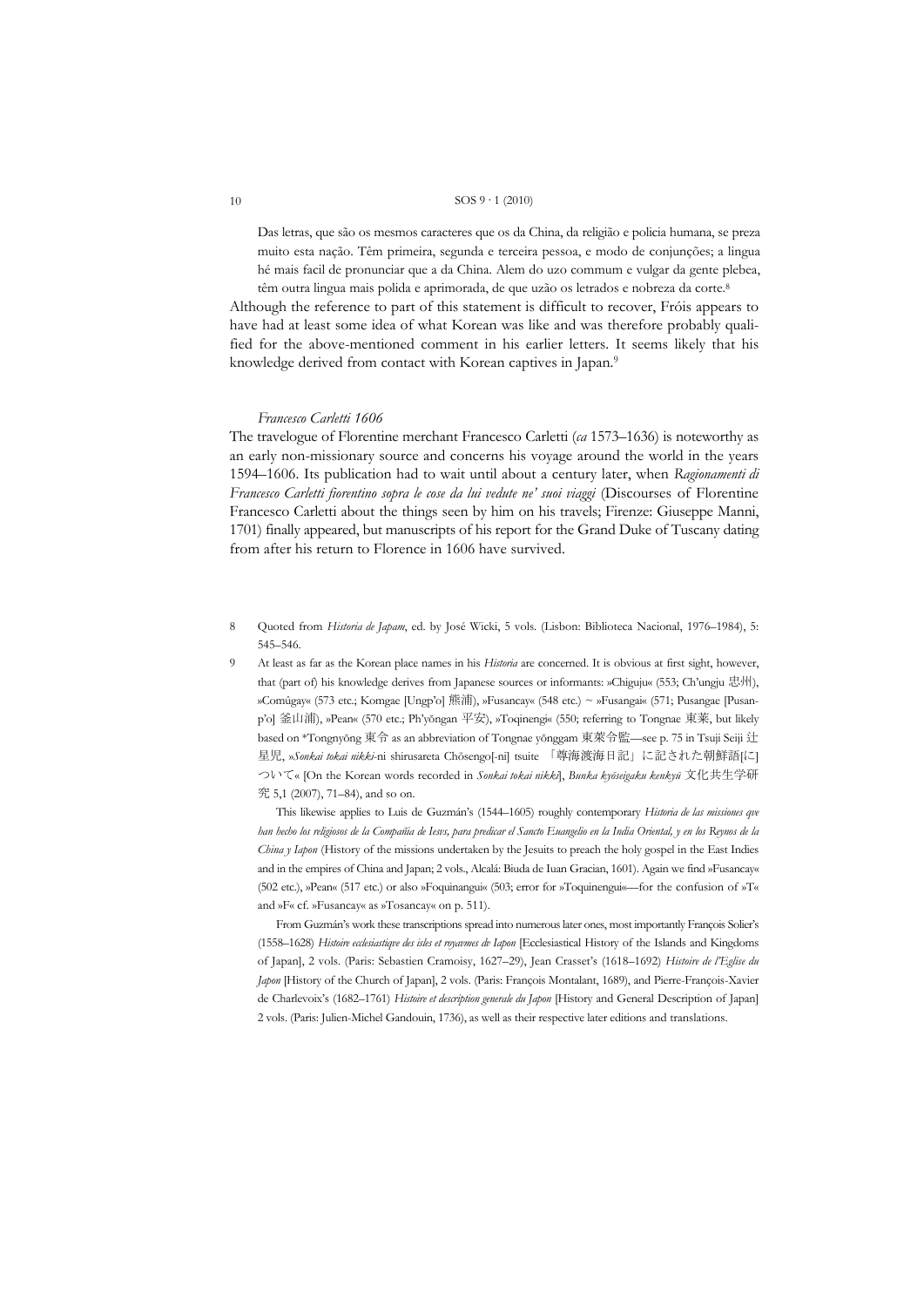As Carletti bought several Korean slaves in Japan during his stay there in 1597 and 1598 (one of whom, called Antonio Corea, Carletti is even known to have brought back with him to Italy), native informants were readily available, yet regrettably little use was made of this opportunity. Even after its belated publication, Carletti's work did not grant his readers any insights into the language or script as such. However, what we do find is a full list of Korean province names in Sino-Korean. For one thing, they are noteworthy in view of the fact that these names were generally indicated in their Chinese (not Sino-Korean) form in considerably more recent times on Western maps or in accounts of Korea. Additionally, these romanizations belong to the earliest of their kind and even predate Hamel by more than half a century. They are thus of considerable value for the historical linguist, however minuscule their appearance might have been for those longing for specimens of the language. They are as follows:10

| Carletti         | Korean (Yale)                                       |
|------------------|-----------------------------------------------------|
|                  |                                                     |
| Quienqui         | Kyengki 京畿 < Kyengkuy 경긔<br>Kangwen 江原 < Kangwen 강원 |
| Conguan          |                                                     |
| Honhay (Honliay) | Hwanghay 黃海 < Hwanghoy 황회                           |
| Ciuala (Cioala)  | Cenla 全羅 < Cyenla 전라                                |
| Hiension         | Kyengsang 慶尚 < Kyengsyang 경상                        |
| Tioncion         | Chwungcheng 忠淸 < Thywungchyeng 튱쳥                   |
| Hanquien         | Hamkyeng 咸鏡 < Hamkyeng 함경                           |
| Pianchin         | Phyengan 平安 < Phyengan 평안                           |

Apart from this Carletti also independently confirms Fróis statement concerning the distinctness of the Korean and Chinese languages. This is done in a specific type of statement concerning the Chinese script, which will be treated presently:

Con il pennello formano le loro lettere, che sono caratteri ieroglifici (et con ciascuno di loro significano una cosa composta et pronuntiata con una sol sillaba) intesi non solamente da loro, ma da tutti i loro vicini, ciò è Coccincini, Corei, Giapponesi et altri, non ostante che abbino diverse lingue tra loro: nondimeno conoscono il significato di quelle lettere, sí come nel suo paese

10 The modern edition on the manuscript basis used here is *Ragionamenti del mio viaggio intorno al mondo* [Discourses on my voyage around the world], ed. by Gianfranco Silvestro (Turin: Giulio Einaudi, 1958), 125. Deviations in the 1701 edition (p. 39) are given in brackets where necessary.

 The degree of confusion in the transcription of the three nasal codas of Korean is striking. Problematic here were not in all likeliness the underlying Korean forms, but rather the native language of Carletti: Italian allows only /n/ in coda position, albeit the phonetic realization can vary due to assimilation. Thus, Korean final  $\log$  [n] is simply rendered as  $\leq n$  = (#1, #3, #5–#8) with the exception of #2, and original  $\ln$ likewise becomes  $\leq n$  (#7).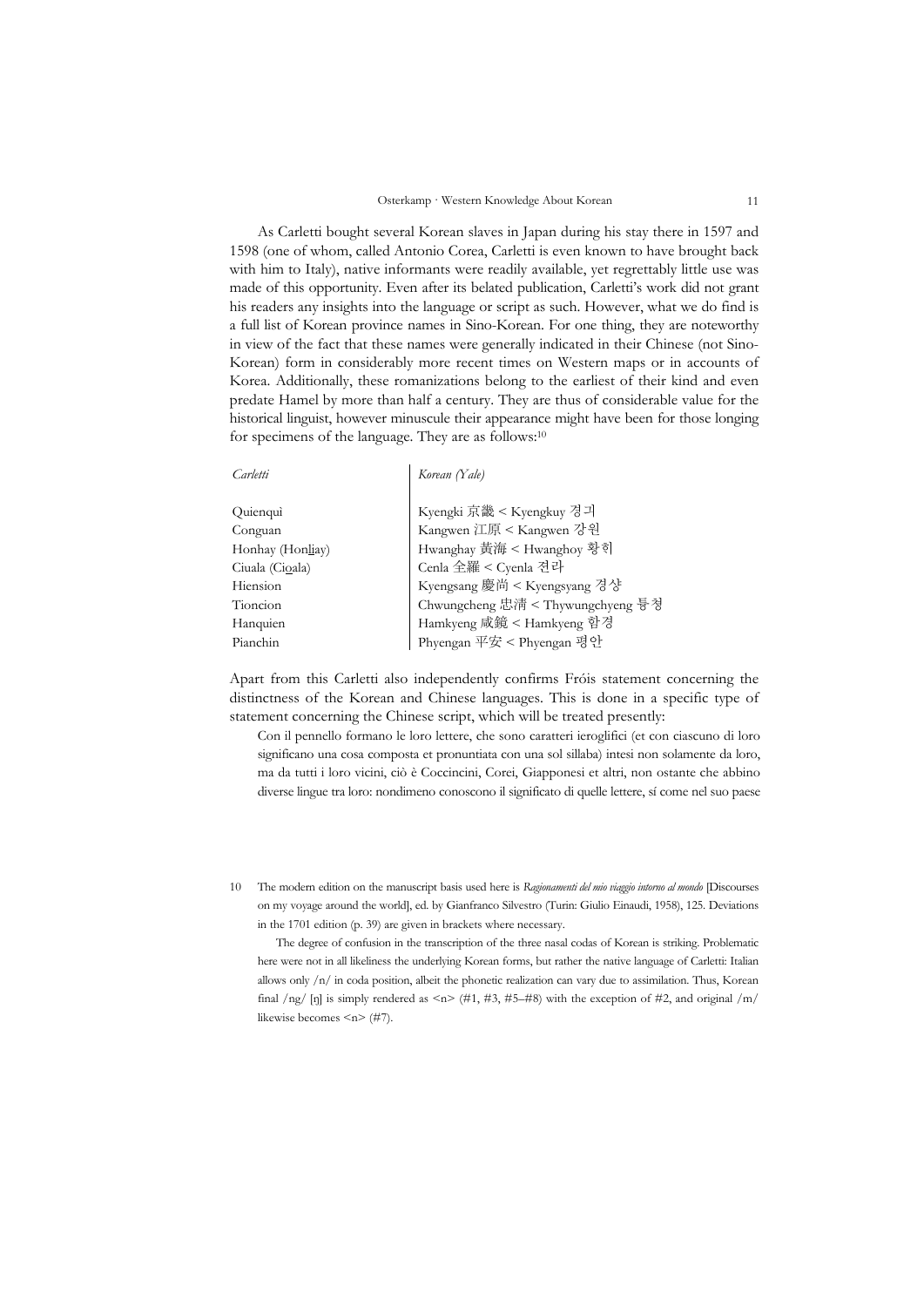conosce ciascuno nella sua imaginatione tutte le cose chiamandole per il suo nome secondo il suo parlare; […].11

#### *Matteo Ricci 1615*

Statements that the peoples of China and the countries adjacent to it could communicate in writing, despite using mutually unintelligible languages in conversation owing to the logographic nature of the Chinese script, can be found from the second half of the 16th century. The earliest cases do not yet mention Korea,<sup>12</sup> which is only later added to the list. Besides Carletti, there is also the following passage from *De Christiana expeditione apvd Sinas* (On the Christian expedition to the Chinese; Augsburg: Christoph. Mangius, 1615), based on Matteo Ricci's (1552–1610) writings and edited by Nicolas Trigault (1577–1628):

[...], maximè quod alias sit res admirabilis, & orbi reliquo plane inusitata, quod liber quilibet editus non solum per quindecim vastissimas huius regni Prouincias cum fructu percurrat, sed ab Iaponensibus etiam atque Corianis, imò & Caucincinensibus, Leuchicis etiam & alijs Regnis intelligatur, non secus atque ab Sinis, tametsi sint inter se sermone toto cælo diuersi, quod ideo fit, quia characteres hieroglyphici singuli res singulas designant. & si in hunc modum totus orbis conspirasset, poteramus scriptis characteribus animi nostri sensus ijs aperire, quibus cum loqui sermonis varietate prohibemur.13

Passages like the above—now including Korea—would reappear in most works treating the countries of the Chinese cultural sphere, including for instance those by Rodrigues, Varenius, Kircher, Becmann, Kaempfer (on all of which see below), de Charlevoix14 and others.

#### *João Rodrigues 1620*

In the second grammar of Japanese compiled by Jesuit missionary João Rodrigues (*ca* 1562– 1633), entitled *Arte breve da lingoa Iapoa* (A Short Grammar of the Japanese Language), we find a reference not to Korean as such, but to the Japanese language skills of Koreans:

- 11 Carletti/Silvestro, *Ragionamenti*, 177 (cf. pp. 163–164 in the 1701 edition).
- 12 Gaspar da Cruz (1520–1570) in his *Tractado em que se cõtam muito por estẽso as cousas da China, cõ suas particularidades, & assi do reyno dormuz* (Treatise in which are narrated at great length matters pertaining to China, with its particularities, and to the kingdom of Ormuz; Évora 1569, »Capítu. xvij.«) mentions the Cochin-Chinese and Japanese besides the Chinese, to which Bernardino de Escalante (born 1537) adds »los Lechios« (*Discvrso de la navegacion qve los Portugueses hazen à los reinos y prouincias del Oriente* [Discourse on the navigations which the Portuguese undertake to the empires and provinces of the Orient]; Sevilla 1577, pp. 62–63) and Juan González de Mendoza (1545–1618) furthermore »los de samatra« (*Historia de las cosas mas notables, ritos y costvmbres, Del gran Reyno dela China* [History of the most noteworthy matters, rites and customs of the great empire of China]; Rome 1585, p. 105).
- 13 Ricci, *Expeditione*, 487.

<sup>14</sup> Charlevoix, *Histoire et description generale du Japon,* 1 (1736): 40.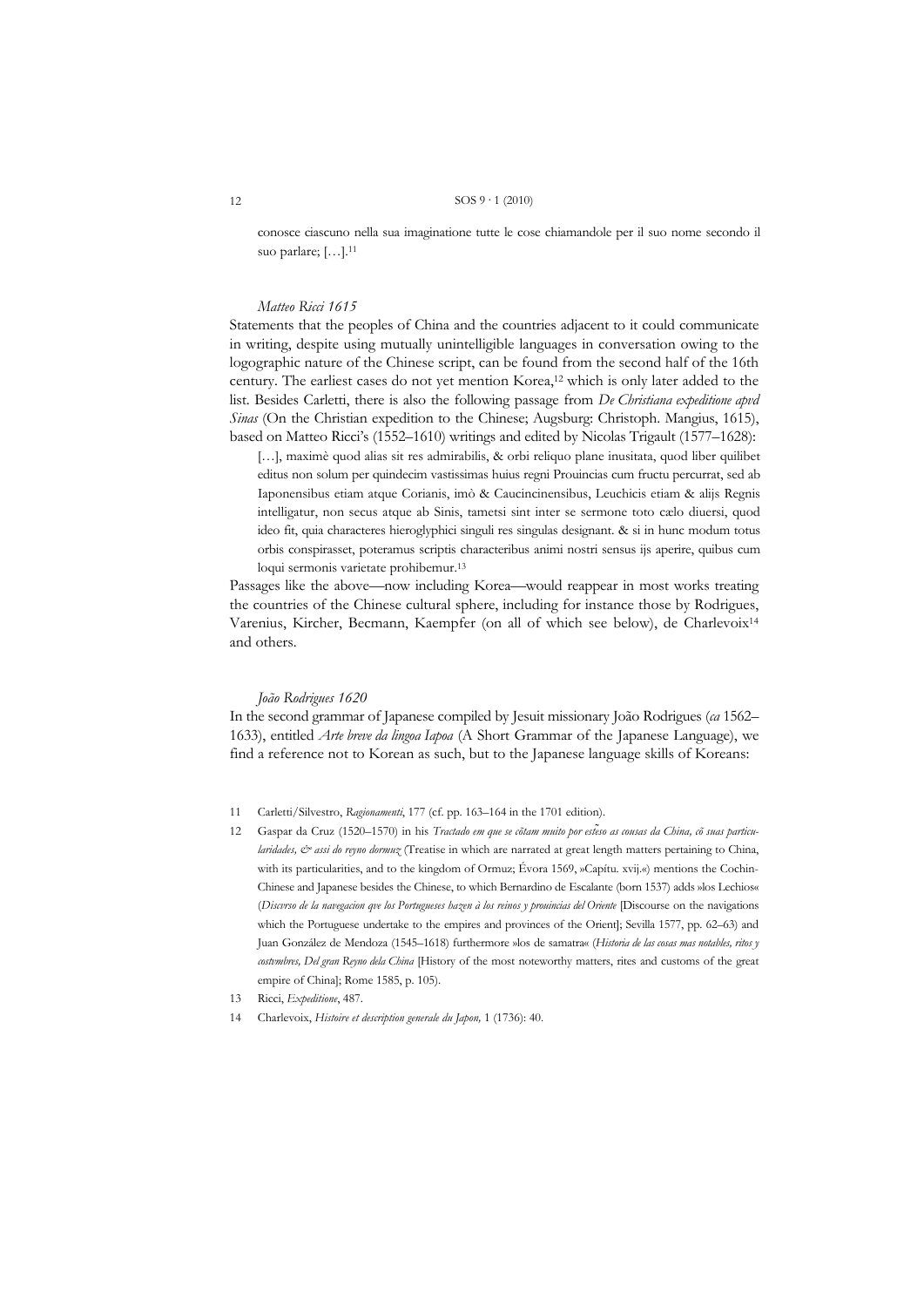O primeiro modo de aprender he mais firme & se falla por elle som mais propriedade, por fe ir aquirindo por modo de habito natural, como se tem visto por experiencia em muitos dos nossos de Europa, & em outros de outras naçoens, que andam entre os Iapoens, como sam os Coreas, que no fallar parecem naturaes.15

The history of Western knowledge of Korean would certainly have been an entirely different one had Rodriguez written a grammar of Korean as well. While this is unfortunately not the case, at least some of his observations concerning Korean in comparison to Japanese found their way into his *Historia da Igreja do Japão* (History of the Church of Japan), written after his *Arte breve* but left unpublished until the 20th century. In a passage on the settlement of Japan from the Korean peninsula, »called Kore by the natives«, and the Paekche origin of nobles of the Chūgoku region, Rodrigues turns to the languages:

But it is most probable that the first inhabitants of Japan, which at that time was without form of nationhood or kings, settled in that part of Chūgoku facing Korea, for the kingdom of Korea is about as old as China and is so close to these parts that the crossing may be made on one tide. For this reason the rough tone and the manner of speaking of the Japanese people of that part of Chūgoku are different from those of other parts of Japan and are very similar to the tone of the Koreans. The current native language of Japan has many similarities with the Korean tongue as regards its grammatical construction and parts of speech.16

At least the closing remark on the typological similarities of Korean and Japanese was significant at this early stage, especially insofar as it came from someone with an unparalleled knowledge and command of the latter language. Rodrigues' years in Japan doubtlessly blessed him with various opportunities for direct contact with Korean native speakers, of which the above observations can be deemed by-products.<sup>17</sup>

 Rodrigues' encounter with a Korean embassy to China and at least hearsay about similar occasions in Japan may be credited for providing him with the background information for the following elaborate version of the otherwise often brief and unspecific statements concerning the use of the Chinese script in East Asia:

The Japanese also adopted the Chinese names of these letters or figures. [...] In addition to this Chinese name, they also put another Japanese one in their native language according to the meaning of the letter, and all the other nations that have taken over Chinese letters have

15 Rodrigues, *Arte breve da lingoa Iapoa* (Macao 1620), 2b.

- 16 Quoted here from *João Rodrigues's Account of Sixteenth-Century Japan,* tr. and annot. by Michael Cooper (London: The Hakluyt Society, 2001), 56. Regrettably, however, Cooper does not give the original romanisations as found in the manuscript, unlike the Japanese edition *Nihon kyōkaishi* 日本教会史 [History of the Japanese Church] (Daikōkai jidai sōsho 大航海時代叢書; IX–X), 2 vols., tr. and annot. by Sano Yasuhiko 佐野 泰彦, Ikegami Mineo 池上岑夫 & al. (Tōkyō: Iwanami shoten 1967, 1970). The original spelling for »Kore« in the manuscript of the Biblioteca da Ajuda is given here as »Corê« (1: 173).
- 17 For some scenarios, see the discussion of these passages in Yasuda Akira 安田章, »Chōsen shiryō-no ichi 朝鮮資料の位置« [The position of the Korean materials on Japanese], *Kokugo kokubun* 国語国文 50,12 (1981), 42–56. Repr. in idem, *Gaikoku shiryō-to chūsei kokugo* 外国資料と中世国語 [Foreign Materials and the Middle Japanese Language] (Tōkyō: Sanseidō, 1990), 9–34 (see esp. 9–11 and 31n2).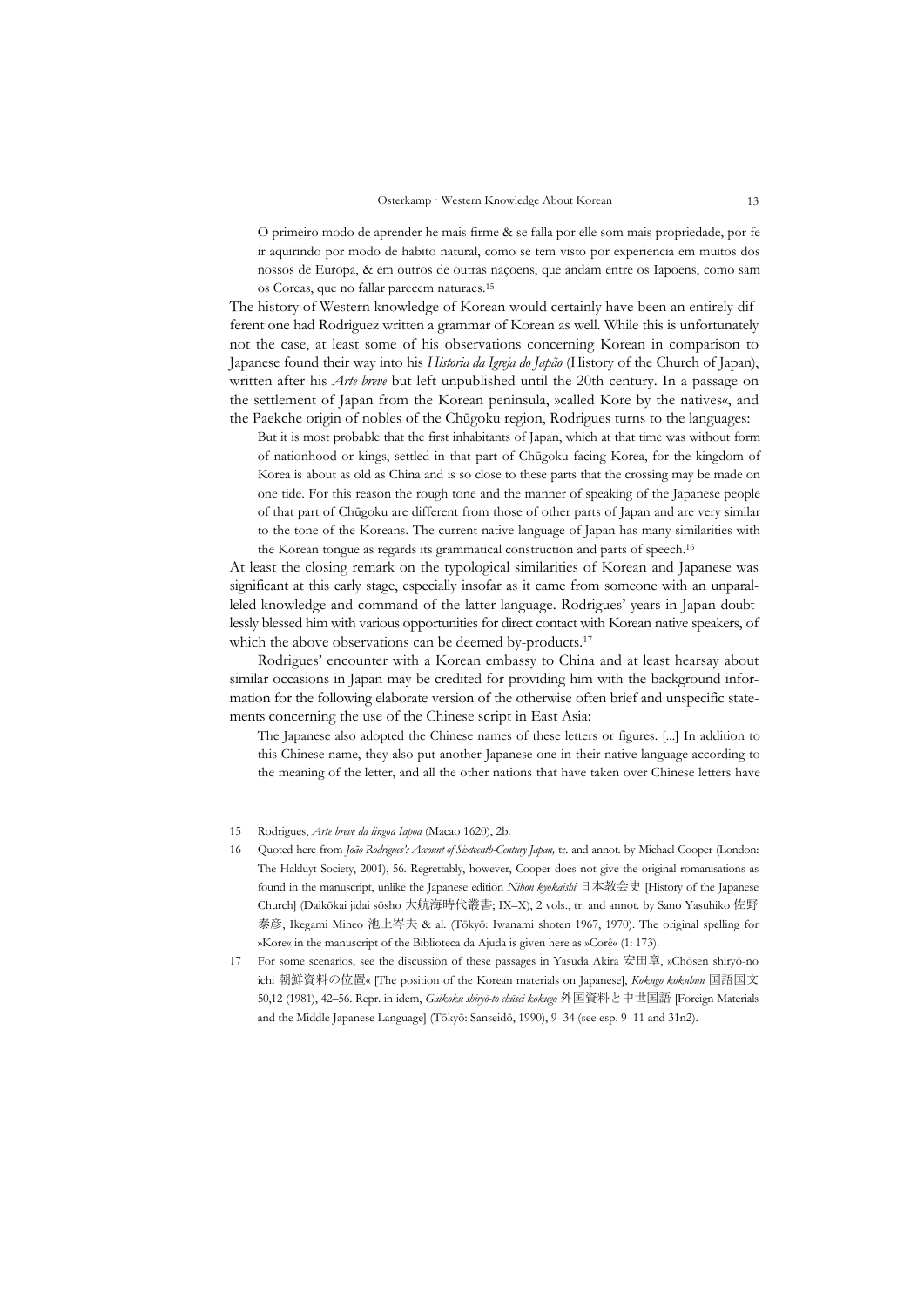done the same. Each of these nations reads the same book, epistle, or anything at all written with these letters, according to its own native language, but all form the same idea. No nation can understand the words of other nations, but only its own. This is rather like the numerical ciphers among the European nations speaking different languages, or like the figures or characters of the celestial signs, the planets, and conjunctions, used by mathematicions. For each nation pronounces in its own language with a variety of words the symbols of numbers, signs, and planets, but they always mean and are worth the same idea in all these countries.

 This has resulted in a great benefit for these nations, because the books of each of them are written in these letters that are common to all, although they use different languages. It follows from this that they can also communicate among themselves, as indeed they do, by using only the same letters and books and not speaking by word. Thus embassies sent from one country to another communicate through the medium of these letters. Although they may not have an interpreter when they meet, they can make themselves understood through using only these letters, and through these letters they speak by writing down the idea or what ehy want to express.

 This in fact happens among the Chinese, Japanese, Koreans, and others who use these letters, although their own languages are so different.18

#### *Bernhard Varenius 1649*

While better known for his *Geographia generalis* (General Geography; first published Amsterdam 1650), which had countless editions, including two by Isaac Newton (1643–1727), and translations into several languages, Bernhard Varenius (1622–1650) was also the author of *Descriptio regni Iaponiæ* (Description of the Japanese Empire).19 Having never visited Asia himself, Varenius bases his description on written sources, including various missionary ones. Similarly to Ricci above for instance, we read:

Notatu verò dignum est, quod Chinensium, Iaponensium, Coreensium, & Tonquinensium tam vulgaris quàm doctorum sermo nihil habeat commune, adeò ut ne verbo quidem unus alterum loquentem intelligat, & præterea in quotidiano usu diversos usurpent literarum characteres, unum tamen aliquod illæ gentes commune habent literarum genus, quibus scientias & disciplinas chartæ mandant. Hisce literis quicquid scriptum fuerit, diversarum illarum quatuor nationum docti & periti æque bene intelligunt & legunt, sed suâ & propriâ unusquisque dialecto: indocti & vulgus nihil eorum vel legere vel lectum intelligere queunt: sicut nostrum vulgus Latinum ignorat sermonem.20

20 Varenius, *Descriptio* (1649), 178–179; cf. 1673 edition, p. 80.

<sup>18</sup> Rodrigues/Cooper, *Account,* 334–335. For the use of the Chinese script in Korea and elsewhere also compare pp. 330 and 336.

<sup>19</sup> Varenius, *Descriptio regni Iaponiæ* (Amsterdam: Ludovicus Elzevirius, 1649; Cambridge: Joan. Hayes, 1673).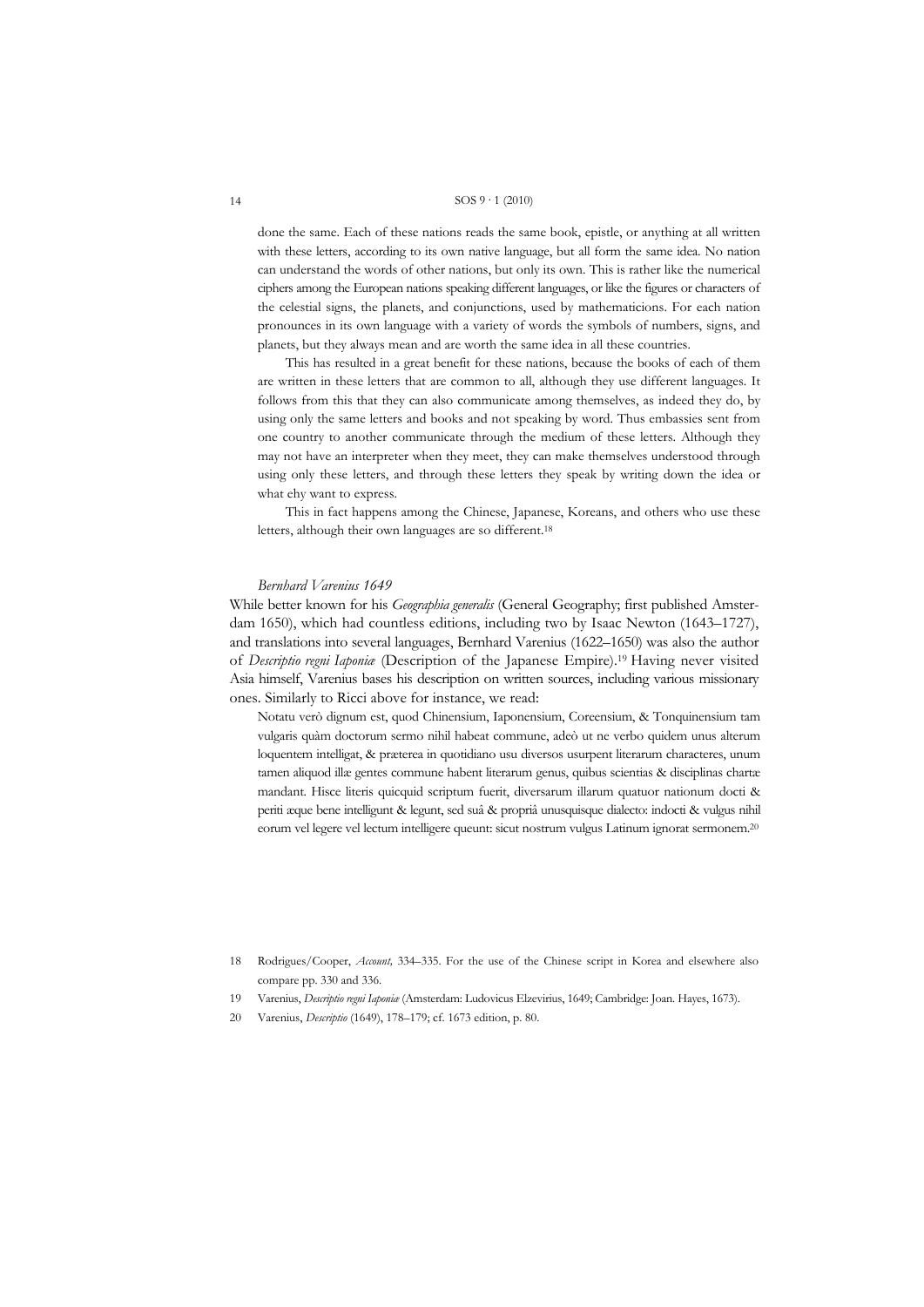#### *Athanasius Kircher 1654*

Within the vast scholarship of Athanasius Kircher (1602–1680), Korean first figures in *Oedipvs Aegyptiacvs* (The Egyptian Oedipus; Rome: Vitalis Mascardus, 1652–1654) in his discussion of Egyptian hieroglyphs and the Chinese script in a well-known constellation:

Characteres toti Regno Sinarum, vti & Iaponiæ, Coreæ, Conchinchinæ, Tonchini communes sunt; idioma diuersissimum est: hinc Iapones, Conchinchinæ, Coreæ, & Tonchini gentes, libros & literas hoc characterum genere scriptas intelligunt quidem, sibi tamen mutuò loqui, ac se inuicem intelligere loquentes non possunt; non secus ac figuræ numerorum toti passim Europæ vsitatæ ab omnibus intelliguntur, tametsi voces, quibus pronunciantur, diuersissimæ sint; characteres enim signa sunt conceptuum rerum omnibus communium.<sup>21</sup>

These lines, together with the remainder of the chapter to which they belong, were repeated in one of the most important and widely read books on China, namely Kircher's *China monumentis qua Sacris quà Profanis* […] *illustrata* (China illustrated by monuments both sacred and profane; Amsterdam: Joannes Janssonius, 1667; cf. p. 235 herein). Early standard references concerning China and Japan therefore made it at least clear that Korea (just like other countries adjacent to China) also had a language distinct from Chinese, which nonetheless served as a *lingua franca* in the region.

#### *Martino Martini 1655*

Martino Martini's (1614–1661) influental *Novvs Atlas Sinensis* (New Atlas of China) does not only contain two maps showing Korea,<sup>22</sup> but also a brief description of this country in its textual part. It has only a little to say concerning language and writing in a passage comparing Korea with China: »Men vind hier een selve gedaente van heerschappy, kleeding, tael, en wijse van schrijven, als by de Sinesen; […].«23

Needless to say, this refers to the use of Chinese in Korea, whereas the existence of a native language and script—while certainly not ruled out—is not even hinted at. In view of the sources reviewed so far, this was clearly a step back. In a similar fashion, the Korean province names indicated on the two above-mentioned maps follow with slight irregularities in their Chinese pronunciations. Thus, we read from top to bottom:24 Hienking, Pinggan (Pingan), Kiangÿuen (Kiangyuen), Kingki (Kinki), Hanghai (Hoanchai), Kingxan,

- 21 Kircher, *Oedipvs…,* 3 vols. (Rome: Vitalis Mascardus, 1652–54), 3 (1654): 15.
- 22 Albeit not in the focus of either of them, as is already obvious from their titles, namely »Imperii Sinarvm nova descriptio« [New Description of the Chinese Empire] and »Iaponia regnvm« [The Realm of Japan] respectively.
- 23 Quoted from p. 208a of the Dutch translation of Martini's *Atlas,* published as vol. 4 of Joan Blaeu's *Nieuwe Atlas, oft Toonneel des Aerdrijcx* [New Atlas, or Theatre of the World] (Amsterdam: Joan Blaeu, 1655). The account of Korea spans pp. 207a–209b.
- 24 If different, the spellings as found on p. 208a are given in brackets.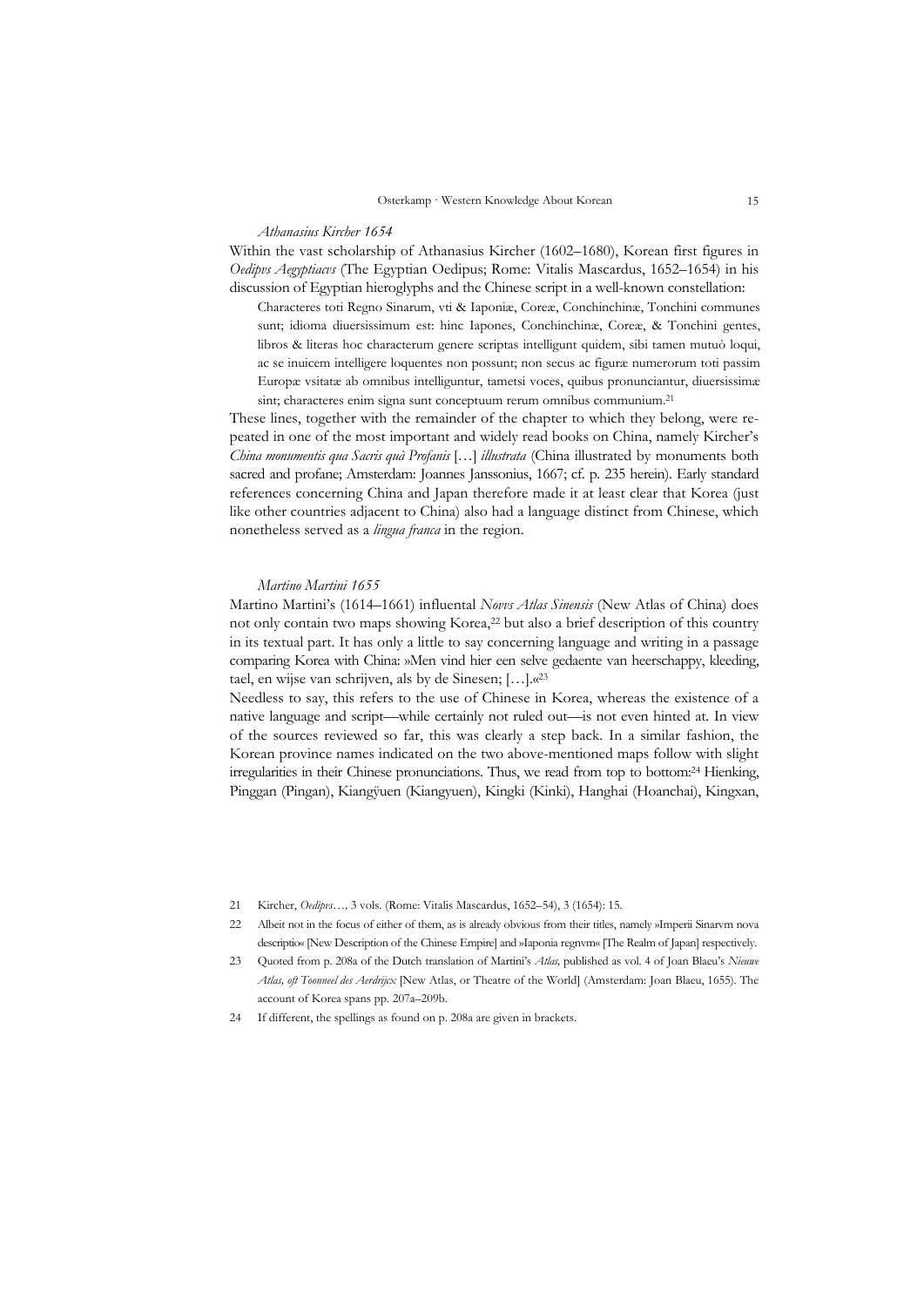Chungcing and Ciuenlo. Despite claims to the contrary, no words or names in their actual Korean form are found here.25

#### *Hendrik Hamel 1668*

The latter half of the 17th century saw the publication of some of the most important sources on Korea and its language for a long time to come, all ultimately going back to a single event that hardly needs any introduction: the shipwrecking of the De Sperwer in 1653 and its crew's subsequent thirteen years in Korea before some of them escaped to Japan. Hendrik Hamel's (1630–1692) report on these experiences was first published in Dutch in 1668.26 Before long, translations into French (1670), German (1672) and English (1705) followed, most of which where re-published and re-translated various times, especially in 18th and 19th century collections of travelogues, thereby ensuring a broad readership.

 Those seeking first-hand knowledge of Korean were probably rather disappointed with the report: No specimen whatsoever of *han'gŭl* is found here and with the exception of a number of Korean place names interspersed throughout the main text, the data provided on the language is minimal. The following passage ranks as the most informative one:

Sooveel haer spraeck, schrijven en reekenen belanght, haer spraeck is alle andere spraaken different. Is seer moeijelijck om te leeren, doordien sij een dingh op verscheijde maniere noemen; spreeken seer prompt ende langhsaem, voornamenlijck onder d'grooten ende geleerde; schrijven op driederlij maniere, 't eerste ofte principaelste is gelijck dat vande Chineese ende Japanders, op dese wijse worden alle hare boecken gedruct, ende gesz, [read: »ende geschriften,«] 't land ende de overheijt rakende, gesz tweede, [read: »rakende, geschreven. Het tweede«] Is seer radt, gelijck 't loopent int vaderlant; wort veel bij d'grooten ende d'gouverneurs gebruijct om vonnisse in, ende apostille op recquesten te stellen, mitsgaders brieven aan malcandere te schrijven, alsoo d'gemeene man niet wel lesen can; het derde ofte slechtste wort vande vrouwen ende gemeene man geschreven. Is seer licht voor haer te leeren, doch connen daardoor alle dingen ende noijt

- 25 Ogura (»Chōsen goi«, 85, #146), basing himself on the French translation of Martini's account in vol. 3 of *Recueil de voiages au Nord* [Collection of Voyages to the North] (Amsterdam: Jean Frederic Bernard, 1715), 3: 142–179, interprets »Cie« in the following passage as probably rendering the Korean *chae* 'ash', while »Sandaracha« is said to be of unclear meaning: »Il ne se trouve point ailleurs de meilleure gomme de Sandaracha, ou de Cie à la couleur d'or, dont aussi bien qu'au Japon ils ont accoûtumé de vernir toute sorte de meubles« (3: 178; equivalent to 208b in the Dutch edition quoted above). Now the latter is sandarac resin and the alleged Korean word »Cie« is nothing but the Chinese reading of *qi* 漆—albeit deprived of its diacritics: The fully spelled-out romanisation in the system of Nicolas Trigault's *Xiru ermuzi* 西儒耳目資 [An Aid to the Ears and Eyes of Western Scholars] (Hangzhou, 1626) is *ç̔iĕ,* or *ç'iĕ* (see e.g. 2: 66b).
- 26 Among the earliest editions is: *Journael, Van de Ongeluckige Voyagie van 't Jacht de Sperwer* [Journal of the Unfortunate Voyage of the *Jacht* De Sperwer]. (Rotterdam: Johannes Stichter, 1668).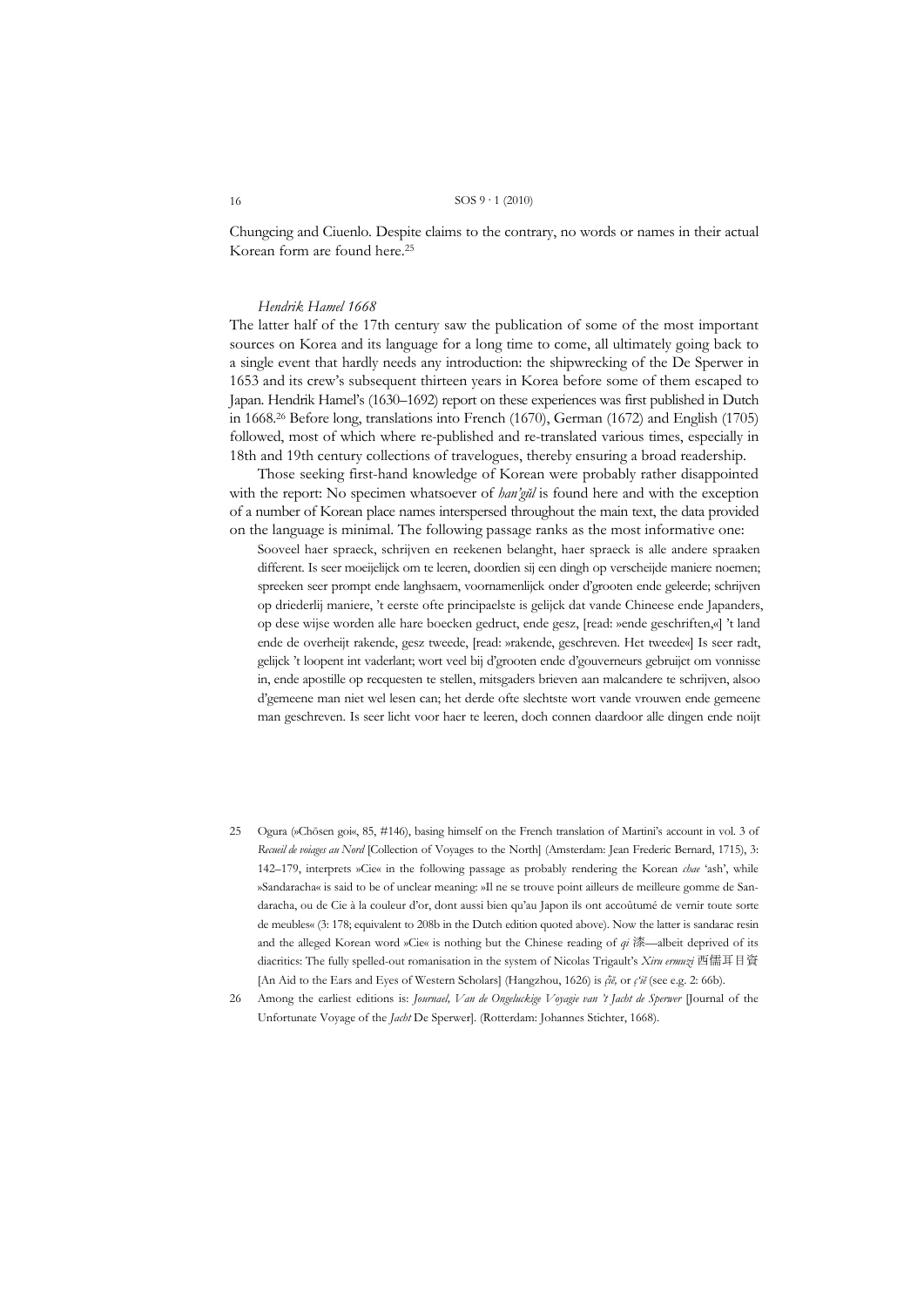gehoorde namen seer licht ende beter als met 't voorgaende schrijven; dit geschiet alles met penseelen, seer vaerdigh en rat.27

While the above is admittedly still somewhat vague, it reaffirms the previously available piece of information that the Koreans spoke a language different from Chinese—here now expanded to »different from *all* other languages«. Also, and more importantly, we finally find a non-Chinese writing system mentioned here. The notion of no less than three distinct writing systems<sup>28</sup> turned out to be persistent until the emergence of the first actual specimens of Korean script in the last years of the 18th century.

 Interestingly, Hamel's claim that »sij een dingh op verscheijde maniere noemen« is reminiscent of how Japanese was repeatedly described from the second half of the 16th century.29 After all, this might not be such a great surprise as the two languages share certain characteristics which undoubtedly contributed to that impression, such as the extensive use of Sinoxenic vocabulary (i.e. Sino-Korean and Sino-Japanese respectively) in addition to native vocabulary or the existence of a sophisticated system of honorifics.

#### *Arnoldus Montanus* 1669

Arnoldus Montanus' (1625–1683) *Gedenkwaerdige gesantschappen der Oost-Indische Maetschappy in 't Vereenigde Nederland, aen de kaisaren van Japan* (Remarkable Embassies of the East-India Company in the United Netherlands to the Emperors of Japan; Amsterdam: Jacob Meurs, 1669) naturally touches upon Korea in its account of the Japanese invasions in the 1590s. The strong influence of Martini is apparent at first sight, when the province names are read in Chinese (pp. 108, 159) just as in the following passage: »De steeden zijn seer veel: leggen meest vierkant: gebouwt na de wijse *der Sineesen*: welker dracht, tael, letteren, godsdienst en land-bestier *de Coreers* volkomen navolgen.«30

- 27 Following the celebrated edition of B. Hoetink, *Verhaal van het vergaan van het jacht De Sperwer* [Narrative of the Shipwreck of the *jacht* De Sperwer]. ('s-Gravenhage: Martinus Nijhoff, 1920), 50–51. The emendations in square brackets are his.
- 28 Nowadays usually identified as Chinese writing in *kaishu* 楷書 and *caoshu* 草書 as well as *han'gŭl*. Cf. Yi Pyŏngdo 李丙燾, »Nansŏn Chejudo nanp'agi (wan) 蘭船濟州島難破記 (完)« [Account of the shipwreck of a Dutch vessel on Cheju Island (final installment)], *Chindan hakpo* 震檀學報 3 (1935), 166–189; also Ikuta Shigeru 生田滋, *Chōsen yūshūki* 朝鮮幽囚記 [Account of Our Imprisonment in Korea] (Tōkyō: Heibonsha, 1969. Tōyō bunko; 132), 176 and 112n261, respectively.
- 29 Compare Giovanni Pietro Maffei's (1533–1603) description in his *Historiarvm Indicarvm libri XVI* [Sixteen Books on the History of the Indies] (Venice: Damianus Zenarius, 1589), 207, to which also the abovementioned Varenius (*Descriptio* [1649], 179–180; [1673], 81) refers: »Sermo Iaponiorum, vnus & communis est omnium; sed ita varius idem & multiplex, vti plures haud immerito videantur esse. quippe vniuscuiusq́ue notionis ac rei, multa vocabula sunt, quorum alia contemptus, alia honoris causa; alia apud principes, alia apud plebem; alia denique viri, alia fœminæ vsurpant. ad hæc, aliter loquuntur ac scribunt; & in ipsa scriptione, aliter epistolas, aliter volumina librosque conficiunt«.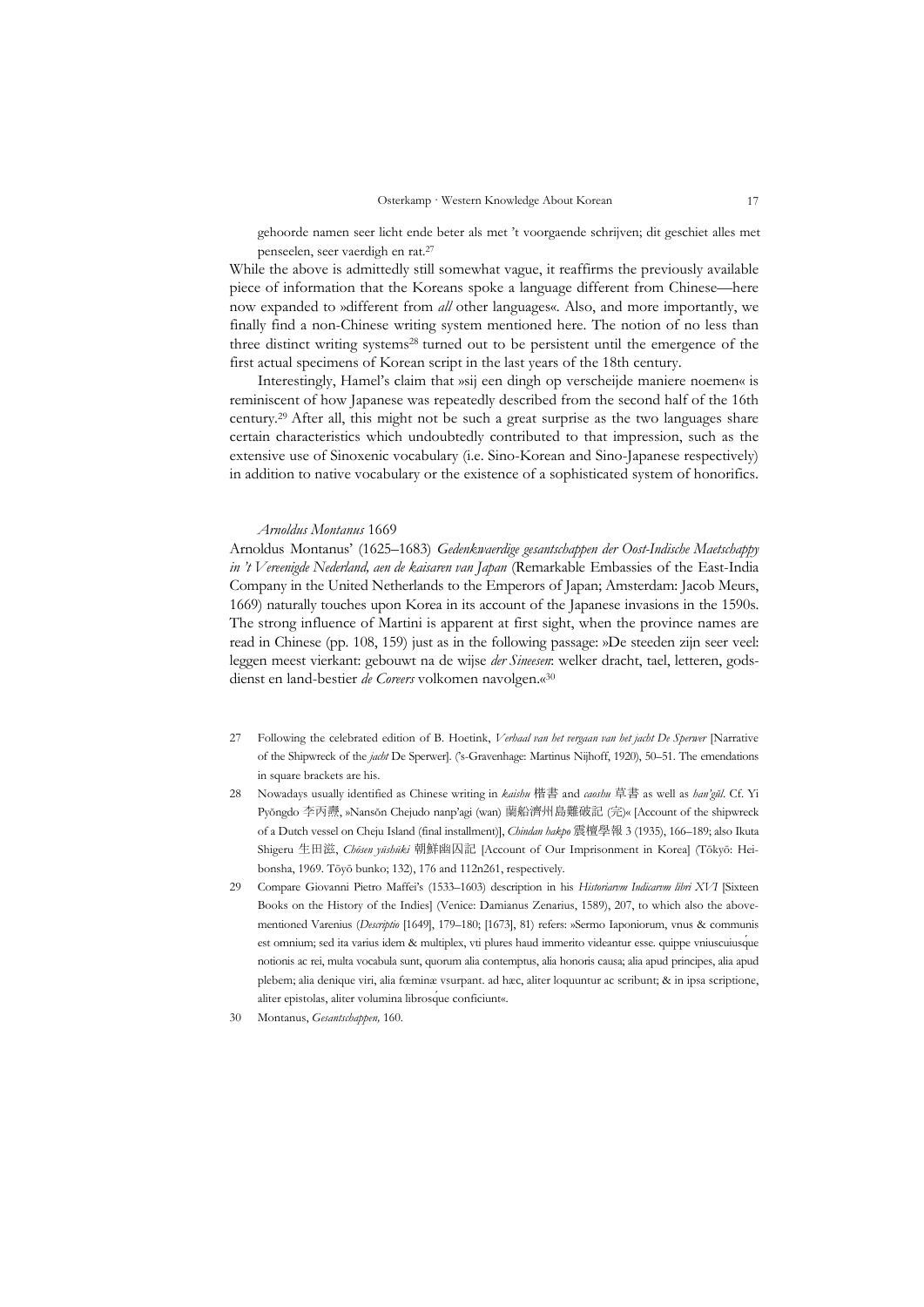Just as with Martini's account, Montanus was quoted soon after by Nicolaas Witsen and incorporated into his *Noord en Oost Tartarye*—as far as the topic at hand is concerned, there is little more than this and the fact that both works enjoyed considerable attention that makes quoting these statements worthwhile.

#### *Johann Christoph Becmann 1673*

Johann Christoph Becmann's (1641–1717) *Historia Orbis Terrarum geographica et civilis* (Geographical and Civil History of the World) enjoyed numerous editions in 1673, 1680, 1685, 1692, 1698 and 1707. Of interest is a passage concerning the different directions of writing observed in the world: »Chinenses, Tatari, Coreani, Japanenses scribunt a superiori parte Recta Linea descendendo ad inferiorem.«31 While repeating the usual account of the Chinese script being used and understood in adjacent countries despite their divergent spoken languages (see pp. 384, 391), he does not appear to have Chinese writing in mind here, needless to say except for the »Chinenses«.

#### *Christian Mentzel 1681*

In the title of his *Index Nominum Plantarum Universalis…*32 (General Index of Botanical Names), Christian Mentzel (1622–1701) claims to include the Korean names of plants and accordingly we find »*Cor.* Coreenses, Coreæ Insulæ« among the abbreviations listed near the beginning of this work. However, unfortunately the present author was not able to locate any passage making use of the named abbreviation, let alone any actual Korean in the main body of this lexicon.

#### *Nicolaas Witsen 1692*

Nicolaas Witsen's (1641–1717) *Noord en Oost Tartarye* (Northern and Eastern Tartary) and its account of Korea33 is a compilation from various sources, including both published and unpublished writings as well as informants from Hamel's group. It thus incorporates

- 31 Becmann, *Historia* (Frankfurt/Oder: Hiob Wilhelm Fincel, 1673), 224.
- 32 The title is too lengthy to quote in full here, but its relevant portions are as follows: *Index Nominum Plantarum Universalis, Diversis Terrarum, Gentiúmque Linguis, quotquot ex Auctoribus ad singula Plantarum Nomina excerpi & juxta seriem A. B. C. collocari potuerunt, ad Unum redactus, videliecet: EUROPÆORUM* […]*. ASIATICORUM, Hebræâ, Chaldaicâ, Syriacâ,* […] *Sinicâ, Japonicâ, Malaicâ, Coreicâ. &c. AFRICANORUM* […]*. AMERICANORUM* […] [General index of botanical names in the different languages of all countries and peoples, as many as can be gathered from the various writers for each botanical name and be arranged in alphabetical order reduced to one, namely: OF THE EUROPEAN ONES: [...]. OF THE ASIAN ONES: In Hebrew, Chaldean, Syriac, [...] Chinese, Japanese, Malay, Korean etc. OF THE AFRICAN ONES: […]. OF THE AMERICAN ONES: […] (Berlin: Officina Rungiana, 1682).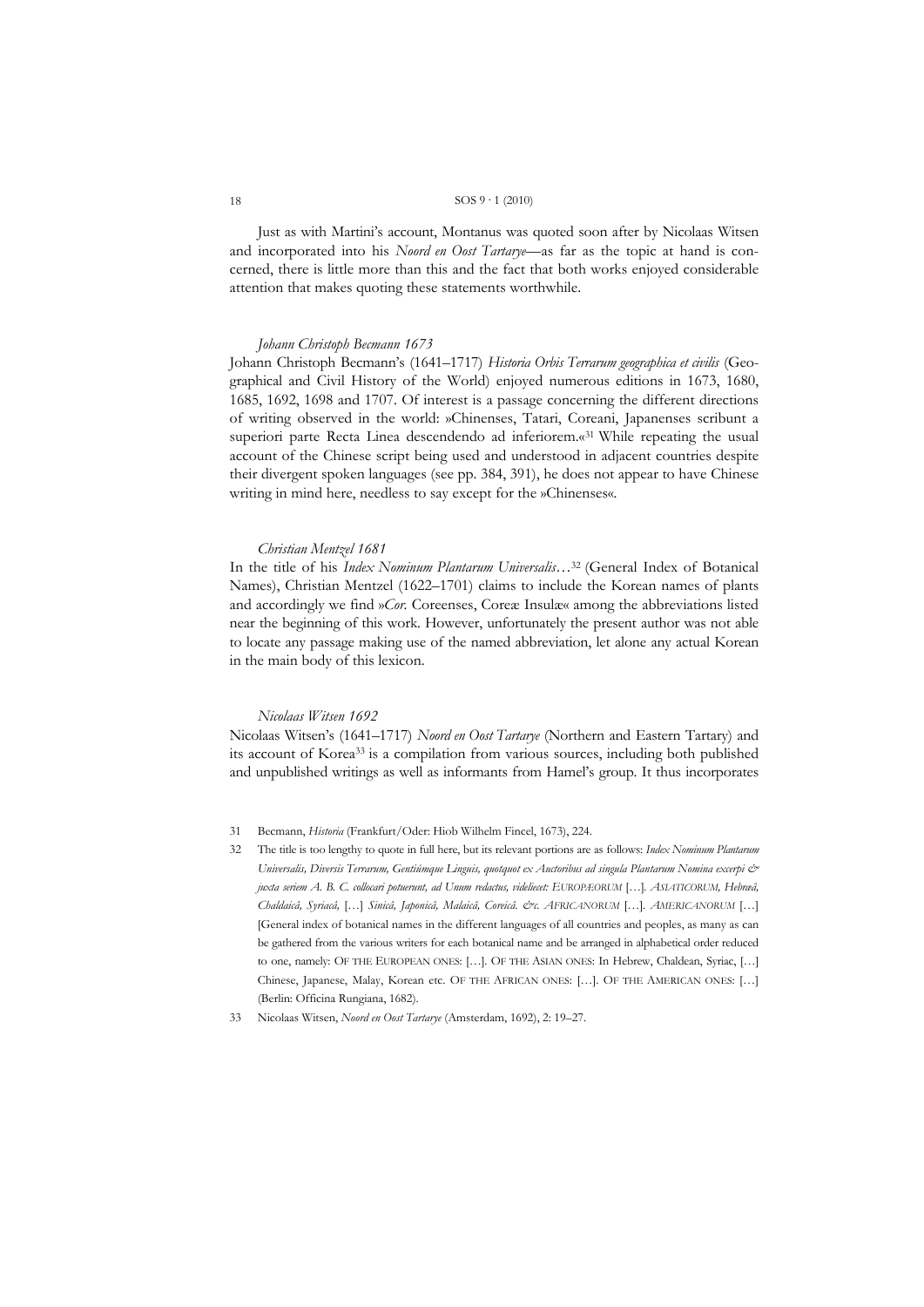two longer passages from Montanus and Martini,<sup>34</sup> and furthermore draws upon an unpublished manuscript by »a certain Slavonic author«<sup>35</sup>—all of which contain little to nothing not already well known. It is thus the remainder that is of interest here. In the introductory passage we merely read: »De wijze van leven der *Koreers* helt ten deele na de Tartars, ten deele na de Sinesen. […] Hunne spraek en schrift komt ten naesten by met die van de Sinesen overeen.«36 However, things get curious after the passage from Montanus, where we find the earliest long list of Korean words in a printed Western work going beyond proper nouns. In fact, little exaggeration is needed if we were to describe this work, together with its expanded version of 1705 (dealt with below), as being *the* source on Korean up to the early 19th century.

De telling by die van *Korea*, onder de grooten, is als volgt:

| $1$ Ana.                                                            | 2 Toue. $\P$                                                      | $3 \text{ Sevve}$ .      | $4$ Deüye.      | 5 Tasset.             |
|---------------------------------------------------------------------|-------------------------------------------------------------------|--------------------------|-----------------|-----------------------|
| 6 <i>Joset</i> . $\P$                                               | 7 Girgop. $\P$                                                    | 8 <i>Joderp</i> . $\P$   | 9 $A$ gop. $\P$ | $10$ <i>Laer.</i>     |
| De gemeene man telt aldus:                                          |                                                                   |                          |                 |                       |
|                                                                     | 1 <i>Jagnir</i> . $\blacksquare$ 2 <i>Tourgy</i> . $\blacksquare$ | 3 Socsom.                | 4 Docso. $\P$   | 5 Casetoo.            |
|                                                                     | 6 <i>Joseljone</i> .   7 <i>Jeroptchil</i> .                      | 8 <i>Jaderpal</i> . $\P$ | 9 Ahopcon.      | $10$ <i>Jorchip</i> . |
| Als zy tot tien getelt hebben, dan gaen zy voort tot hondert aldus: |                                                                   |                          |                 |                       |
|                                                                     | 20 Somer. 1 30 Schierri. 1                                        | 40 Mahan.                | 50 $Swin$ .     | 60 <i>Jegu</i> .      |
| 70 Hierugum.                                                        |                                                                   | 80 <i>Jader</i> . $\P$   | 90 Haham.       | 100 Hirpee.           |
| Pontchaa, betekent by hen Godt:                                     |                                                                   |                          |                 |                       |
| <i>Mool</i> , een paerdt:                                           |                                                                   |                          |                 |                       |
| Moolhoot, meer paerden:                                             |                                                                   |                          |                 |                       |
| <i>Hiechep</i> , een wijf. <sup>37</sup>                            |                                                                   |                          |                 |                       |

The glossary ends as suddenly as it began and carries neither a title nor any indication as to where it was taken from or who contributed to it. However, it is followed by a brief reference to the shipwrecked Dutchmen of the De Sperwer, which is hardly incidental. Their influence is likewise seen in a number of Korean place names in the passages written by Witsen himself, which reflect their actual Korean pronunciations<sup>38</sup>—yet the province names are still given in their Chinese forms (pp. 20, 21–22, 26).

34 The former section (pp. 21–23) is an almost verbatim quote from the Dutch edition of Montanus, namely from columns 159b–161a and 163a.

 The latter section (pp. 25–27) appears to be translated from some other edition of Martini's *Atlas* despite the existence of the Dutch one refered to above. In any case, the two Dutch texts are neither identical in terms of their internal structure nor their exact wording, as a comparison of Witsen's version with Martini's (207a–209b) demonstrates.

- 35 Witsen, *Tartarye,* 2: 24–25.
- 36 Witsen, *Tartarye,* 2: 20.
- 37 Witsen, *Tartary,* 2: 23.
- 38 Witsen does not name his source, but Hamel's *Journael* is a likely candidate, as the place name spellings conform well. Compare the following (page numbers and spellings in Stichter's edition, if different, indicated in square brackets): p. 19: Tyocenkoek [title: Tyocen-koeck]; p. 20: Heinan [Heynan], Iyan [Jyan], Najo, Sansiangh,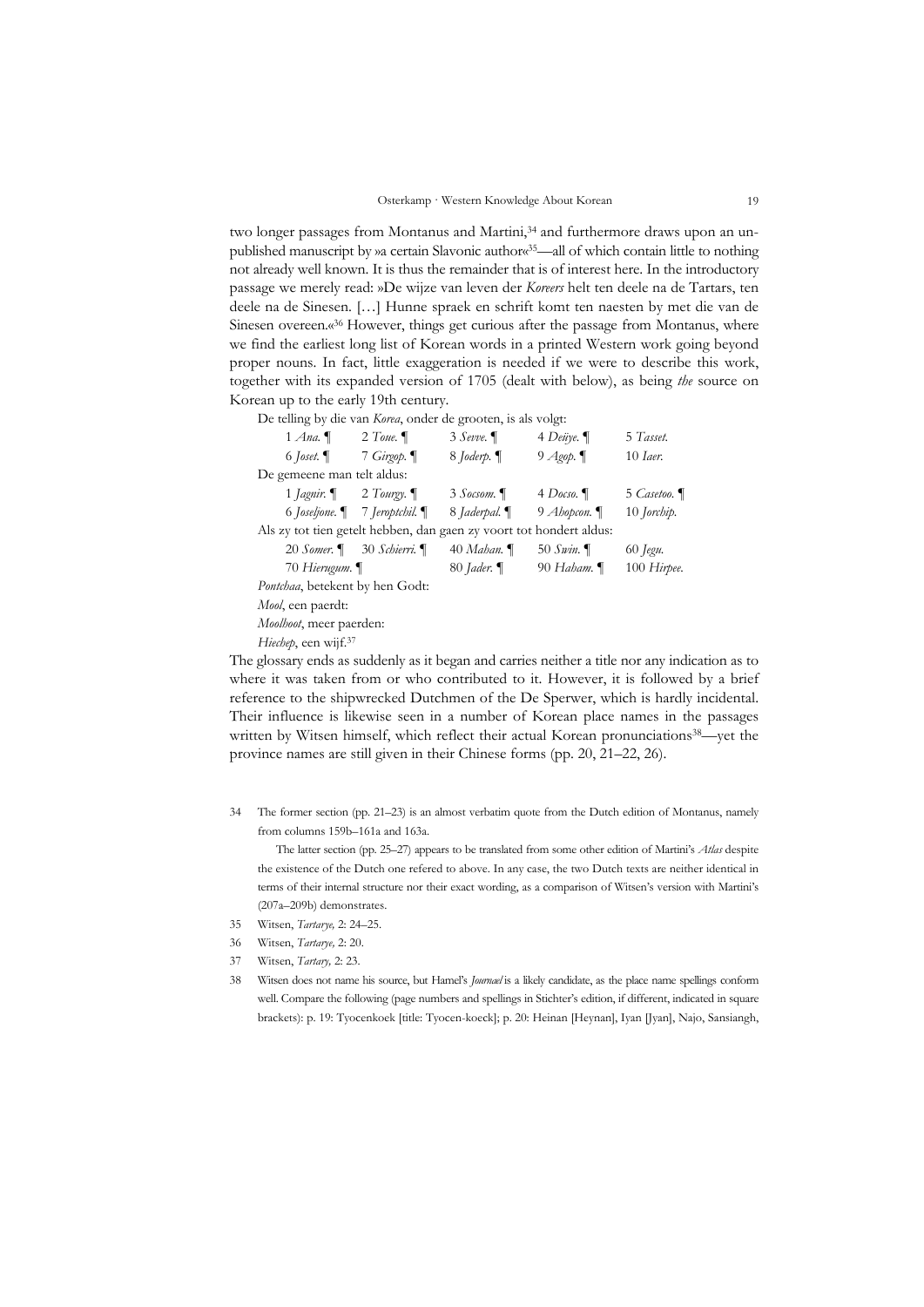The distinction made between two ways of counting is noteworthy: one used by »de grooten«, i.e. high-ranking persons, (which comprises the native numerals), the other by »de gemeene man«, which involves Sino-Korean.39 As we shall see below, this will give rise to a variety of misunderstandings in the later literature but is certainly not entirely groundless in itself. For such a distinction is not only found in Witsen and works based on him either directly or through one or more intermediaries, but also with some variations in entirely unrelated and non-Western sources.40

 Finally, we should in passing mention another passage found right before the conclusion of the account with Martini (p. 25), as it hints at yet another opportunity for Westerners to get a glimpse at Korean from native informants. Here we find quoted a few lines by Andreas Cleyer (1634–?1697/98), who in 1682 had the opportunity to see the Korean embassy to Edo under ambassador Yun Chiwan 尹趾完 (1635–1718) on the occasion of Tsunayoshi's succession as *shōgun*. 41 More than a few notices concerning the Korean language and/or script in Edo-period sources derive from Japanese-Korean encounters during the various embassies, but as before with Richard Cocks (1566–1624) for instance,<sup>42</sup> Cleyer's case was different and did not lead to any new materials.

Tyongap, Tayan, Tonge [Tunge], Sendy, Iesoen, Thielado [all on p. 10], Saising [Saysing], Sutten [Sutnen], Mammon [Nammon; all three on p. 15], Consio, Tionsangdo, Sengado, Sioor [all four on p. 10]; p. 21: Moese [Mocse], Meggan (corrected to Moggan in the second edition: *Tartary* [1705], 1: 46) [Moggan; both on p. 6].

- 39 Most of the examples by »the common man« quoted here are hybrids consisting of a native element followed by a Sino-Korean one, but as is obvious from the last numeral (*Hirpee*, i.e. *ilbaek* 一百) and especially from the expanded list in the 1705 edition, this category likewise includes purely Sino-Korean words.
- 40 See for instance Motoori Norinaga's 本居宣長 (1730–1801) *Tamakatsuma* 玉勝間 (The Jeweled Basket; printed 1795–1812), 7: #392, see *Motoori Norinaga zenshū* 本居宣長全集 [The Complete Works of Motoori Norinaga], 20 vols., ed. by Ōno Susumu 大野晋 and Ōkubo Tadashi 大久保正. (Tōkyō: Chikuma shobō, 1968–93). 1: 221. Lowborn persons are said to use combinations of native plus Sino-Korean elements, whereas those of higher standing use purely Sino-Korean words. While details vary, Witsen and Motoori agree on the *mixed* use among *lower* persons, which is hardly coincidental.

 Missionary Karl Gützlaff (1803–1851) probably had the same in mind when he wrote that »the present spoken language consists in great part of composite words, in which the words of both languages are united to express one single idea«. See his »Remarks on the Corean language«, *The Chinese Repository* 1,7 (1832), 276–279 (here 278).

- 41 Cf. the entry for Dec 2, 1682 in his diary. *Andreas Cleyer. Tagebuch des Kontors zu Nagasaki auf der Insel Deshima. 20. Oktober 1682 – 5. November 1683* (Bonner Zeitschrift für Japanologie; 6), ed. by Eva S. Kraft (Bonn: Förderverein Bonner Zeitschrift für Japanologie), 73–74.
- 42 Cocks—whose focus of interest as head of the English Factory in Hirado was trade—experienced the 1617 embassy to Japan, headed by O Yun'gyŏm 呉允謙 (1559–1636).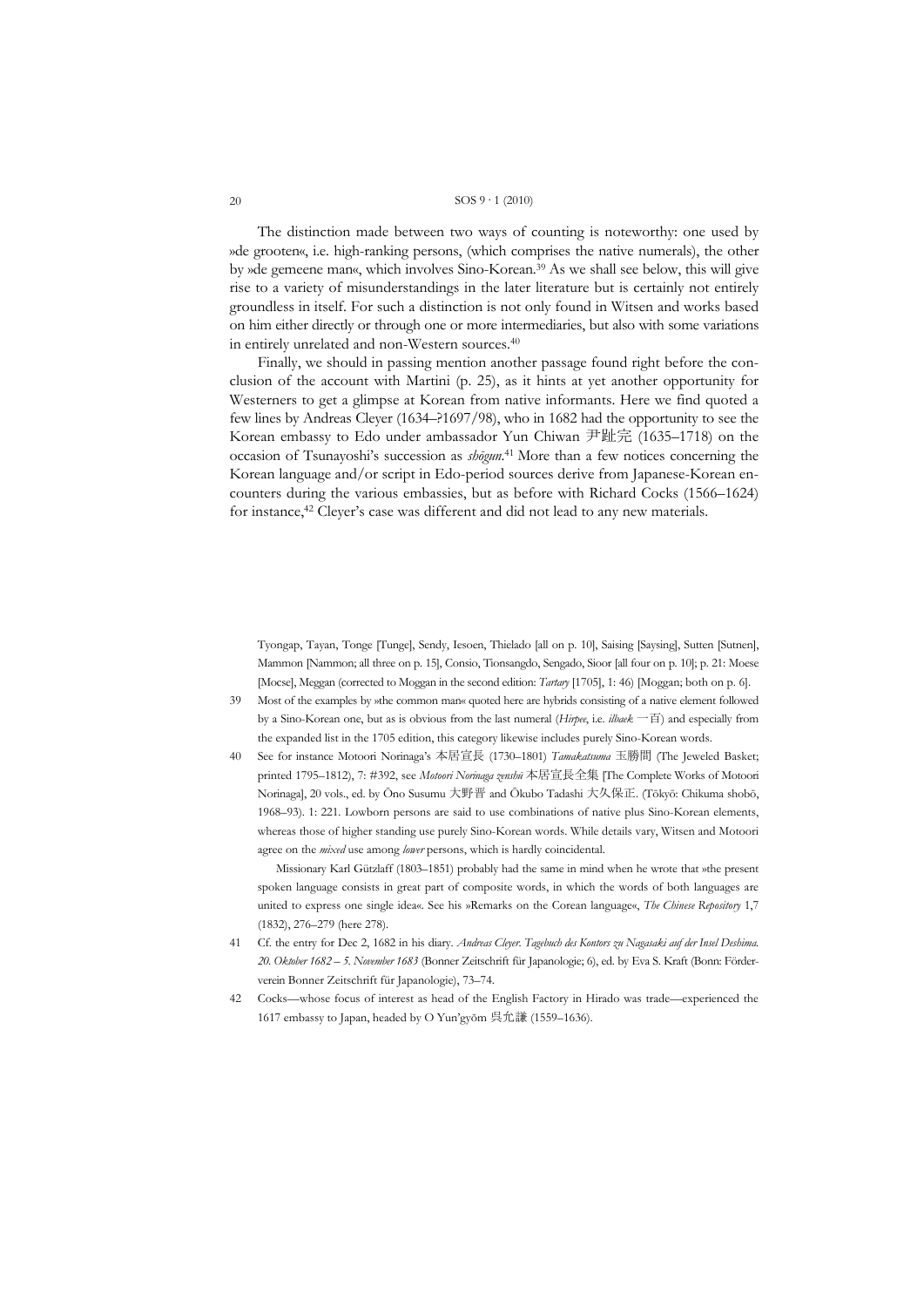#### *Andreas Müller 1694*

Orientalist Andreas Müller (1630–1694) was not only in contact with Witsen and published extensively on matters Chinese, he also had a wider interest in the various languages and writing systems of the world. His *Alphabeta ac Notæ* (1703) does not contain any Korean as such, but in its previous half, besides a number of brief accounts of various writing systems, there is a list of all the scripts known to the author. This »Alphabetorum index universalis« (General Index of Alphabets) spans no less than ten pages and even includes an entry for »Coreanum«,<sup>43</sup> thus demonstrating Müller's awareness of a distinct Korean script. The columns providing pieces of information about some of the scripts, i.e. about their age, number of letters or characters and direction of writing as well as their creatorship, are left blank.

#### *Gottfried Wilhelm Leibniz 1697–1705*

One of the correspondents of both Witsen and Müller who certainly is in no need of introduction was Gottfried Wilhelm Leibniz (1646–1716), whose interest in things Chinese is widely known. Less so are his attempts concerning Korean summarized below, gleaned from his correspondence with missionaries to China.44 First, in a letter to Joachim Bouvet (1656–1730), French Jesuit and missionary to China, dated Dec 12, 1697, he expresses his interest in the languages of the peoples adjacent to China:

A l'occasion de la langue chinoise, il seroit fort à souhaitter qu'on pût avoir aussi des bonnes notices des langues de tous les peoples voisins; et au commencement quelque petit vocabulaire, avec quelque notice des letters et aussi avec le *Pater* ou oraison dominicale, tant en caracteres qui nous sont connus, qu'en ceux du pays où est la langue; et tousjours avec une version interlineaire. La collation des langues est la chose du monde qui peut donner le plus de lumieres touchant les origins et migrations des peuples. Or sans parler des langues de la Coree, du Japon, du Siam, Ava, et du reste des Indes dont il faudroit tacher d'estre informé avec le temps; je ne parleray maintenant

que des langues Tartares, ou qui sont au septentrion de la Chine, des Indes et de la Perse.45 At this point, Manchu, Mongolian and Tibetan are of foremost interest to Leibniz, whereas Korean is named among others as secondary—for the time being. While in another letter to Bouvet several years later, dated Feb 15, 1701, the focus for Leibniz is still on roughly the same selection of languages,<sup>46</sup> the situation for Leibniz is quite different in a subsequent letter to Bouvet dated July 28, 1704, where we read: »On dit qu'il y a des langues

<sup>43</sup> Andreas Müller, *Alphabeta ac Notæ* (Berlin: Johannes Liebermann, 1703), 21.

<sup>44</sup> All quotes follow Gottfried Wilhelm Leibniz, *Der Briefwechsel mit den Jesuiten in China (1689–1714)* [Correspondence with the Jesuits in China], ed. by Rita Widmaier (Hamburg: Felix Meiner Verlag, 2006. Philosophische Bibliothek; 548).

<sup>45</sup> Leibniz, *Briefwechsel,* 140; in letter #18, 136–157.

<sup>46</sup> Leibniz, *Briefwechsel,* 300–325, letter #42, esp. 318.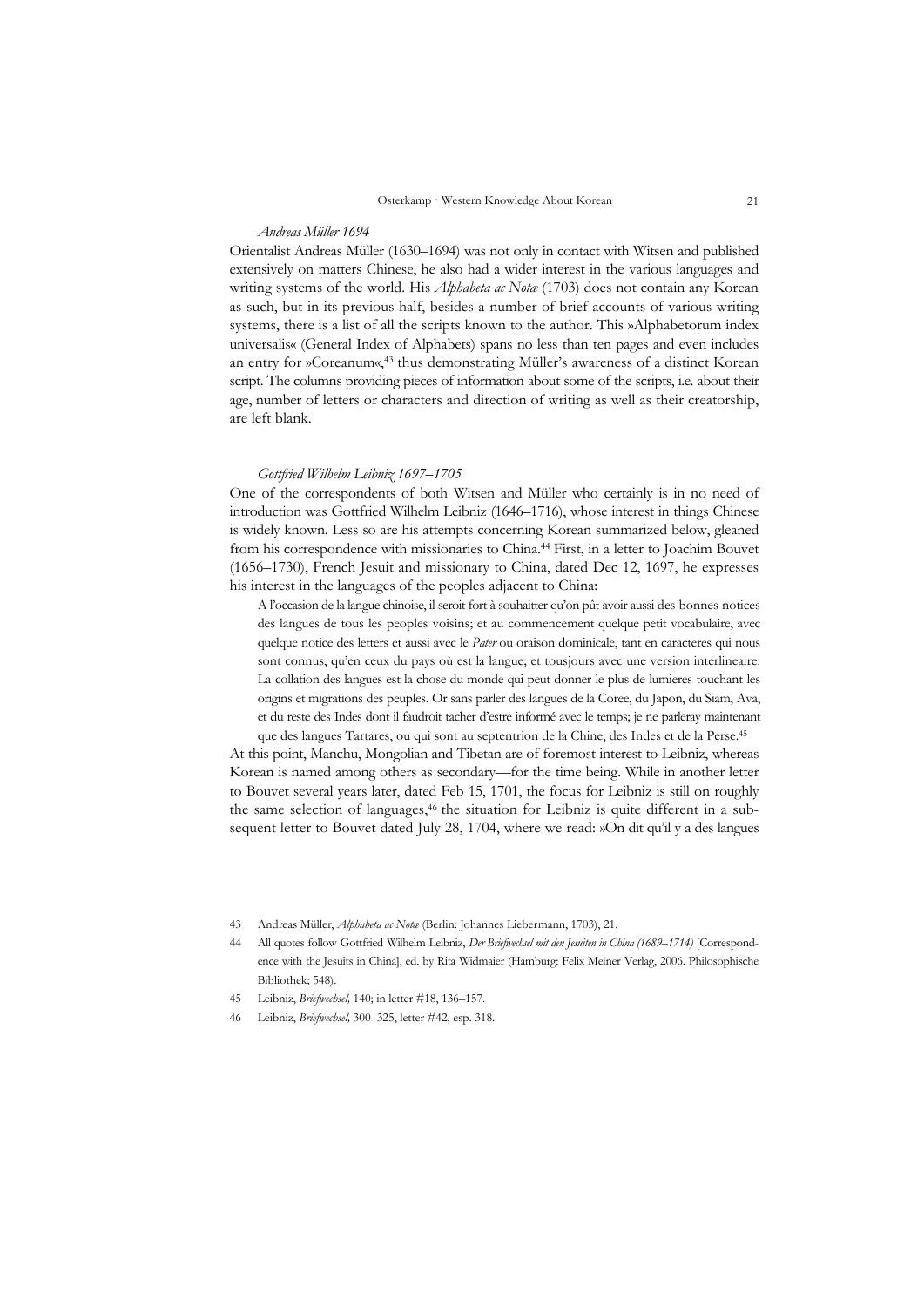particulieres dans les differentes provinces de la Chine, et dans la Corée, il seroit bon d'en avoir des *Pater* et quelques mots.«47

 Interestingly Leibniz directed another letter to Jean de Fontaney (1643–1710) apparently the same day,48 which contains among other things almost the same request as above: »J'ay lû, qu'il y a des differentes langues particulieres dans diverses provinces de la Chine meme; et que la Corée aussi a une langue particuliere, il seroit bon d'en avoir des *Pater* et autres échantillons.«49

Whether the two letters ever reached their addressee is regrettably uncertain.<sup>50</sup> One more year having passed, it is again de Fontaney who is addressed in a letter dated Aug 15, 1705. Leibniz' desire to learn more about the Korean language appears to have grown considerably judging from his words:

Mais sur tout je voudrois avoir des lumieres sur les langues des peuples, comme s'il y a plusieurs Langues differentes dans les diverses provinces de la Chine; si ces langues ont du rapport entre elles, ou avec la langue Mandarine ou universelle de la Chine ou si elles en ont avec les langues voisines des Tartares, Japonois[,], Tonquinois[;] particulierement quelle est la langue de la Corrée et si elle a quelque rapport particulier au japponnois.51

At the time of writing, just as at the time of De Fontaney's reply dated Sep 10,  $1705$ <sup>52</sup> the latter had already returned to Europe.53 Not being in China anymore, de Fontaney could answer only part of Leibniz' inquiries and therefore forwarded them to China to what avail is difficult to tell. At least it is clear that de Fontaney himself had nothing to say about Korean, while he *did* provide Leibniz with some information regarding all other languages found in the quote above, from regional varieties of Chinese, through Manchu to Japanese and Vietnamese.

 Whether any of Leibniz' attempts at acquiring information about the Korean language ever yielded any results is uncertain. While Bouvet did indeed supply Leibniz with considerable information, including for instance a translation of the Lord's Prayer into Manchu,<sup>54</sup> the case of Korean needs further study. A lack of knowledge on the matter is not the only possible reason for his inquiries having been unsuccessful; this indeed is demonstrated by an earlier letter from Antoine Verjus to Leibniz, dated March 30, 1695, where we are informed of an unfortunate event that might have prevented the permeation of at least some knowledge pertaining to Korean in Europe:

On m'avoit envoyé une Carte, et une explication exacte du Royaume de Corée, de ses huit provinces, et des villes du 1r 2d 3me et 4me rang de chaque Province, de la langue, du gouverne-

- 47 Leibniz, *Briefwechsel,* 458; in letter #53, 456–461.
- 48 On its dating see Leibniz, *Briefwechsel*, 745.
- 49 Leibniz, *Briefwechsel,* 452; in letter #52, 452–455.
- 50 Leibniz, *Briefwechsel,* 745 and 746.
- 51 Leibniz, *Briefwechsel,* 462; in letter #54, 462–467.
- 52 Leibniz, *Briefwechsel,* 508–515, letter #60.
- 53 Cf. his biographical sketch in Leibniz, *Briefwechsel,* 706–707.
- 54 Found in his letter dated Feb 28, 1698; Leibniz, *Briefwechsel,* 164–175, letter #21.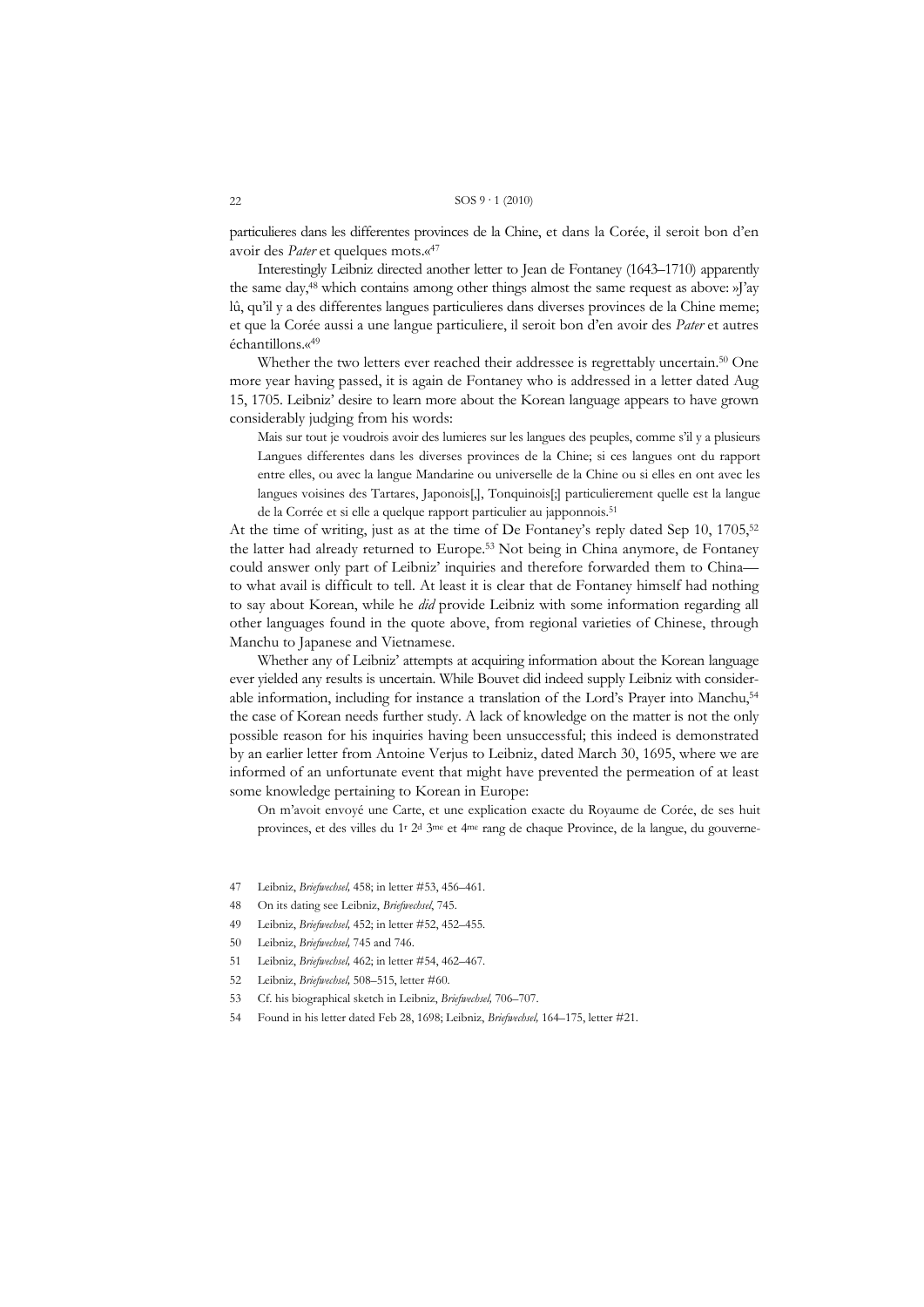ment, des mœurs, mais comme je devois l'avoir receuë il y a deux ans, je la croy perduë et surprise et retenuë par les Hollandois.55

#### *The 18th Century*

When the closing decade of the 18th century with its appearance of the first actual specimens of the script are not considered, it is especially the publication of the second edition of Witsen's work which is of greater interest here. While the amount of materials available was stagnating throughout the century, Korean now became part of linguistic discourse and saw several classifications and comparisons with other languages.

#### *Nicolaas Witsen 1705*

While by and large retaining the account found in the 1692 edition, the section on Korea was expanded significantly in the second—and content-wise final—edition of Witsen's *Noord en Oost Tartarye* (Northern and Eastern Tartary). The greatest merit of this updated account lay without doubt in its glossary,56 which here had grown to almost five times its original size. A number of numerals, which are still split into two kinds using the same designations as before, are added anew while others are provided with alternatives. The list of general vocabulary was now long enough to be a valuable resource for the various comparative studies which were to follow from the mid-18th century onwards. We will refrain from reproducing the glossary in full here as it has been treated extensively before.57

 Even the updated account (I: 42–63) is, however, still to be understood as a mere concatenation of various sources, without necessarily aiming at a homogenic whole. This is apparent from contradictions such as the following: in the original version we are told that »their language and script agrees best with those of the Chinese«.58 In one of the newly added passages, this is further strengthened by noting that »the language has a lot in common with the Chinese one«59—which might aim at the lexical layer of Sino-Korean. It any case, it is rather puzzling why Witsen does not attempt to reconcile these claims

- 55 Leibniz, *Briefwechsel,* 58; in letter #9, 52–59.
- 56 Nicolaas Witsen, *Noord en Oost Tartarye. Tweede Druk* (Amsterdam: François Halma, 1705), 52a–53a.
- 57 See especially Frits Vos, »Master Eibokken on Korea and the Korean language: Supplementary Remarks to Hamel's Narrative«, *Transactions of the Korea Branch of the Royal Asiatic Society* 50 (1975), 7–42. More recently also Kim Kyŏnghwŏn 金俓暄, »Sŏyangin-ŭi kirog-e nat'ananŭn 17 segi kugŏ ŏhwi-e kwanhayŏ: ŏhwi, ŭmullonjŏk ch'ŭngmyŏn-ŭl chungsim-ŭro« 서양인의 기록에 나타나는 17 세기 국어 어휘에 관하여— 어휘・음운론적 측면을 중심으로 [On the Words of 17th Century Korean Appearing in the Records of Westerners: Focusing on Lexical and Phonological Aspects], *Inmun kwahak* 人文科學 31 (2001), 65–87.
- 58 »Hunne spraek en schrift komt ten naesten by met die van de Sineezen overeeen«; Witsen, *Tartary* (1705), 43. Cf. Witsen, *Tartary* (1692), 2: 20.
- 59 »De spraek heeft eenige gemeenschap met het Sineesch« (Witsen, *Tartary* [1705], 47).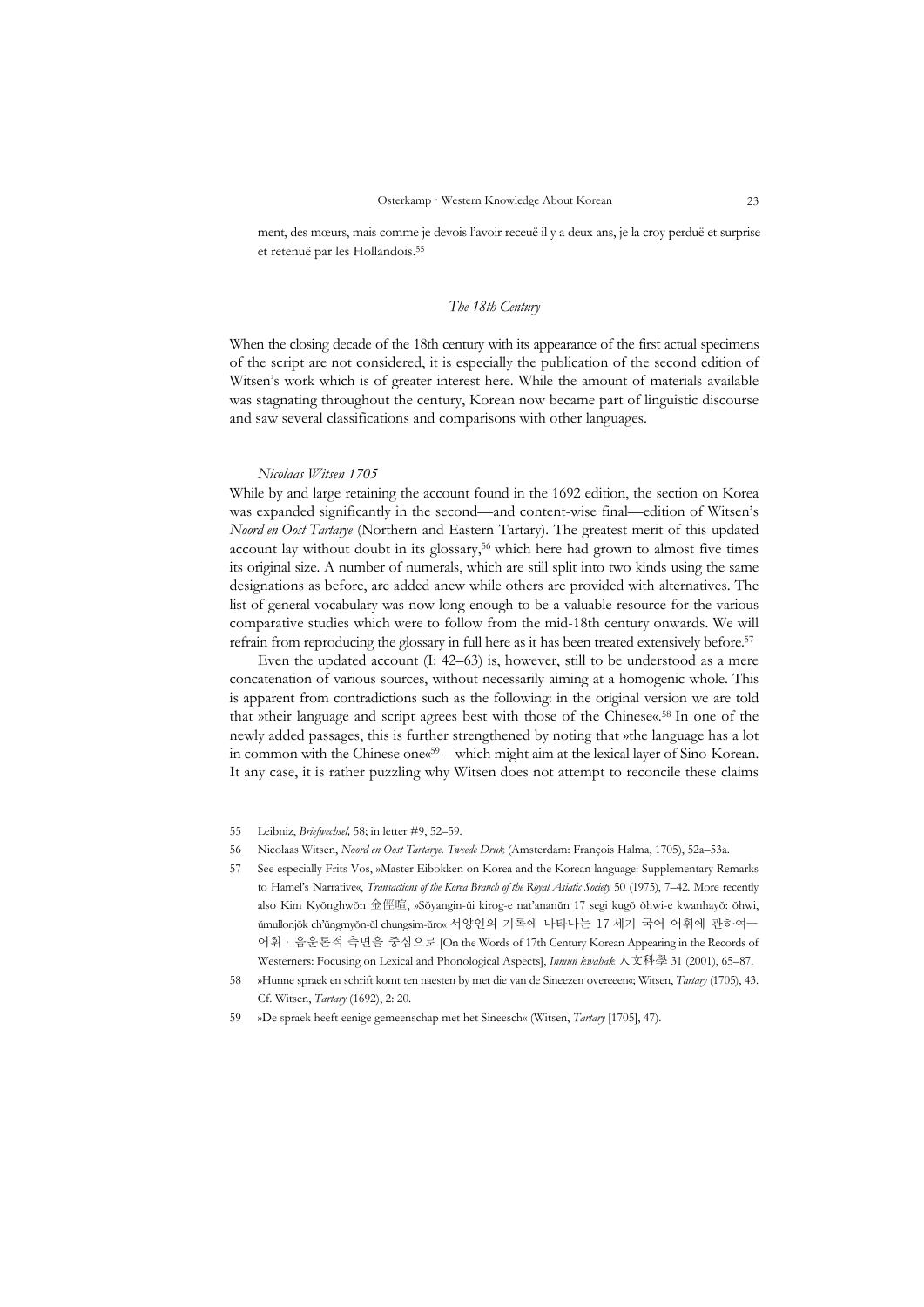with the clear statement by one of Hamel's companions, Mattheus Eibokken, that Korean and Chinese have nothing in common, even if only in sound:

De spraek op *Korea*, heeft in klank geen gemeenschap met 't *Sineesch*, 't geen Meester *Eibokken* oordeelde, om dat hy de *Koresche* Tael zeer wel spreekende, van de *Sineezen* op *Batavia* niet wierde verstaen, doch zy konnen malkanders schriften leezen: zy hebben meer als eenderlei schriften; *Oonjek* is een schrift by hen, als by ons het loopend, hangende alle de letteren aen malkander: van het zelve bedient zich de gemeene man; de andere lettergrepen zijn met die van Sina eenderlei.<sup>60</sup>

Considerably clearer than in Hamel's report, it is now also stated that besides Chinese writing there exists another script, called *ŏnyŏk* 諺譯 by the natives.61

## *Engelbert Kaempfer 1727*

As numerous writers before him, Engelbert Kaempfer (1651–1716) notes in his *History of Japan62* (London: Printed for the Translator, 1727) that »the learned and significant Character language« of China is not merely known in Japan, but »likewise receiv'd in *Corea*, *Tunquin*, and other neighbouring Kingdoms, much after the same manner as the Latin is in most European Countries«.63 However, this is not all.

 In chapter VI on the origin of the Japanese people64 (pp. 81–96) Kaempfer seeks to disprove »the constant opinion of most European Geographers, that the Japanese are originally of Chinese Extraction« whereby linguistic evidence plays a significant role. Having argued that the Japanese and Chinese languages are in fact entirely different,<sup>65</sup> Kaempfer notes the following before turning his attention to the religious evidence:

I could give several other instances of this kind, and further shew, that, what hath been observ'd of the difference between the Chinese and Japanese languages, holds equally true with regard to the languages spoken in *Corea* and *Jedso*, compared with that of the Natives of Japan, but it

- 60 Witsen, *Tartary* (1705), 59.
- 61 In his translation of this passage Vos (»Eibokken«, 29n91) comments that the actual meaning is »translation [from the Chinese] into *ŏnmun* 諺文 = *han'gŭl*«. Instead of assuming an error here one might also consider the possibility that it was indeed used (as well) in the general meaning of 'Korean script'. In fact it is also met with in exactly the same general meaning in John Ross' *Corean Primer* (Shanghai: American Presbyterian Mission Press, 1877) for instance, where it occurs as *unyug* 언역 'Corean Letters' (p. 7).
- 62 Engelbert Kaempfer, *History of Japan* (London: Printed for the Translator, 1727).
- 63 Kaempfer, *History,* 84. The list of countries is later expanded, cf. »Appendix«, 36–37.
- 64 Kaempfer, *History,* 81–96.
- 65 One of the most pronounced differences lying in the »pronunciation of the Japanese language, [which] in general, is pure, articulate and distinct,« unlike »that of the Chinese on the contrary, [which] is nothing but a confused noise of many consonants pronounc'd with a sort of a singing accent, very disagreeable to the Ear« (Kaempfer, *History*, 85).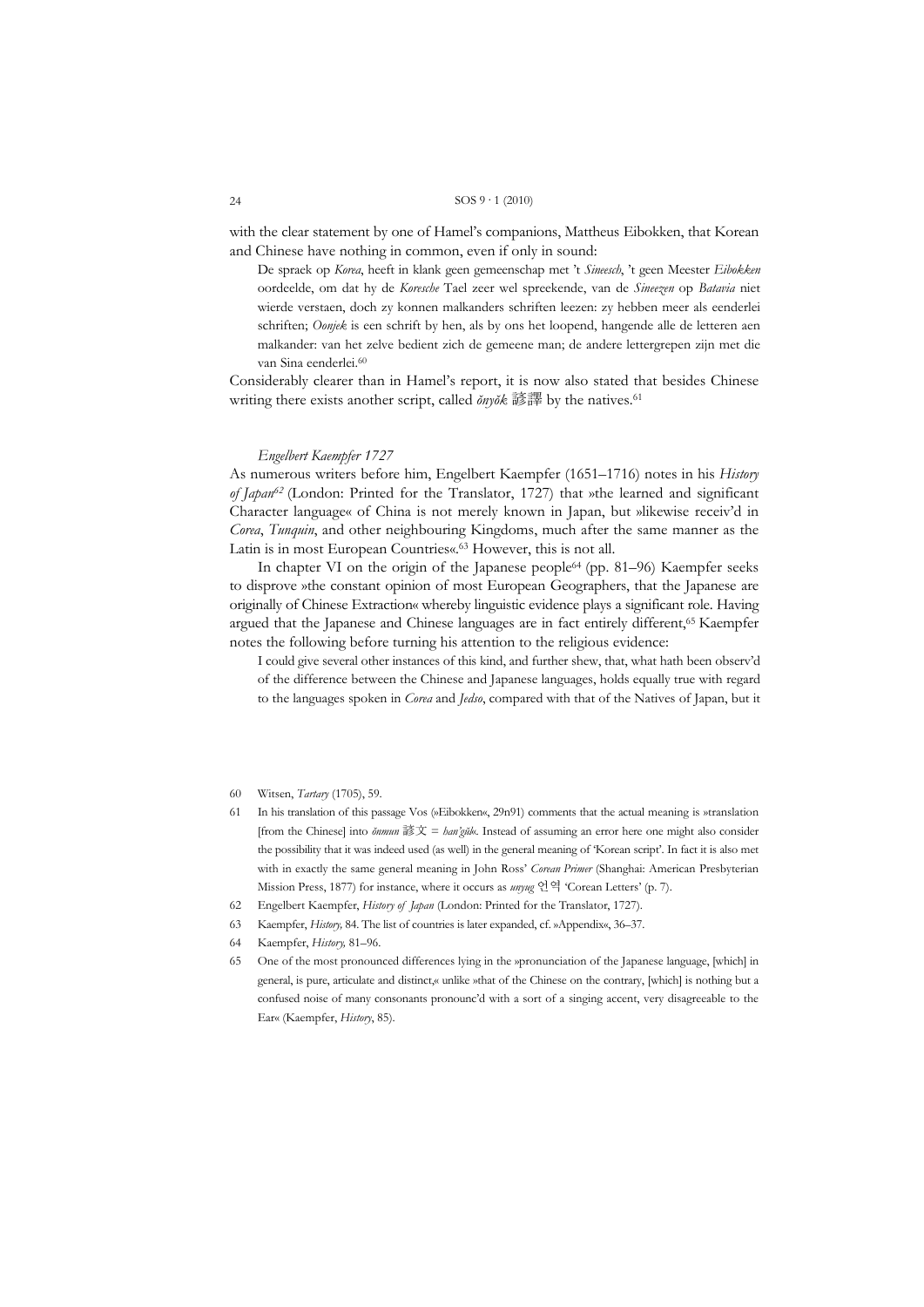is needless to give the Reader, and myself, so much trouble, the rather since no body ever

pretended to draw the original descent of the Japanese from either of these two Nations.<sup>66</sup> Basing himself on unknown sources, possibly hearsay from his Japanese informants, Kaempfer thus gives an answer to one of the questions earlier posed by Leibniz regarding the affinity of Korean with Japanese (see the quote above from his letter to de Fontaney dated Aug 15, 1705). However, it is regrettable that Kaempfer did not in the end take the trouble to demonstrate that his claims were equally true for Korean.

 There is another passage referring vaguely to the Korean language, which somewhat misleadingly is rendered as follows by Johann Gaspar Scheuchzer (1702–1729): »The Language of *Jedso* is said to have something of that, which is spoke in *Coræa*.«67 However, from Christian Wilhelm Dohm's (1751–1820) edition it becomes apparent that the language of Jedso, i.e. Ezo or Hokkaidō, is not actually meant here. Following a few paragraphs on the same place we read:

Der umliegenden etwas entfernten Inseln wil ich gar nicht erwähnen, […]. Die Bewohner derselben werden als ein rauhes, starkes Volk beschrieben, mit langem Haar und Bart. […] Die Sprache dieser Menschen sol mit der *coräischen* Aenlichkeit haben.68

From this »*Jedso*« appears to be an addition by the translator, based on a misunderstanding as to which people are referred to. The language meant here is not the one spoken on Hokkaidō but on the islands surrounding it. Be that as it may, Kaempfer's source is once more unclear, as is the exact other language which is meant.

#### *Jean-Baptiste du Halde 1735*

Being the standard reference on China in the 18th century, French Jesuit Jean-Baptiste du Halde's (1674–1743) *Description geographique, historique, chronologique, politique, et physique de l'empire de la Chine et de la Tartarie chinoise* (Geographical, Historical, Chronological, Political and Physical Description of the Empire of China and Chinese Tartary)69 is a valuable resource on Korea, but not necessarily on its language and script. However, the following passage is noteworthy and later became an obstacle to scholars seeking a Manchu origin for the language of Korea:

Leur langue est différente de la langue Chinoise & de la Langue Tartare; c'est pourquoi quand ils vont à la Chine, ils menent avec eux un Interprete. L'Empereur en a aussi à ses gages & à *Peking*, & à *Fong hoang tchin,* par par où ils sont obligez d'entrer à la Chine.

- 66 Kaempfer, *History,* 85.
- 67 Kaempfer, *History*, 65.
- 68 Engelbert Kaempfer, *Geschichte und Beschreibung von Japan* [History and Description of Japan], 2 vols., ed. by Christian Wilhelm Dohm (Lemgo: Meyersche Buchhandlung, 1777–79), 1: 79. Korea is sometimes referred as »Coräa« (e.g. *Geschichte,* 1: 77, 78) besides the more common »Corea« and »Corey«, the corresponding adjective »coräisch« is as well found close to the passage in question (p. 78). Likewise the spelling »*Coræa*« is rare in Scheuchzer's edition, but also found elsewhere (e.g. *History*, 62).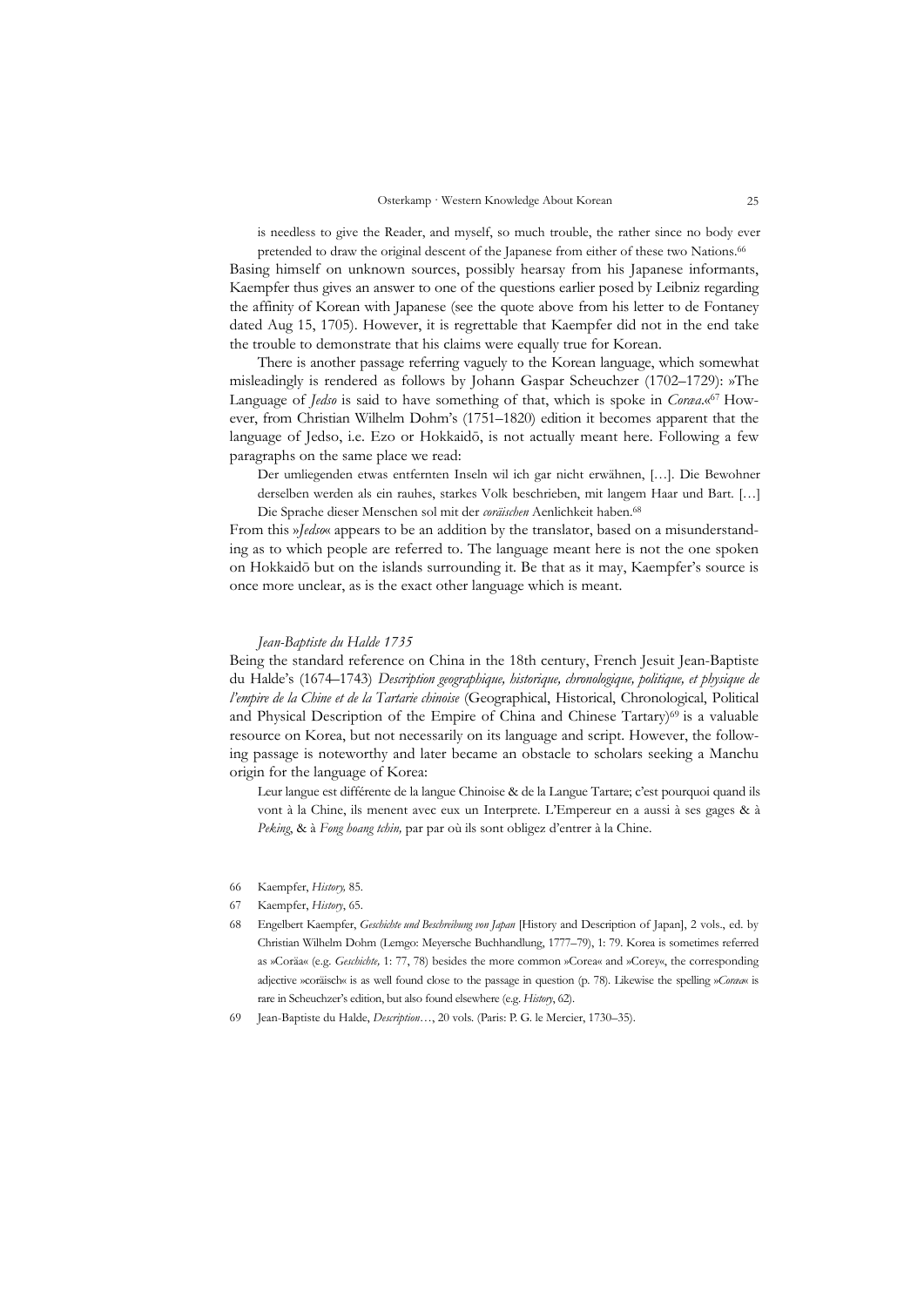Les lettres Chinoises sont cependant en usage dans tout le Royaume: le dernier Envoyé qui vint nous voir il y a peu d'années, se servit du pinceau pour nous faire entendre en Chinois ce qu'il vouloit.70

## Benjamin Schultze 174871

Orientalisch- und Occidentalischer Sprachmeister (Teacher of Oriental and Occidental Languages)<sup>72</sup> is a relatively rare example of an early collection of writing systems as well as languages, the latter in the Lord's Prayer, which was the usual form of the time. Naturally, as neither a Korean translation of the Lord's Prayer nor anything substantial on the script was available, the appearance of Korean is therefore limited to the chapter on numerals and a multilingual glossary entitled »Appendix. Continens qvatuor praecipuas voces, in Orationibus Dominicis occurentes« (Appendix Containing the Four Chief Words Occurring in the Lord's Prayer) The four words in question are 'father', 'heaven', 'earth' and 'bread', translated into Korean as follows:<sup>73</sup>

\*Coreanice Moet Saeram Hanel Stock It takes little to identify these with words #97 'een Mensch', #61 'Hemel', #71 'd'Aerde' and #110 'Brood' in Witsen's 1705 glossary; even the spellings match perfectly. This is not necessarily the case throughout the longer list of numerals, which is likewise taken from Witsen and given here only with omissions, as we will presently come back to the numerals in several 18th century works (see the tables under Pallas below):

Calum.

Terra.

Panis.

Coreisch nach der gemeinen Aussprache.

Pater.

| 1 Jagner           | 2 Tourgy $\P$     | 3 Socsom          | $\left[\ldots\right]$ 1 |
|--------------------|-------------------|-------------------|-------------------------|
| 80000 Joeoock $\P$ | 90000 Paerroock ¶ | $100000$ Jyrpoock |                         |

70 Halde, *Description*, 4: 426: Fong hoang tchin [read tching], i.e. Fenghuang cheng 鳳凰城.

- 71 The exact authorship of Sprachmeister is somewhat problematic and a considerable part of the collection is obviously due to the efforts of Christian Friedrich Geßner (d1756), who besides this work had already published and at least in part also authored several works in the 1740s containing portions of its contents. We here merely follow the traditional attribution of this work to Benjamin Schultze (1689-1760), who not only signed the first preface, but indeed appears to have taken part in its compilation – and when the work was posthumously republished in 1769 (cf. note 75 below), Schultze's name is even indicated on the title page. On the history of *Sprachmeister* and Schultze's role in its compilation see Johann Christoph Adelung, Mithridates oder allgemeine Sprachenkunde [Mithridates, or General Science of Languages], 4 parts in 5 vols. (Berlin: Vossische Buchhandlung, 1806-17), 1: 668-670, #34-35.
- 72 Leipzig: Christian Friedrich Geßner, 1748.
- 73 The asterisk apparently marks languages of which no full Lord's Prayer is provided in the collection, albeit this appears to receive no explanation anywhere.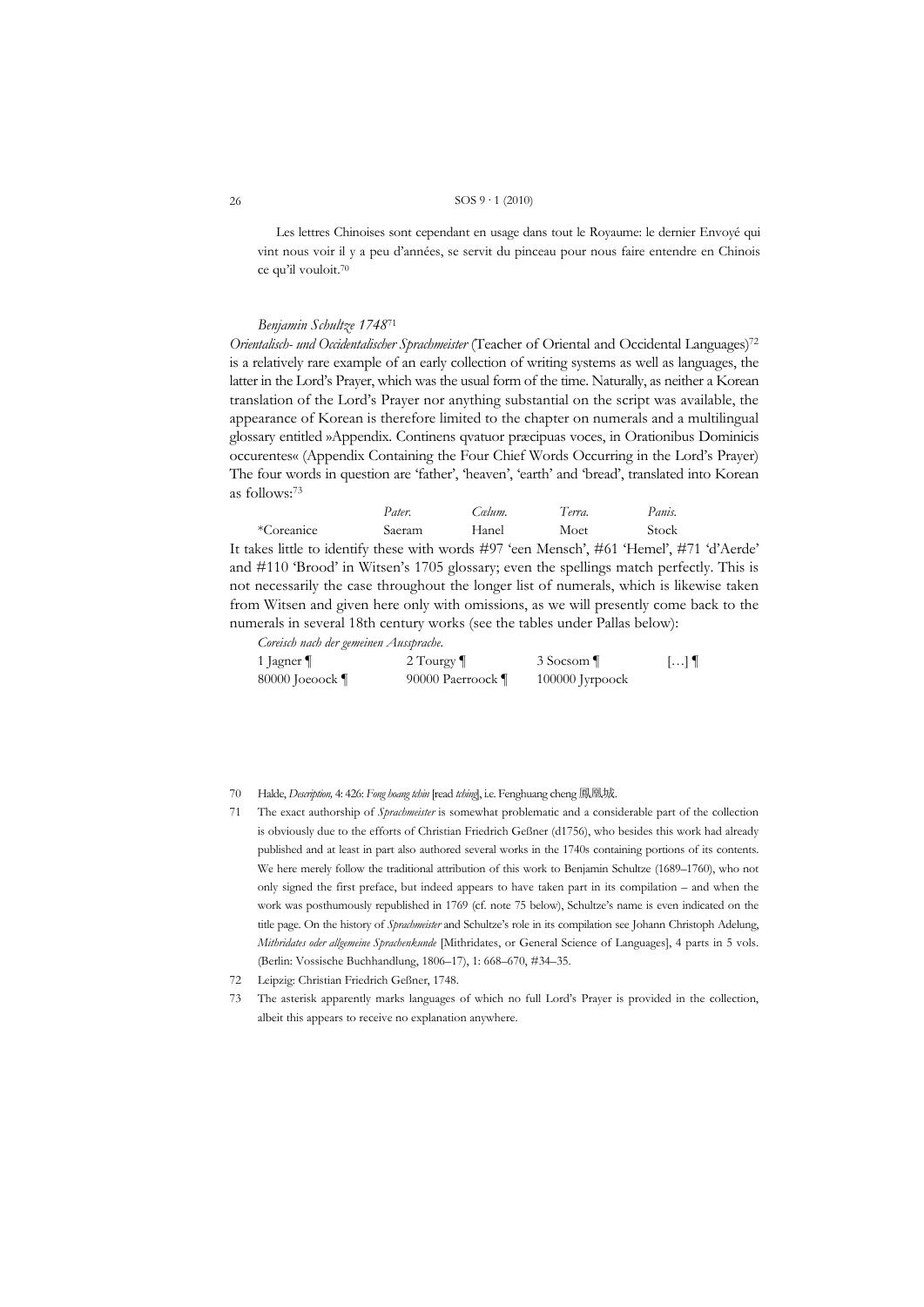*Nach der Vornehmen Aussprache.* 

1 Ana ¶ 2 Toue *oder* Toul ¶ 3 Sewe *oder* Suy ¶ […] ¶ 8 Joderp *oder* jadarp ¶ 9 Agop *oder* Ahob ¶ 10 Jaer.74

Even though *Sprachmeister* does not introduce any new knowledge about either the Korean language or script, it is still of considerable value as it was the earliest work to reproduce substantial parts of Witsen's 1705 glossary. Unlike Witsen's work, which was exceedingly rare and whose content was therefore unavailable to most scholars, *Sprachmeister* was readily available and later even republished under a slightly different title.75

#### *Histoire moderne 1754, Universal History 1759, Gatterer 1764, Boysen 1771*

The 18th century saw a number of large-scale publications on history, East Asia being no exception here. Revised editions and translations soon appeared, again a useful indicator of the demand and spread of these works, some of which are treated briefly in the following.

 In 1754 the first volume of *Histoire moderne des Chinois, des Japonnois, des Indiens, des Persans, des Turcs, des Russiens, &c.* (Modern History of the Chinese, Japanese, Indians, Persians, Turks, Russians, etc.) was published. In the the revised edition and its Korea section<sup>76</sup> we read:

La Langue Coréenne est différente de celle des Chinois, & s'écrit avec des caracteres qui lui sont particuliers. Le peuple & les femmes n'employent point d'autres lettres dans leurs écritures. Mais les Lettrés se servent des caracteres de la langue Chinoise, & l'étude de cette langue fait même une des principales occupations des Savans. Hamel distingue une troisiéme maniere d'écrire, que consiste en certains signes ou caracteres mysterieux, dont il prétend que les Ministres & les Mandarins se servent dans les affaires secretes.77

The sources are obvious and well known: Hamel and du Halde. Of more interest due to its original ideas, going beyond the two named works likewise employed here, is the appendix treating Korea (pp. 520–544) contained in volume VIII of *The modern part of an Universal History, from the Earliest Account of Time*. 78 The language of the Koreans, who are »allowed by most *Europeans* to be of *Tartarian* extract«,79 is characterized as follows: »THEIR

<sup>74</sup> Schultze, *Sprachmeister*, 204–205. Fraktur in the original is indicated by Italics.

<sup>75</sup> *Orientalisch- und Occidentalisches A, B, C-Buch.* (Naumburg, Zeitz: Christian Friedrich Geßner, 1769). As already pointed out by Adelung, *Mithridates*, 1: 670, and Adami, »Koreaforschung«, 68, this is essentially the same work as that of 1748 (excluding however the second half, i.e. the collection of Lord's Prayers).

<sup>76</sup> *Histoire moderne des Chinois…* (Paris: Desaint & Saillant, 1755), 445–486.

<sup>77</sup> *Histoire moderne des Chinois,* 461.

<sup>78</sup> *The modern part of an Universal History,* 44 vols., ed. by George Sale & al. (London: S. Richardson etc., 1759), 7: 520–544.

<sup>79</sup> *The modern part of an Universal History,* 7: 529.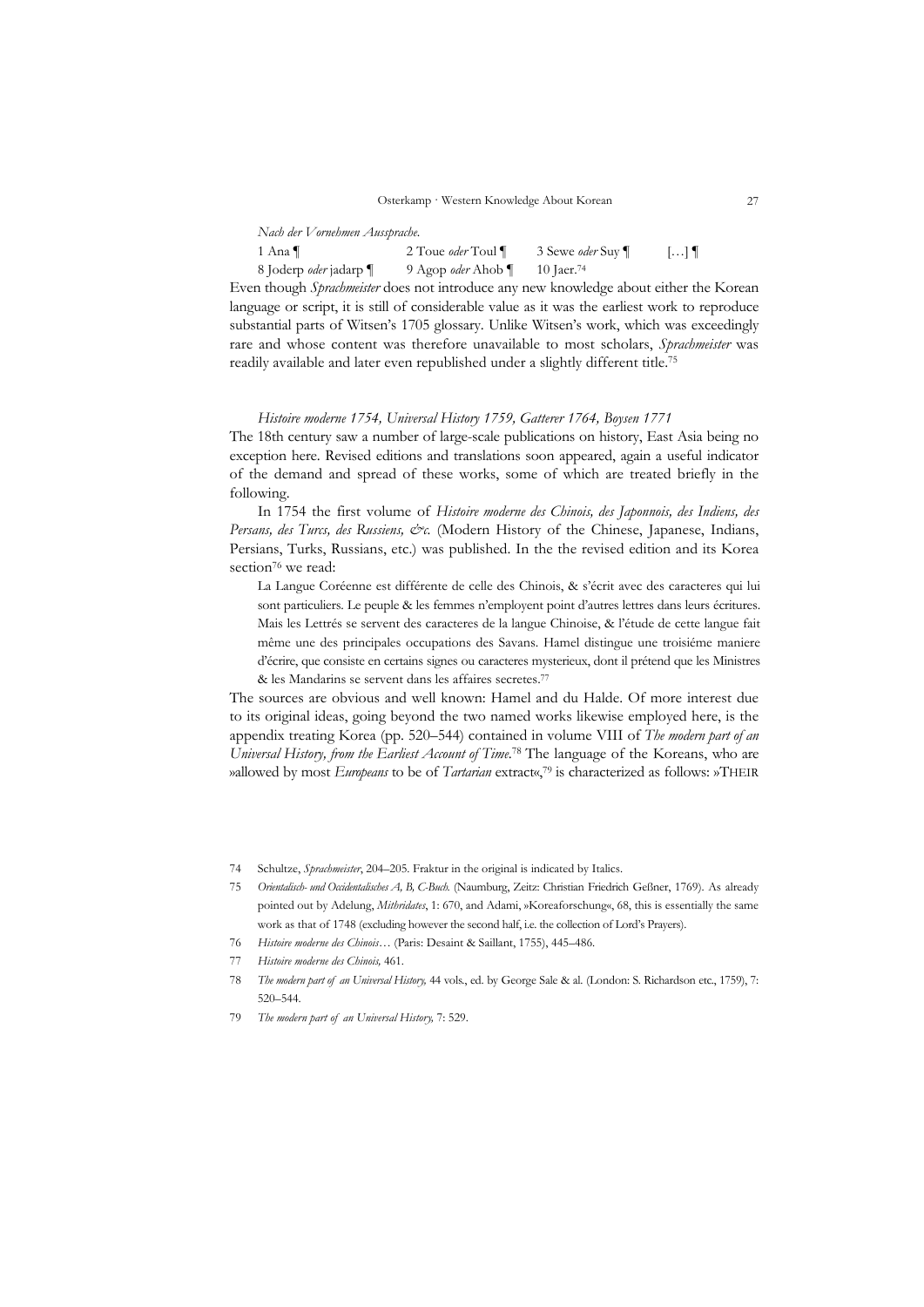language is different from the *Chinese*, or rather is a mixture of that and the *Manchew Tartar*; but they use the *Chinese* characters in their writings and books.«80

 The exact reasons for assuming so are not given anywhere, and needless to say the above statement is not easily reconcilable with the note in du Halde that Korean is different from both languages now considered its origin.

 Approximately one decade later, Friedrich Eberhard Boysen (1720–1800) started to publish the *Alte Historie* section of his German adaptation of *Universal History* under the title *Die Allgemeine Welthistorie*. A somewhat more elaborate account of the Korean language and script can be found therein:

Ihre Sprache ist von der chinesischen und tartarischen unterschieden. Daher sie, wenn sie nach China reisen, einen Dollmetscher mitnehmen. Man hält aber dafür, daß die eigentliche *koreanische* Sprache ein aus der chinesischen und aus der Sprache der *Man-tschehu* entstandener Dialekt sey. Sie bedienen sich einer dreyfachen Schrift. Mit der einen schreiben sie ihre eigene Sprache, und diese Buchstaben oder Zeichen sollen nichts mit den chinesischen gemein haben; die Gelehrten gebrauchen die chinesischen Charaktere, und dann sollen die Koreaner noch eine dritte Art zu schreiben besitzen, mit der sie geheime Sachen aufsetzen, und diese soll, wie leicht zu erachten ist, nur wenigen bekannt seyn.81

While the idea of a mixed language on a Chinese-Manchu basis is retained, better use is made here of the two aforementioned sources. Acting as an intermediary at this point is historian Johann Christoph Gatterer (1727–1799), who also contributed a long preface to the first volume of Boysen's *Alte Historie* section: On the one hand he had likewise been using *Universal History* for his *Handbuch der Universalhistorie nach ihrem gesamten Umfange* (Manual of Universal History in Its Entire Extent),82 on the other it was also Gatterer—and undoubtedly his *Handbuch*, the relevant passage from which is quoted below—to which Boysen refers as a source on Korea and Tibet in his preface.

Die *Sprache* der Coreaner ist von der Chinesischen unterschieden. Nach einigen ist sie nichts anders, als eine aus der *Chinesischen* und der Sprache der *Man-tschehu* vermischte Sprache. Ihre *Schrift* ist dreyerley: denn sie schreiben erstlich ihre Sprache mit eigenen Zeichen, die von den Chinesischen ganz verschieden sind; sodann bedienen sich insonderheit ihre Gelehrte der Chinesischen Charactere in ihren Schriften und Büchern, wie sie dann ein Hauptgeschäfte aus der Erlernung der Chinesischen Schrift machen: endlich sollen die Staatsbedienten bey geheimen Dingen noch eine dritte Art zu schreiben, die aus gewissen geheimnisvollen Zügen besteht, gebrauchen.83

Boysen's account is therefore a clearly based on Gatterer's, but makes additional use of du Halde, or any other work repeating the latter's words.

- 80 *The modern part of an Universal History,* 7: 526.
- 81 Boysen, *Die Algemeine Welt-Historie,* 50 vols., ed. By Johann S. Semler (Halle: Johann Justinus Gebauer, 1746−85), 9 (»Alte Historie«): 554.
- 82 2 vols. (Göttingen: Verlag der Wittwe Vandenhoeck, 1761–64).
- 83 Gatterer, *Handbuch*, 2: 401.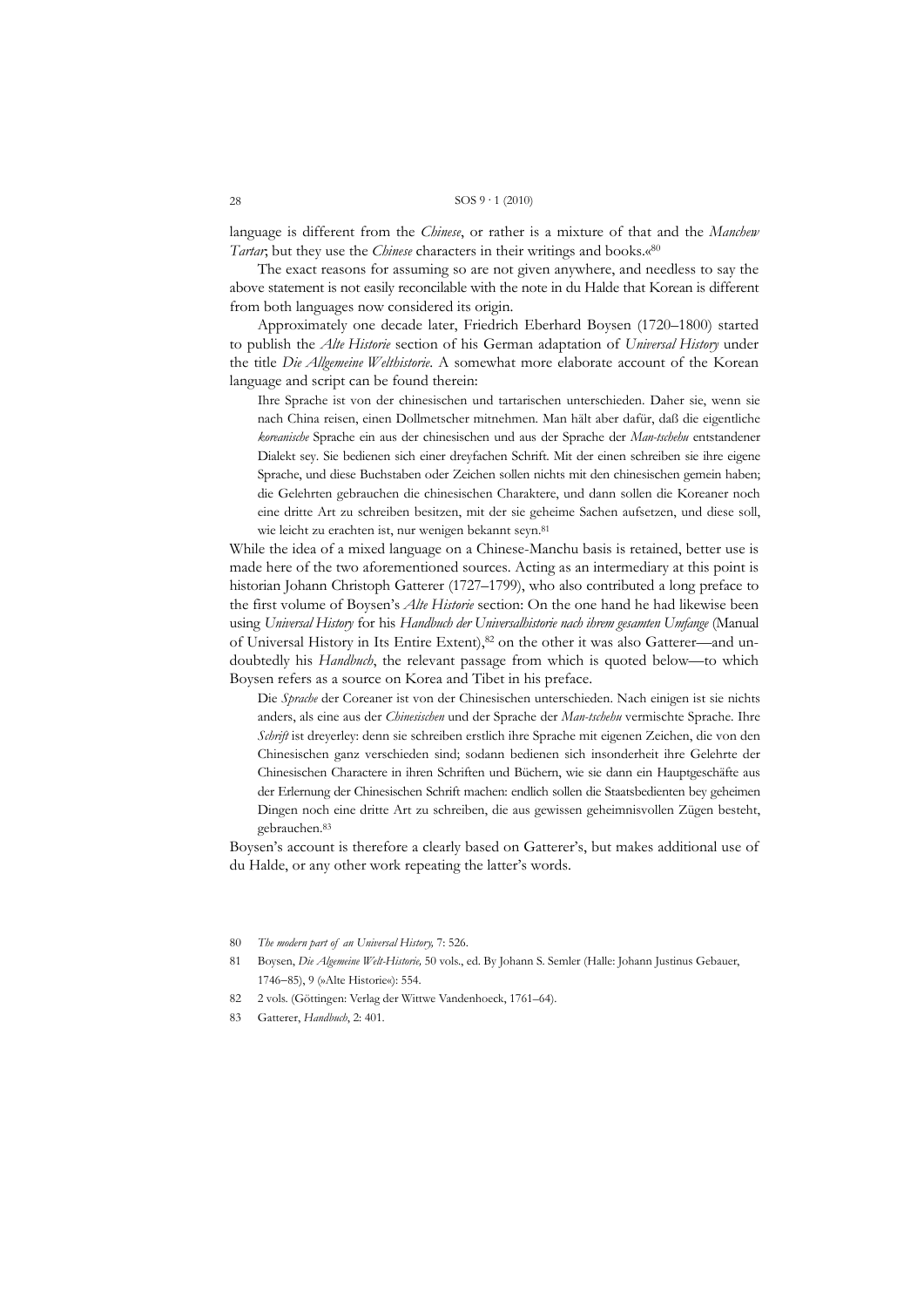#### *Christian Wilhelm Büttner 1779*

Being the owner of a vast library and certainly one of the greatest collectors of his time when it came to sources on languages and writing systems, Christian Wilhelm Büttner (1716–1801) earned various appellations, of which »secretary to the archives of the Tower of Babel« is especially telling.84 Mere fragments of the results of his comparative studies of the languages and writing systems of the world made it to the printing press, while the rest is either preserved in manuscript form or has been lost.

 Writing in the 1770s, even Büttner had no access to a specimen of the Korean script. And in fact he deemed it unlikely that any script hitherto unknown could surface, apart from maybe some cases of »roher Bilderschrift«, or »crude pictorial script«.85

 However, among the indirect publications of Büttner—i.e. those bits and pieces of his scholarship scattered throughout other scholar's works, often based on their correspondence with Büttner—we do find a far better informed view on the language of Korea. In treating various transgangetic languages, he thus notes the following concerning the consonant inventory and phonotactical characteristics of Chinese as opposed to Korean and other languages:

Unter diesen Sprachen ist die Sinesische die ärmste geblieben, weil sie nur ohngefähr aus 800 Sylben bestehet, deren jede mit einem Consonanten anfängt, und einige von ihnen nur mit *n* und *ng* schließen; ihnen auch überdies *b, d, g* und *r* fehlen. Die übrigen Völker, als Coreaner, Tunkiner, Siamer, Peguaner und Tibetaner, fangen ihre einsylbigen Wörter nicht allein mit allen unsern, so wohl Vocalen als Consonanten, an; sondern schließen sie auch mit den selben, und die Maleyer haben eine zweysylbige Sprache.86

In some way or another, Witsen's glossary will have served as Büttner's source and indeed this would have been sufficient for his remarkable observation that Korean allows a far greater variety of closed syllables than the Mandarin of his or also our time.

 While Büttner's linguistic manuscripts still await a detailed examination, it is beyond doubt that the Korean language plays at least a minor role here as well. Just like part of his library, these were moved to Weimar after his death, a burdensome enterprise undertaken by no-one other than Johann Wolfgang von Goethe (1749–1832). Here, we meet among others the Orientalist Julius Klaproth (1783–1835), who naturally had an interest in this linguistic collection and even compiled a brief catalogue chiefly containing some of

- 84 »Geheimschreiber des babylonischen Thurm-Archives«; see p. 158 in: [Christoph Martin Wieland], »Ueber die Entstehung der Sprachen. (Auszug eines Briefes des verst. Hofrath Büttners in Jena.)« [On the Origin of Languages. (Extract from a Letter by Late Court Counsellor Büttner in Jena.)], *Der Neue Teutsche Merkur* 10 (1801), 158–160.
- 85 See his *Vergleichungs-Tafeln der Schriftarten verschiedener Völker, in denen vergangenen und gegenwärtigen Zeiten* [Comparative Tables of the Scripts of Various Peoples in Times Past and Present], 2 vols. (Göttingen & Gotha: Johann Christian Dieterich, 1771–1779), II: 8.
- 86 See pp. 32–33 in [?Christoph Martin Wieland], »Etwas über die Sineser. Aus einem Aufsaz des Hrn. Hofrath B\*\*«, *Der Teutsche Merkur* NS vol. 7 (1784), 30–39.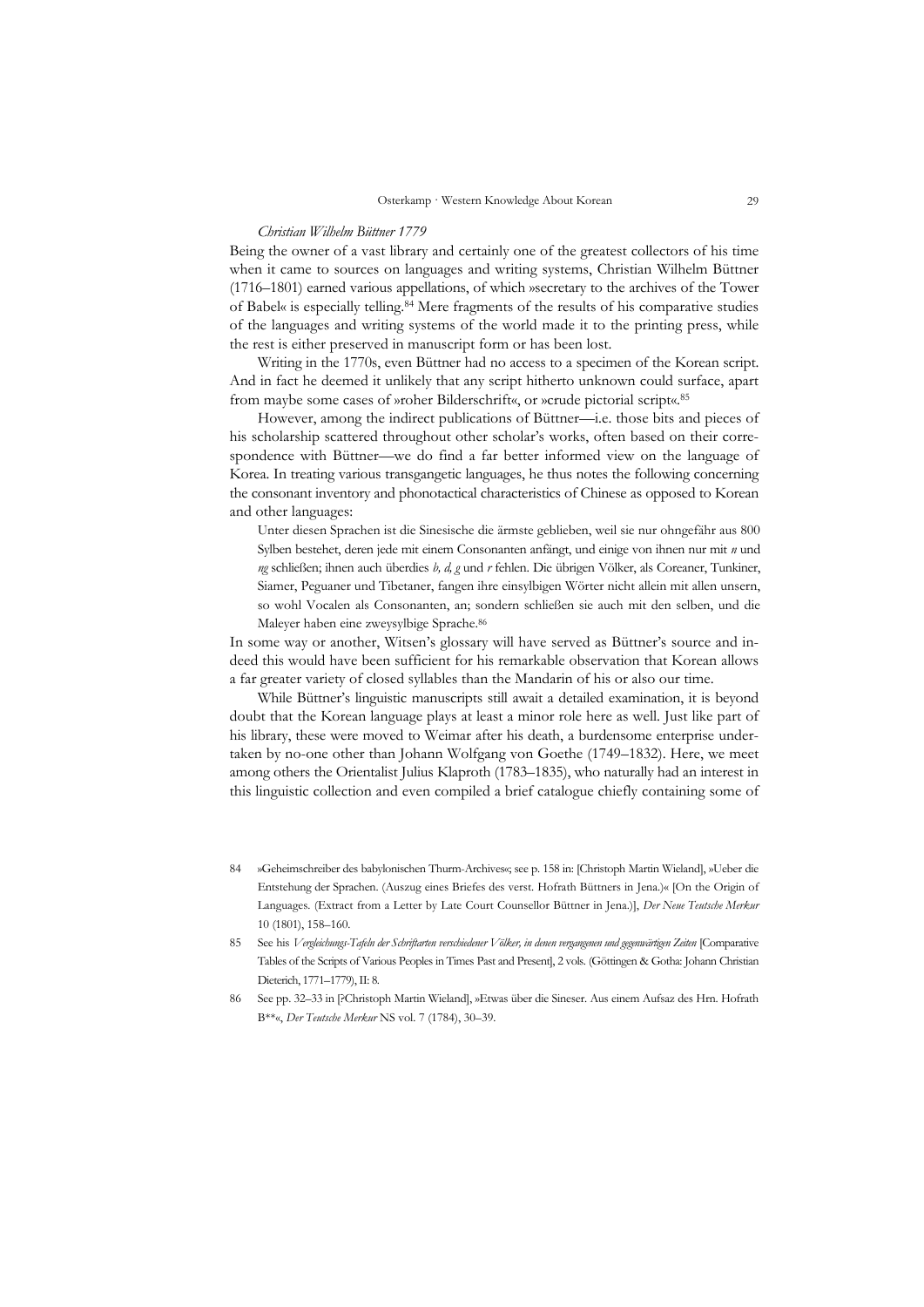its Chinese works.<sup>87</sup> In 1807 Goethe also welcomed Johann Severin Vater (1771–1826), who came to inspect the convolutes of manuscripts left by Büttner and who later published his results in 1821. Among the various materials Vater notes a number of comparative vocabularies, regrettably often fragmentary and unfinished. One of these is reported to start with no other language than »Coräsch«.88

#### Johann Christian Christoph Rüdiger 1782

Johann Christian Christoph Rüdiger (1751–1822), known among other things for his study of the relationship between Romani and Hindustani, belongs without doubt to the more important language scholars of his time. His Grundriß einer Geschichte der menschlichen Sprache nach allen bisher bekannten Mund- und Schriftarten mit Proben und Bücherkenntniß. Erster Theil. Von der Sprache (Outline of the History of Human Language, Considering All Languages and Scripts, With Specimens and References. Part One: Of Language)<sup>89</sup> was honoured as »the hitherto best attempt at a universal glossary«,<sup>90</sup> and as far as Korean is concerned it deserves no less attention than the works of Hervás or Pallas treated below, even if only considered in isolation. Yet it is left unmentioned in studies on the knowledge of Korean in the West, which is all the more regrettable as Rüdiger's work turned out to be the missing link between Witsen and the dictionary initiated by Catherine the Great—an aspect we will get back to shortly.

As the entry on Korean is both little known and rather brief, it is quoted here in full. Its position in the chapter—it is preceded by Chinese and what are considered varieties thereof by Rüdiger ( $\sqrt{198-\sqrt{203}}$ ) and followed by Formosan ( $\sqrt{205}$ )—does not indicate an attempt at genetic grouping.

§. 204. Die Halbinsel Korea hat eine eigene Stammsprache.

- 1. jagnir. 2. tourgy. 3. socsom. 4. docso. 5. caseto. 6. joseljone. 7. jeroptchil. 8. jaderpal. 9. ahopcon. 10. jorchip. 20. somer. 30. schierri. 100. hirpee. 1000. jyrtcien.
- a. pontchaa. b. hanel. c moet. d. moet. e. poel. f. hay. g. tael. h. saeram. p. taigwor. q. doen. s. koo. z. pael.

Die Vornehmen des Landes reden eine sehr abweichende Mundart.

- See Martin Gimm, »Zu Klaproths erstem Katalog chinesischer Bücher, Weimar 1804 oder: Julius Klaproth 87 als "studentische Hilfskraft" bei Goethe? - « [On Klaproth's First Catalogue of Chinese Books, Weimar 1804, or: Julius Klaproth as Goethe's »Student Assistant«?], in Das andere China. Festschrift für Wolfgang Bauer zum 65. Geburtstag [The Other China. Festschrift for Wolfgang Bauer on the Occasion of his 65th Birthday], ed. by Helwig Schmidt-Glintzer (Wiesbaden: Harrassowitz, 1995), 559-599.
- 88 See p. 94 in Johann Severin Vater, »Büttner's Handschriftliche Sprach-Sammlungen in Weimar« [Büttner's Manuscript Collections of Languages in Weimar], Analekten der Sprachenkunde 2,2 (1821), 85-101.
- Leipzig: P. G. Kummer, 1782. 89
- 90 »Der beste bisherige Versuch eines Universalglossariums«; see p. 184 in Friedrich Gedike, »Plan und Ankündigung eines Universalglossariums der Rußischen Kaiserin« [Scheme and Announcement of an Universal Glossary by the Russian Empress], Berlinische Monatsschrift no 8 (Aug 1785) (1785), 181-191.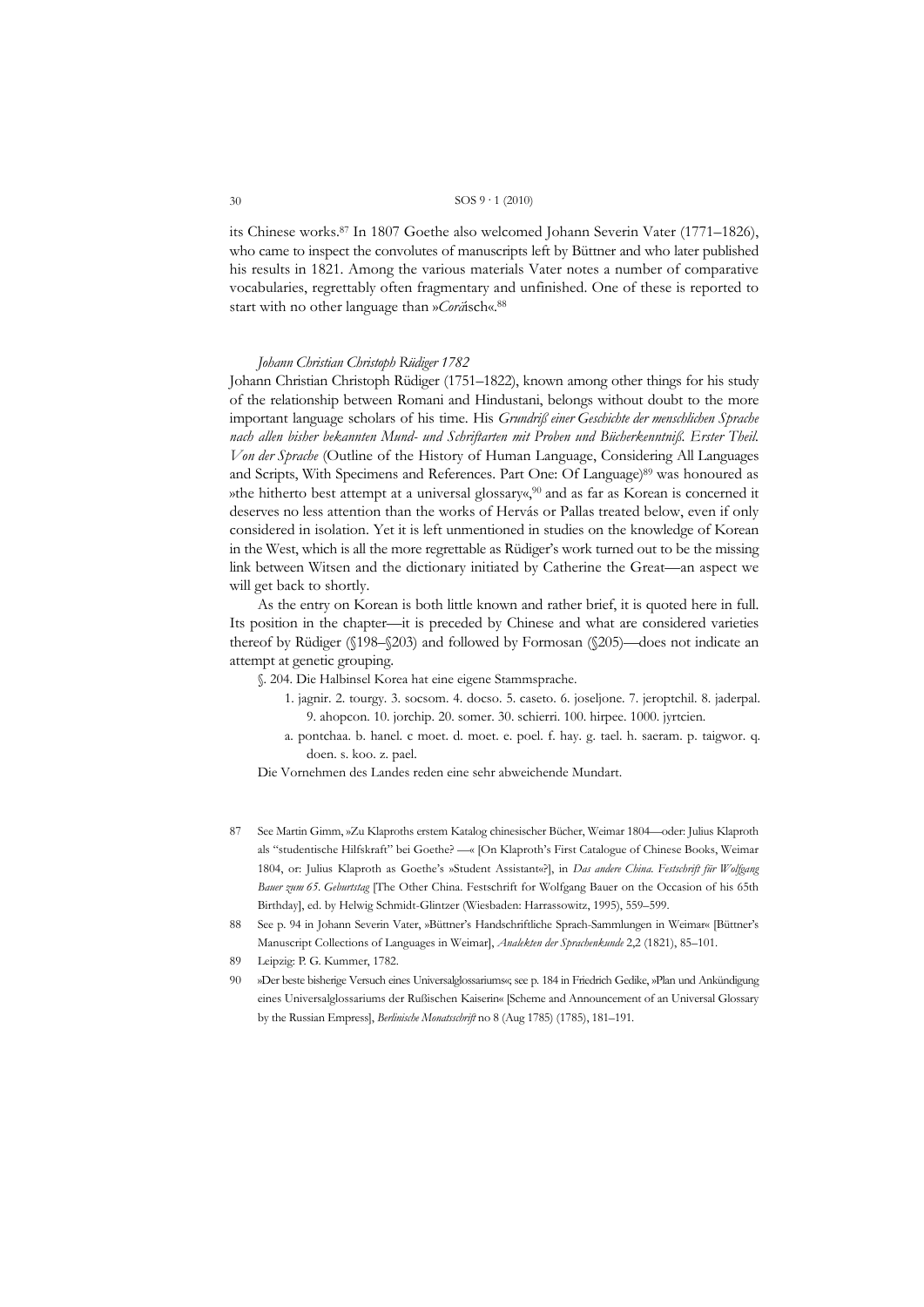1. ana. 2. toue. 3. suy. 4. deuye. 5. tasset. 6. joset. 7. jirgop. 8. jadarp. 9. agop. 10. jaer.91 For each language treated in his *Grundriß*, Rüdiger seeks to provide a set of numerals  $(1-10, 11-13, 20, 30, 100, 1000)$  and as many words as possible from a set of basic vocabulary items numbered from »a« to »z«. The meanings of the latter are as follows:

a. god. b. heaven. c. earth. d. water. e. fire. f. sun. g. moon. h. man. i. father. k. mother. l. son. m.

daughter. n. brother. o. sister. p. head. q. eye. r. ear. s. nose. t. tongue. u. hair. x. hand. z. foot.<sup>92</sup> The fact that items i–o, r and t–x are missing for Korean is self-explanatory in view of Witsen's glossary, which also lacks them. In general, the copying was carried out with considerable accuracy, so that the original spellings are all preserved. The only error is that both c and d are given as »moet« (d should read »moel«, cf. Witsen's #70 *Moel* ' 't Water').

#### *Samuel Friedrich Günther Wahl 1784, 1787–88*

In his *Allgemeine Geschichte der morgenländischen Sprachen und Litteratur* (General History of Oriental Languages and Literature)93 Samuel Friedrich Günther Wahl (1760–1834) developed a classification scheme for all Oriental languages, separating them into four classes—prediluvial Cainitic, Japhetic, Hamitic and Semitic, which in turn are sub-divided into varying numbers of phyla. He apparently had some awareness of Korean, or in his wording »hoch und platt koreisch« (p. 22), or High and Low Korean, grouping it with the Manchu phylum of prediluvial languages, just as he does with Tibetan, Chinese, Japanese, Annamese and others. Wahl's »hoch« and »platt« in the designation of the language will ultimately have its roots in Witsen's above-mentioned way of differentiating between the ways of counting used among the »great men« as opposed to the »common«.

 In his revised classification scheme as found in his *Versuch einer Allgemeinen Geschichte*  der Litteratur (Attempt at a General History of Literature),<sup>94</sup> which among other things removes Chinese from the Manchu phylum and sets up a seperate one for it, we still find Wahl mentioning High and Low Korean. However, its affiliation was changed to the phylum of Turko-Tatarian languages under the prediluvial class. Despite this, the reasons for Wahl's change of mind appear to be purely nonlinguistic:

Nächstdem scheinen *japanische* Landessprache, *annamitisch* oder *tungkinische* Landessprache, samt den Mundarten davon in Caubang und Cochinsina, hoch und platt *koreisch*, zu dem tatarischen Stamm das meiste Recht, in Absicht des Volksursprungs, zu haben.95

<sup>91</sup> Rüdiger, *Grundriß,* 98–99, §204.

<sup>92</sup> Taken from the entry on English in Rüdiger, *Grundriß,* 58.

<sup>93</sup> Leipzig: Johann Gottlob Immanuel Breitkopf, 1784.

<sup>94 2</sup> vols. (Erfurt: Georg Adam Kayser, 1787–88).

<sup>95</sup> Wahl, *Versuch,* 17.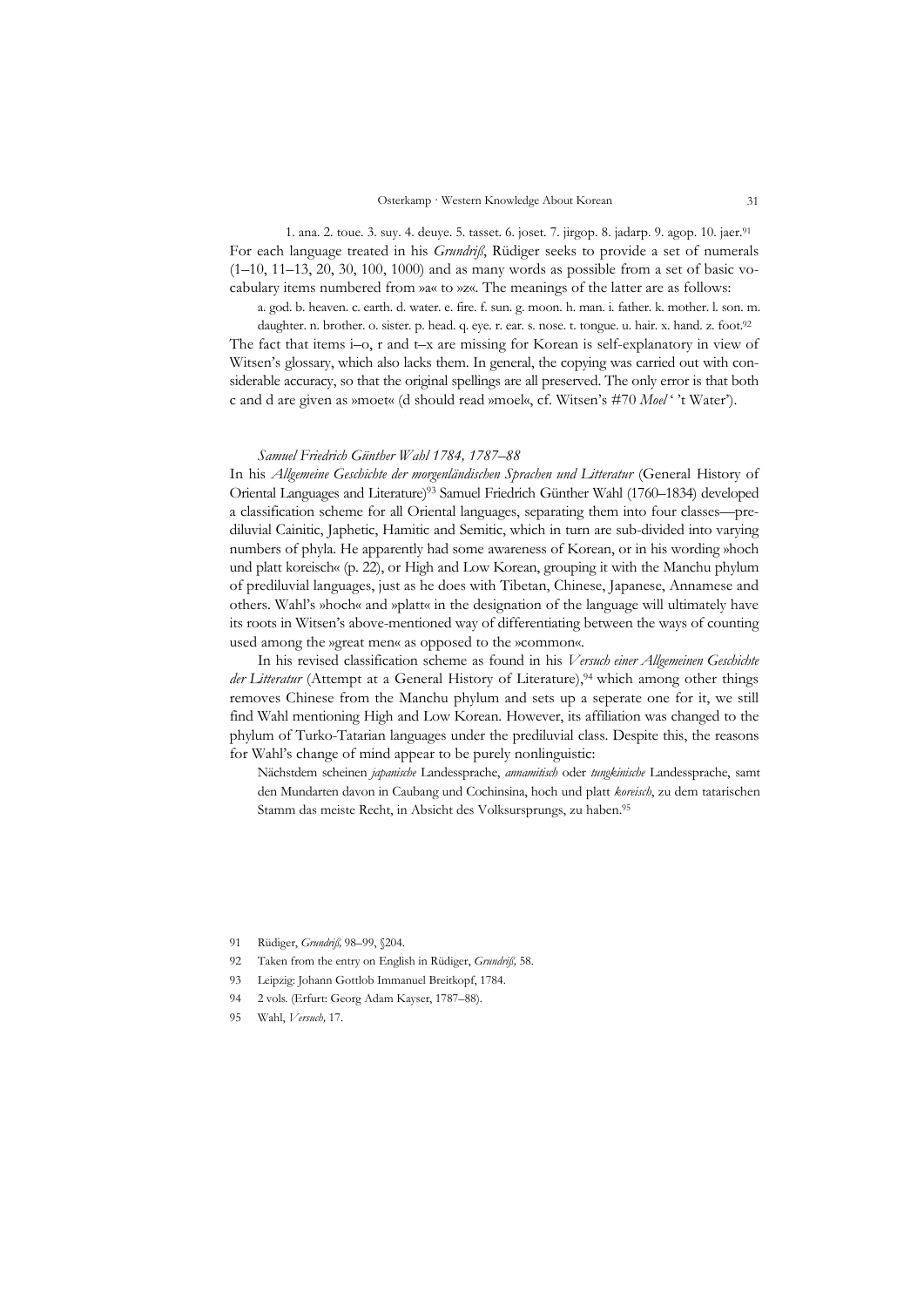#### *Lorenzo Hervás 1784/86*

The *Catalogo delle lingue conosciute e notizia della loro affinità, e diversità* (Catalogue of the Known Languages, and Remarks on Their Affinity and Diversity)96 of Spanish ex-Jesuit Lorenzo Hervás (1735–1809) contains no data of Korean as such, but demonstrates what kind of picture one of the greatest language scholars of his time was able to draw from working with the meager sources available in the 1780s.

 Generally, Hervás assumes a close relationship between Korea, its language and script with the Manchus—primarily out of historical reasons, as is apparent from the following:

Sebbene nella penisola della Corea in oggi d' alcune famiglie, o sia piccola nazione si parli un dialetto Cinese, pure è indubitabile, che il linguaggio propriamente Coreese, o Coreano à dialetto Tartaro, perchè, come si rileva dal testo degli Annali Cinesi da Lei citato, la Corea abitossi anticamente dalla Colonia Tartara *Kan-kiu-hi*, e nell' anno 1122. avanti all' Era Cristiana *Ou-vang* Fondatore della terza dinastia Imperiale vi diede a *Ki-tse* l' investitura di Re della Corea feudatario della Cina.97

Faced with an observation to the contrary in du Halde (cf. above), a solution is quickly found in assuming dialectal »corruption« and a seeming confirmation of the relationship likewise, namely in the appellation of the country:

I Coreani (secondo il P. Regis) non intendono il Tartaro, nè il Cinese: tuttavia è credibile, che essi parlino un dialetto assai corrotto del *Mancheü*. In Mancheü *Koron* significa regno, e probabilmente da *Koron* viene *Korea*, o *Corea*.98

Drawing upon Hamel, Hervás even manages to discover »linguistic evidence«:

L' Hamel Secretario della nave Olandese, che nel 1653. naufragò in un' isola de' Coreesi, e fra questi dimorò quasi tredici anni, dice, che nella lingua Coreese una stessa cosa si esprime con molte parole sinonime; e ciò succede ancora nella lingua *Mancheü*.99

The case of Manchu is illustrated by a variety of words for 'dog' (pp. 136–137, §214), while for Korean nothing but Hamel's statement was available. In any case, this scarce evidence was apparently sufficient for him to speak of »the Koreans, who likely speak the Manchu language« from then on.100 The language being dealt with, he continues with the writing systems used in Korea:

Lo stesso Hamel dice, che in Corea si usano tre sorta di caratteri. cioè i Cinesi, i quali adoperansi ne' libri, e ne' pubblici affari. Ci sono altri alquanto simili agli Europei (ed in ciò ancora i Coreesi convengono co' *Moncheü*, come si vedra inappresso), e se ne servono i Grandi, i Nobili, ed i Governatori ne' loro interessi. La terza sorta, che è la più rozza, e facile, n' e propria delle donne, e del volgo.101

- 96 Cesena: Gregorio Biasini, 1784.
- 97 Hervás, *Catalogo,* 110–111. *Kan-kiu-hi* is an error for *Kau-kiu-li,* i.e. Gaojuli, that is Koguryŏ 高句麗; *Ouvang,* i.e. *Wu wang* 武王; *Ki-tse,* i.e. Jizi, corresponds to Kija 箕子.
- 98 Hervás, *Catalogo,* 135. *Koron,* i.e. Manchu *gurun* ᡤᡠᡵᡠᠨ 'country; ruling house'.
- 99 Hervás, *Catalogo,* 135.
- 100 »Coreesi, che probabilmente parlano la lingua *Mancheü*«, in Hervás, *Catalogo,* 141.
- 101 Hervás, *Catalogo,* 135–136. For *Moncheü* read *Mancheü*.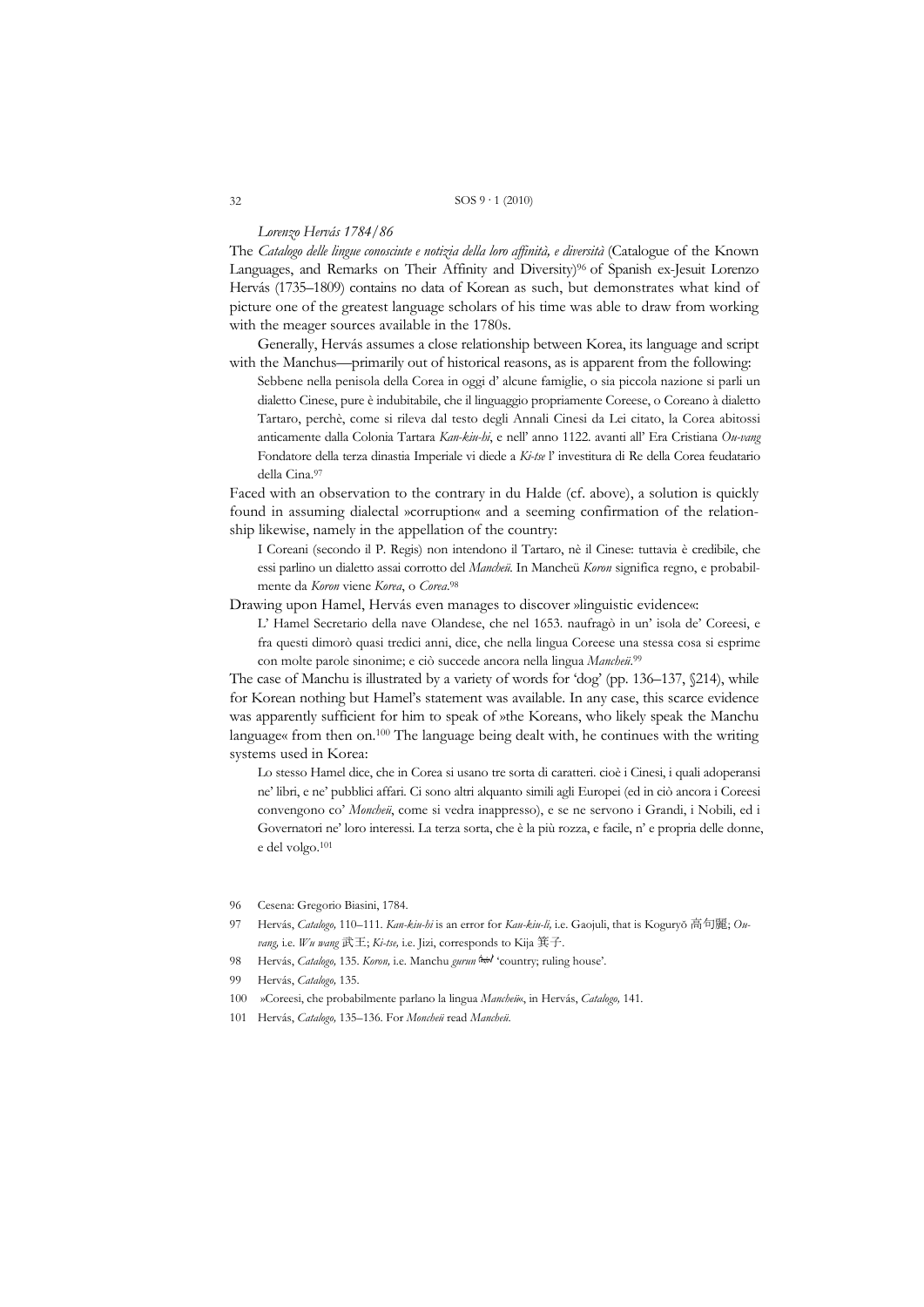To this there also belongs a note on an earlier page:

La lingua Coreese scrivesi con caratteri particolari. I Letteratti Coreesi studiano la lingua Letterata Cinese, ed usano i caratteri Cinesi. Dicesi che nella Corea sia una scrittura Simbolica, e propria de' Ministri per gli affari politici: ma io credo, che sia la Scrittura Tartara alquanto sfigurata.102

Hervás thus had three entirely different scripts in mind: a native Korean one, Chinese writing and a »Tartar« one albeit in a somewhat distorted form—probably on the Mongolian-Manchu model.

 Further linguistic studies by Hervás appeared over the following years, most of which contain little of relevance here.103 A noteworthy exception is Hervás' *Aritmetica delle nazioni e divisione del tempo fra l' orientali* (Arithmetics of the nations and the division of time among the Orientals; Cesena: Gregorio Biasini, 1786), which was hitherto the only of his linguistic works to receive attention in the context of Korean. Nevertheless, certain aspects remain unsolved to the present day.

 The relevant paragraphs are as follows, again in abbreviated form, as the remainder of the entries is found in the comparative tables under Pallas further below:

320. *Numerali di Borneo.*

| 1. ana. $\P$                          | 2. toue. toul. $\P$ | $3.$ sevve. sui. | $\left[\ldots\right]$ |
|---------------------------------------|---------------------|------------------|-----------------------|
| 8. joderp. jadarp. ¶                  | 9. agop, ahob. $\P$ | 10. jaer.        |                       |
| $224 \quad D \quad H \quad C \quad C$ |                     |                  |                       |

321. *Della Corea Cinese*

| 1. jagner.         | 2. tougi. $\P$         | $3.$ socsom.         | $[\ldots]$ |
|--------------------|------------------------|----------------------|------------|
| 70000. tsiroock. ¶ | 80000. paerroock. $\P$ | $100000$ . jirpoock. |            |

I numerali di Borneo, e della Corea Cinese sono chiaramente affini; poichè i nomi de' numeri 2, 3, 4, 6, 7, 8, 9, 10 hanno le stesse lettere iniziali. Ne' numerate Coreesi il nome del numero 3. incomincia con *s* come ne' Cinesi del numero 302. e poi ne' numeri 300, 3000, e 30000 si scuopre la voce Cinese *san*. Ancora ne' numeri 400, 4000, 40000, si scuopre la lettera *s* iniziale del nome Cinese *sse*. che significa quattro. Parimente ne' numeri 700, 7000, e 70000 si scuopre la lettera *t* iniziale del nome Cinese *tsi* sette, e ne' numeri 800, 8000, e 80000 si scuopre la sillaba *pa*, che in Cinese significa otto. ed ultimamente nel numero 900. si ha la lettera *k,* che è iniziale del nome Cinese *kieu* nove.104

Hervás thus noticed the correspondences between the Chinese numerals and the Sino-Korean ones.105 By far more striking, however, is the other affinity he discovered: that of the Sino-Korean ones with those of—out of all possible places in the world—Borneo!

102 Hervás, Catalogo, 111n(a).

103 They are: *Origine formazione, meccanismo, ed armonia degl' idiomi* [Origin, Formation, Mechanism and Harmony of Languages] (Cesena: Gregorio Biasini, 1785); *Vocabolario poligloto* [Polyglot Vocabulary] (Cesena: Gregorio Biasini, 1787); and *Saggio pratico delle lingue* [Practical Essay on Languages] (Cesena: Gregorio Biasini, 1787).

104 Hervás, *Aritmetica*, 148–149.

105 He uses the following set taken from du Halde (*Description*, 2: 238): *i* '1', *eul* '2', *san* '3', *ssë* '4', *oü ~ ü* '5', *loü ~ lü* '6', *tsi* '7', *pa* '8', *kieü* '9', *che* '10'. Cf. *Aritmetica*, p. 145, #302.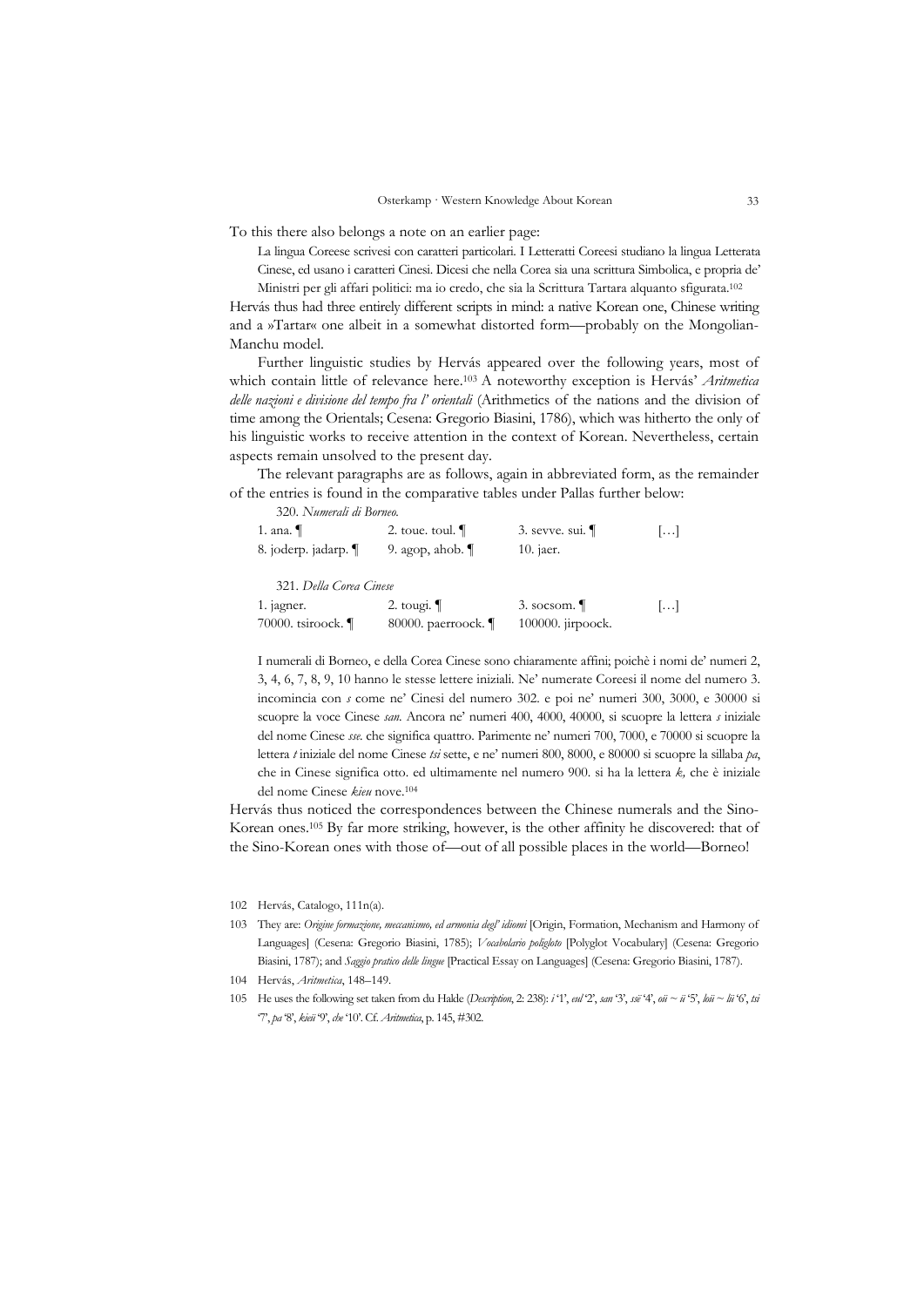Unlike Ogura, Adami mentions Hervás' classification of one set as that of Borneo, but offers no explanation.106 Before proposing a solution to this long-standing puzzle, it is however necessary to pinpoint the exact source Hervás was using. Ogura, Adami and Aalto all assume the numerals have been taken from Witsen,107 but this is highly doubtful as under closer scrutiny his forms show a number of deviations from Witsen. Almost all of these can be easily explained, however, if an intermediate is assumed: Schultze's *Sprachmeister* of 1748.

 Had Witsen been the actual source of the numerals in Set 1, one would expect »toel« instead of »toul«. Schultze on the other hand gives exactly this spelling. The remainder is hardly decisive. However, the case is more obvious with Set 2: Hervás skipped 9,000 and 90,000 for some reason, probably accidentally. His word for 80,000 was originally given as that for 90,000 in Witsen; but in fact Hervás' deviation is a correction here, as the words for 600,000, 800,000 and 900,000 (or 60,000, 80,000 and 90,000 according to Witsen) are mixed up. Furthermore, Hervás introduces a number of new mistakes: »tou[r]gi«, »dosco«, »mah[a]n«, »jirgum«, »jadam«, »haham[, ]ahan« and »soatcien«. However, certain indicators of his source are now cases like »jagner«, »paalpeik«, »tsifelrtcien«, »paerroock« or »jirpoock«, which cannot but go back to Schultze rather than to Witsen as such. Everything considered, we have an obvious case of *Sprachmeister* acting as an intermediate here which is unsurprising, as at no time was it as rare as the editions of Witsen's work.<sup>108</sup>

 Coming back to the riddle posed by Borneo, *Sprachmeister* finally provides us with a solution: The set quoted as that of Borneo by Hervás is given here under the heading »Nach der Vornehmen Aussprache«, i.e. »Following the nobles' pronunciation«. However, this is just like the entire main text of Schultze's work in Fraktur. Capital  $\langle B \rangle$  and  $\langle V \rangle$  in Fraktur resemble each other to a considerable extent, with varying degrees depending on the exact font. If the two letters as found in *Sprachmeister* are given next to each other—as is done below—confusion is rather unlikely. Even if not so, the context usually provides enough hints as to which of the two is intended. All this does not necessarily apply, however, as soon as  $\langle \nabla \rangle$  appears in isolation, with no  $\langle \nabla B \rangle$  in its proximity to contrast it with and in a word with which a non-native speaker might well have been unacquainted. In short: Hervás apparently misread »Vornehmen« as »Bornehmen«, interpreting this nonexisting word as referring to (the people of) Borneo. As the heading contains nothing specifically referring to Korea it was thus misinterpreted as starting the entry of a new language, instead of marking the beginning of a sub-entry of the previous one.

- 106 Ogura, »Chōsen goi«, 49, and *Gogakushi,* 69; Adami, »Koreaforschung«, 20 and 69.
- 107 Adami, »Koreaforschung«, 20; Ogura, »Chōsen goi«, 49; Aalto, »Proposals«, 19. Ogura, »Wakansho«, 76 even names Pallas as Hervás' source—as long as »Pallas« here is not merely an error for »Witsen«—but this is chronologically impossible.
- 108 Note also that Hervás refers to *Sprachmeister* explicitly in some of his other works but also in his *Aritmetica,*  134 and 138, thus supporting the above scenario.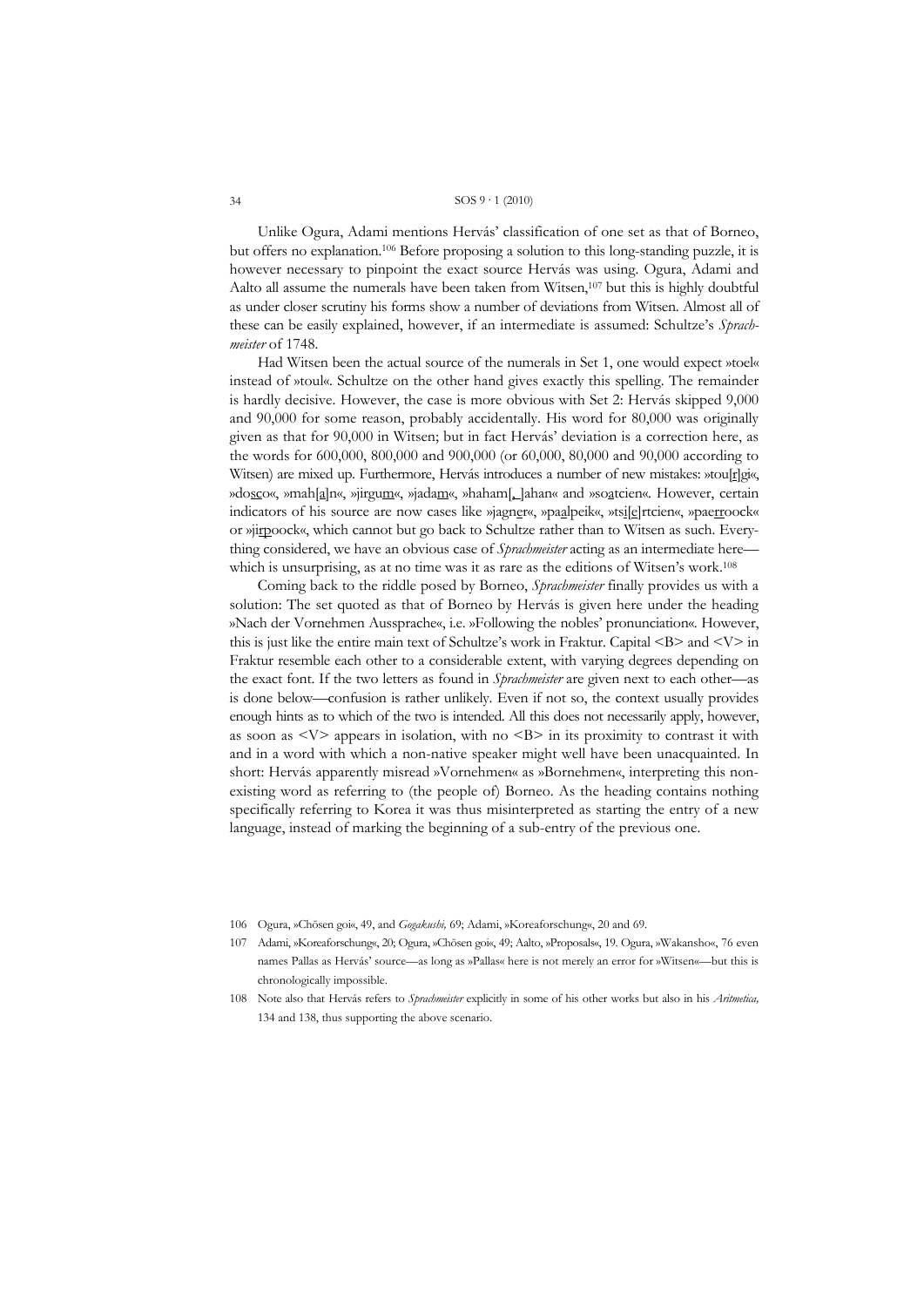»Nach der Vornehmen Aussprache« »V« *versus* »B«

# Nach der Vornehmen Aus= 73

Hervás' undoubtedly most interesting works on Korean date from the first years of the 19th century however, which will be treated in detail on another occasion (cf. the outlook below).

#### *Peter Simon Pallas 1786/87–89*

Hardly in need of an introduction is the comparative dictionary initiated by Catherine the Great (1729–1796) and published under the name of its involuntary editor, the German naturalist Peter Simon Pallas (1741–1811): *Сравнительные словари всѣхъ языковъ и нарѣчій* (Comparative Vocabularies of All Languages and Dialects), perhaps better known under its Latin title *Linguarum Totius Orbis Vocabularia Comparativa* (Comparative Vocabularies of the Languages of the Entire World).<sup>109</sup>

 Quantitatively speaking, linguistics plays a rather minor role in the work of Pallas, who even considered himself inapt for carrying out the orders received; therefore, there is no need to repeat the harsh criticism this work has received almost since the day of its publication. It defects are apparent at first sight and in any case, Pallas, who was working under considerable pressure, cannot be blamed for their entirety. In fact, the final product did not necessarily reflect his own ideas and preferences in its entirety anyway.110

 Of relevance to us in *Vocabularia* are: (1) twelve words given under language #175 (Корейски). Apart from the last one—which is not actually Korean—all of these are in the first volume. (2) The appendix on numerals in volume II has two sets containing Korean: one properly labeled 'Korean' (#183: Кореиски) and another one strangely referred to as 'Sinhalese' (#182: Сингальски), as already noted by Ogura and Adami.111

 Regarding the non-numerals, most scholars so far have assumed that these were taken from Witsen. Thus, Ogura states that »almost all« are from Witsen but names not a single exception or possible source. Furthermore, while giving the total number of nonnumerals as twelve, his list in fact includes only eleven—the single problematic case in volume II was disposed of in silence. Later, all items are claimed to be taken from Witsen. In more recent times, Aalto and others likewise refer to Witsen.112

- 109 2 vols. (St. Petersburg: Johannes Carolus Schnoor, 1786/87–89).
- 110 For this and other aspects of Pallas' *Vocabularia* see the discussion in Folkwart Wendland, *Peter Simon Pallas (1741–1811). Materialien einer Biographie* [Peter Simon Pallas (1741–1811). Materials for a Biography], 2 vols. (Berlin: de Gruyter, 1992), 1: 491–504.
- 111 Ogura, »Chōsen goi«, 48–49; Adami, »Koreaforschung«, 17.
- 112 See Ogura, »Chōsen goi«, 48 (the list is found on pp. 66–91) and *Gogakushi*, 69; Aalto, »Proposals«, 19.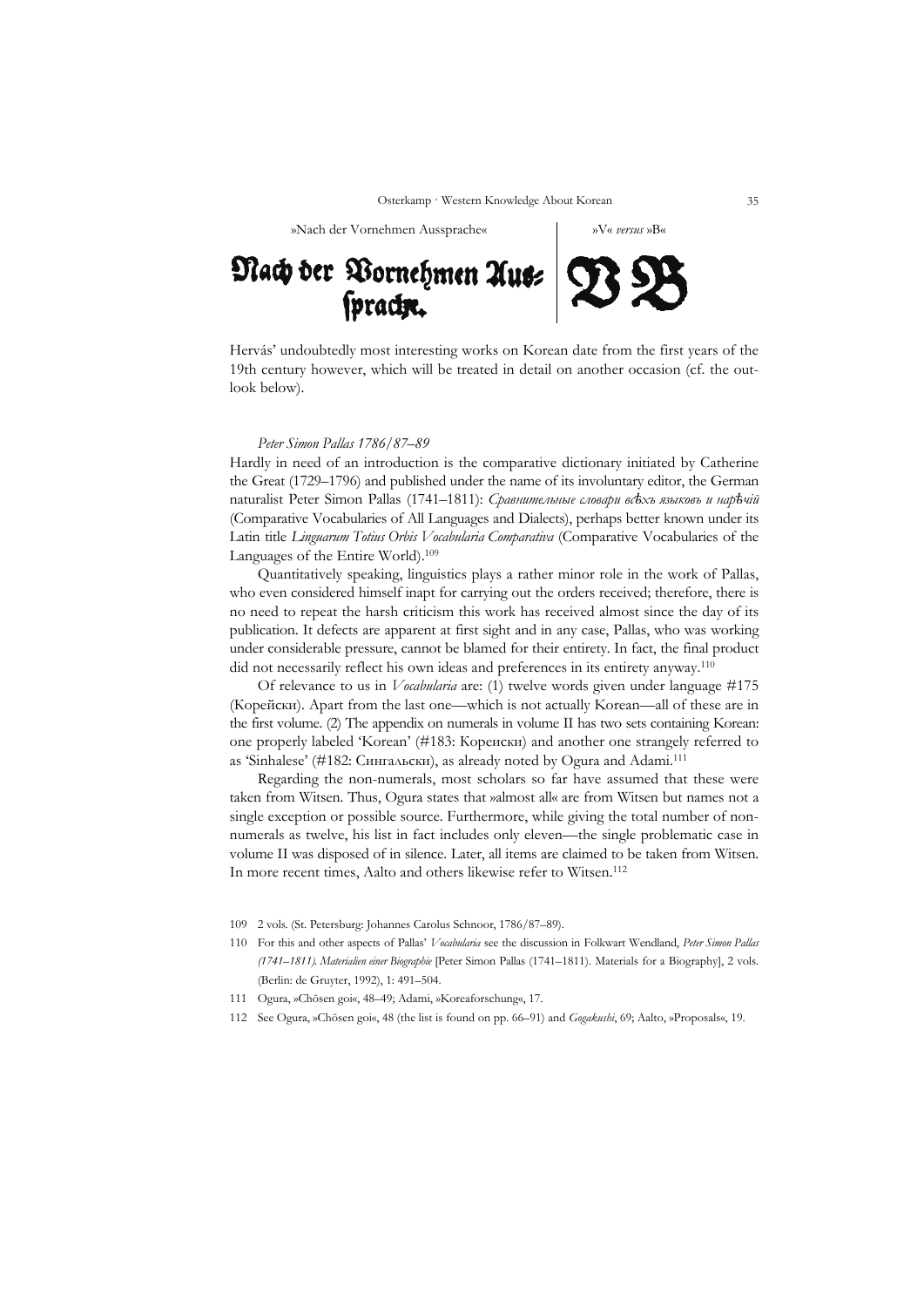However, Adami's careful study of the words given as Korean in Pallas already demonstrated that this is doubtful: The single word found in volume II is neither found in Witsen nor Korean to begin with. Furthermore, the selection of Korean words—only eleven despite the much higher number provided by Witsen—is in need of an explanation.<sup>113</sup> Aalto similarly writes: »It remains unclear why Korean words are quoted only under Nos. 1, 2, 14, 16, 18, 20, 40, 75, 76, 98, 100 [sic], 112, 248.«<sup>114</sup>

Adami's assumption that Pallas did not work directly with Witsen's work but rather with some intermediary source can now be finally confirmed since Rüdiger 1782 has been reclaimed from oblivion. As we saw above, Rüdiger's specimen contains only *twelve* nonnumerals, which match almost perfectly the selection in Pallas:

|          | Pallas (vol. 1)                  | Rüdiger             | Witsen   |
|----------|----------------------------------|---------------------|----------|
| 'god'    | Понтьхаа $(\#1, 3)$              | pontchaa            | Pontchaa |
| 'heaven' | Ганелъ (#2, 7)                   | hanel               | Hanel    |
| 'man'    | Сярамъ (#14, 45)                 | saeram              | Saeram   |
| 'head'   | Таигворъ (#16, 51)               | taigwor             | Taigwor  |
| 'nose'   | $\mathrm{K}\mathrm{o}$ (#18, 58) | Koo                 | Koo      |
| 'eye'    | Доенъ (#20, 64)                  | doen                | Doen     |
| 'foot'   | Паелъ (#40, 126)                 | Pael                | Pael     |
| $\sin$   | Гай (#75, 237)                   | Hay                 | Hay      |
| 'moon'   | Таель (#76, 240)                 | Tael                | Tael     |
| 'water'  | Моеть (#98, 309)                 | $\text{moe}$ [sic!] | Moel     |
| 'earth'  |                                  | moet                | Moet     |
| 'fire'   | Поель (#112, 354)                | Poel                | Poel     |
|          |                                  |                     |          |
|          | Pallas (vol. 2)                  | Rüdiger             | Witsen   |
| 'you'    | Итеань (#248, 385)               |                     |          |

As the words for 'water' and 'earth' are both written »moet« by Rüdiger, the second was apparently considered to be an error and therefore omitted. This is the only discrepancy between Rüdiger and Pallas, the remainder is entirely unproblematic and the case thus clear. This leaves us with the mysterious *M* ream 'you' for which no corresponding word exists in Witsen. Unlike Ogura, Adami admits not having been able to verify its origin.<sup>115</sup> But where does the word come from? No entirely satisfactory answer can be given at this point, though the »donor language« is easily identified: Cora, a Uto-Aztecan language spoken in Mexico. Ultimately, it likely goes back to Jesuit Joseph de Ortega's Vocabulario en lengua Castellana y Cora (Dictionary in the Spanish and Cora Languages; Mexico 1732)

113 Adami, »Koreaforschung«, 18.

115 Adami, »Koreaforschung«, 18.

<sup>114</sup> Aalto, »Proposals«, 19. He thus also includes #100 in his list, but this must be an error. No word is given under Korean in this entry (cf. Vocabularia, I: 316).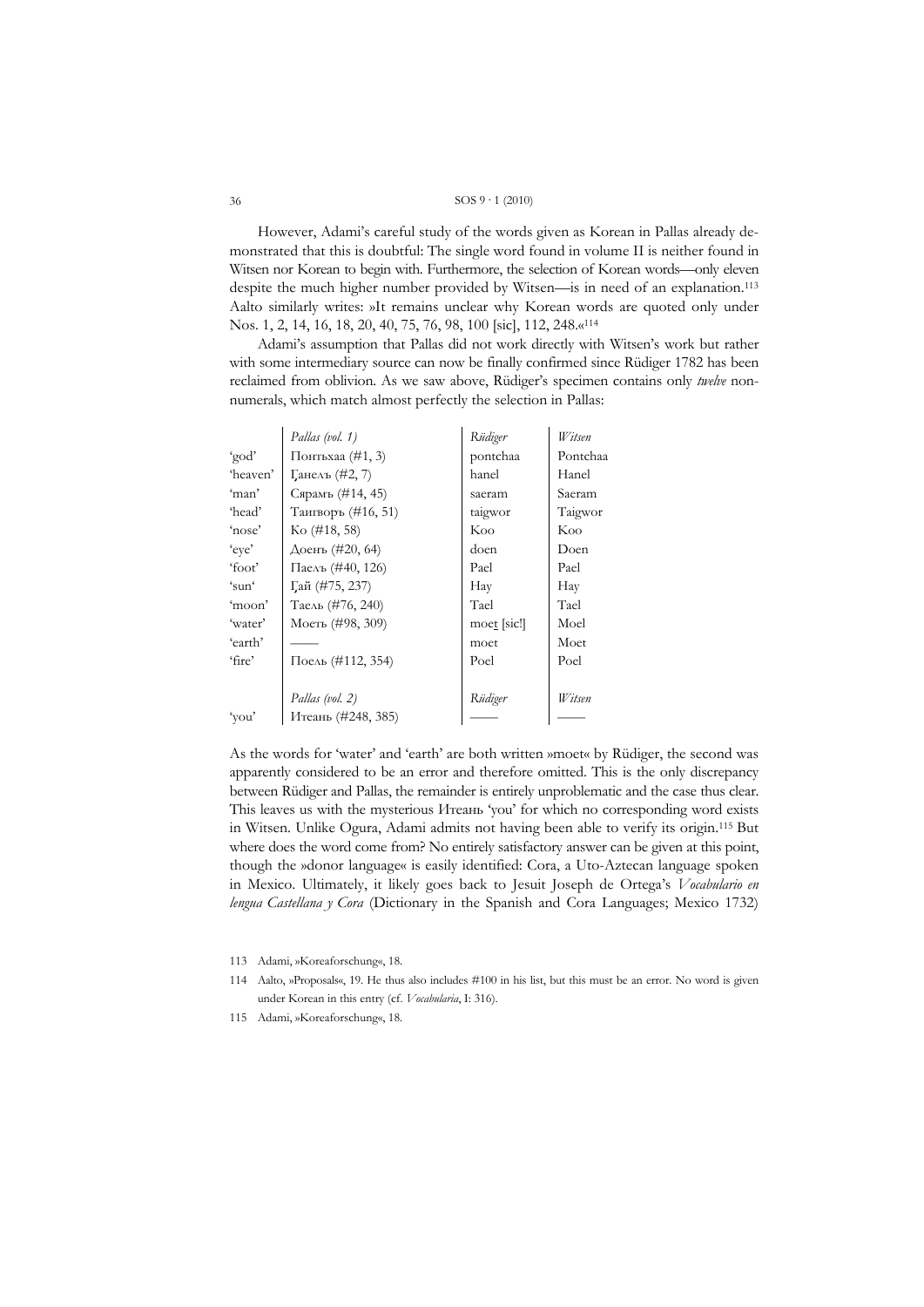wherein *itean* is explained as a first (!) person plural (!) pronoun. As we are dealing with a pronoun in both cases and have a perfect match in form as well as a donor language going by a name not exactly dissimilar to the name of Korea, the only plausible explanation is a confusion of Cora with Korean at some point in the process of compilation (possibly via an abbreviated and thus ambigious form such as »Кор«).

 Secondly, regarding the numerals in volume II, the split of Korean into Korean proper and another entirely unrelated language is reminiscent of Hervás' »Borneo« and indeed the two sources do agree at least as to which set is Korean and which is foreign. However, while Hervás' »Borneo« can easily be explained, a cogent explanation is difficult to establish in the case of Pallas. Volume 2 does not contain a single word of Sinhalese in the main section, but the first one does, and indeed they are what their designation claims them to be.<sup>116</sup> Nothing here suggests a solution to the riddle.<sup>117</sup>

 Be that as it may, it is possible to name the source for the numerals. Rüdiger is impossible this time: Where Pallas has two variants for the same numeral in Set 1, Witsen, Schultze and Hervás all provide both; Rüdiger on the contrary does not. While Туль '2' could hint at either Schultze or Hervás, Себбѣ '3' must be taken from the latter, which retains  $\langle v \rangle$ . As Adami pointed out, the fact that  $\langle v \rangle$  is interpreted as [b] and thus rewritten as <6> here hints at a Spanish source<sup>118</sup>—or, as it turns out, rather a non-Spanish source authored by a Spaniard.

- 116 The Sinhalese words in vol. 1, with one exception copied from Rüdiger, *Grundriß,* 91, §186, are as follows: #1 Девйю̂ (Rüdiger, a: *dewijoo* 'god'), #2 Аг̧аза (b: *ahasa* 'heaven'), #3 Аппаа (i: *appaa* 'father'), #5 Путре (l: *putre* 'son'), #8 Саг̧удари (o: *sahoodarii* 'sister'), #14 Миниг̧á (h: *minihaa* 'man'), #16 Олува (p: *oluwa* 'head'), #75 Ира (f: *ira* 'sun'), #76 Г̧анда (g: *handa* 'moon'), #97 Буми (c: *bumi* 'earth'). Finally, #40 Паé (z: *pae* 'foot') is not Sinhalese. It is likewise from Rüdiger, *Grundriß,* 90, §184 (»Balabandisch«), but here merely an erroneous repition of the previous entry (#173, Балабандски).
- 117 Suffice to say for the time being that the appendix on numerals also contains numerous other problems deserving closer study—even the double entry immediately following Korean accidentally mixes up the series of numerals originally given by Rüdiger and Hervás.
- 118 Adami, »Koreaforschung«, 19.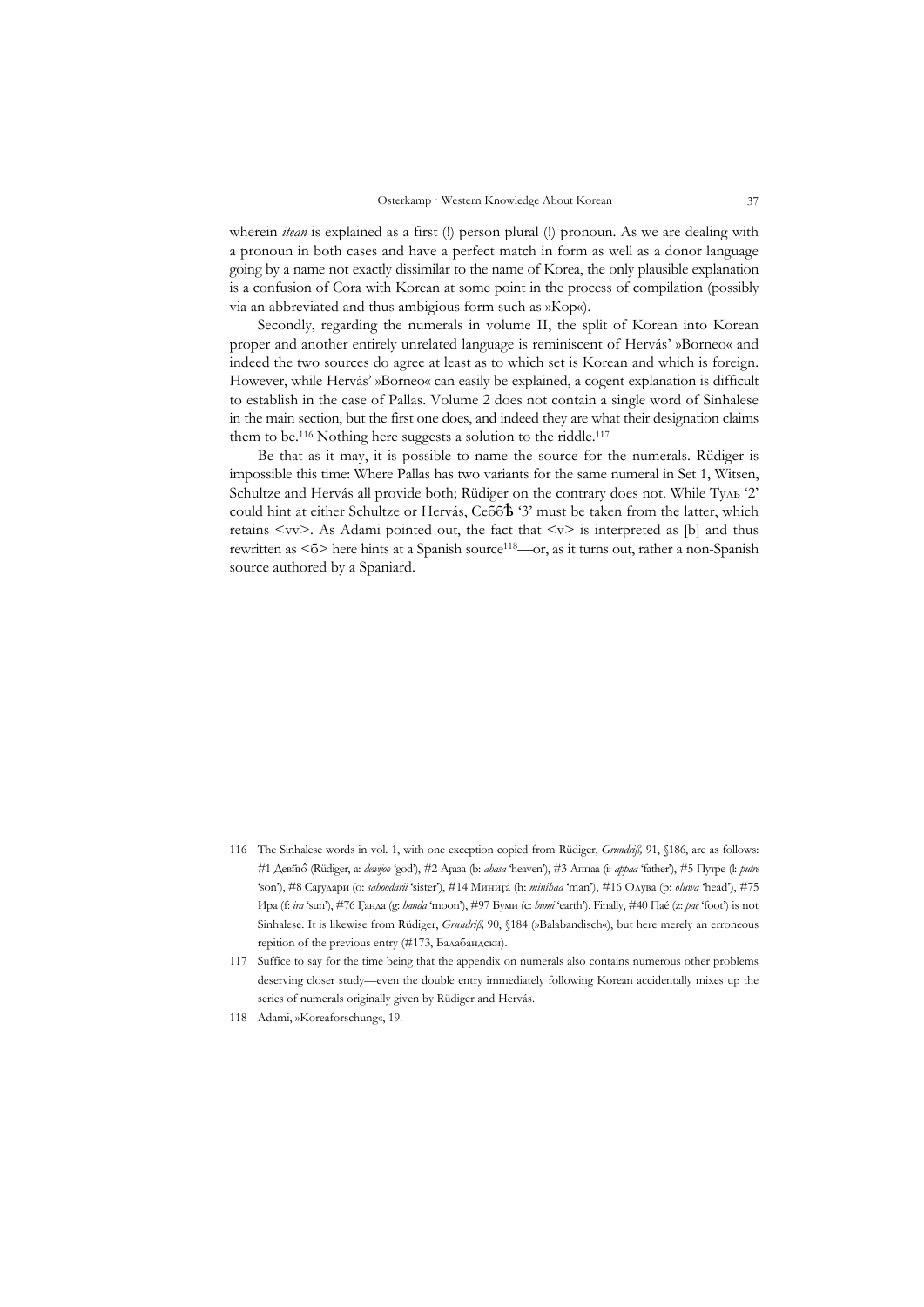|                     | Pallas                                   | Hervás     | Rüdiger | Schultze     | Witsen  |
|---------------------|------------------------------------------|------------|---------|--------------|---------|
| 4'                  | Ана (#274)                               | ana        | ana     | Ana          | Ana     |
| $\cdot$ 2'          | Туе Туль (#275)                          | toue,      | toue    | Toue,        | Toue,   |
|                     |                                          | toul       |         | Toul         | Toel    |
| 3'                  | Ce <sub>66</sub> <sup>t</sup> Cye (#276) | sevve, 119 | suy     | Sewe,        | Sevve,  |
|                     |                                          | sui        |         | Suy          | Suy     |
| 4'                  | Aeyb (#277)                              | deuye      | deuye   | Deuye        | Deüye   |
| 5'                  | Тассеть (#278)                           | tasset     | tasset  | Tasset       | Tasset  |
| $\mathcal{C}'$      | Юсеть (#279)                             | joset,     | joset   | Joset,       | Joset,  |
|                     |                                          | jacet      |         | Jacet        | jacet   |
| $\mathcal{F}$       | Іиргопь (#280)                           | jirgop     | jirgop  | Girgop,      | Girgop, |
|                     |                                          |            |         | Jirgop       | jirgop  |
| ${}^{6}S$           | Iодарпь (#281)                           | joderp,    | jadarp  | Joderp,      | Joderp, |
|                     |                                          | jadarp     |         | jadarp       | jadarp  |
| $\omega$            | $A$ rom $(#282)$                         | agop,      | agop    | Agop,        | Agop,   |
|                     |                                          | ahob       |         | Ahob         | ahob    |
| $^4$ 0 <sup>2</sup> | Яерь (#283)                              | jaer       | jaer    | <b>L</b> aer | Iaer    |

Numerals, Set 1

For the second set, even a cursory examination is sufficient to arrive at the same conclusion: The numerals cannot but be taken from Hervás. ATHepb '1' could likewise hint at Schultze and his *Jagner*, but it is telling that Tyrn '2' fully coincides with Hervás' tougi with its dropped  $r$ , just as  $\Delta$ ocko '4' shows the same inversion as Hervás'  $\omega$ <sub>650</sub>. Both deviations are not seen in the other sources.

119 A direct borrowing from Witsen seems most probable at first glance in the case of »sevve«, but this is unnecessary to assume: Hervás generally rewrites <w> as found in Sprachmeister as <vv>. Cf. the other numerals on page 149: »svvin«, »jesvvin« < Sprachmeister »Swin«, »Jeswyn« < Witsen »Swin«, »jeswyn«.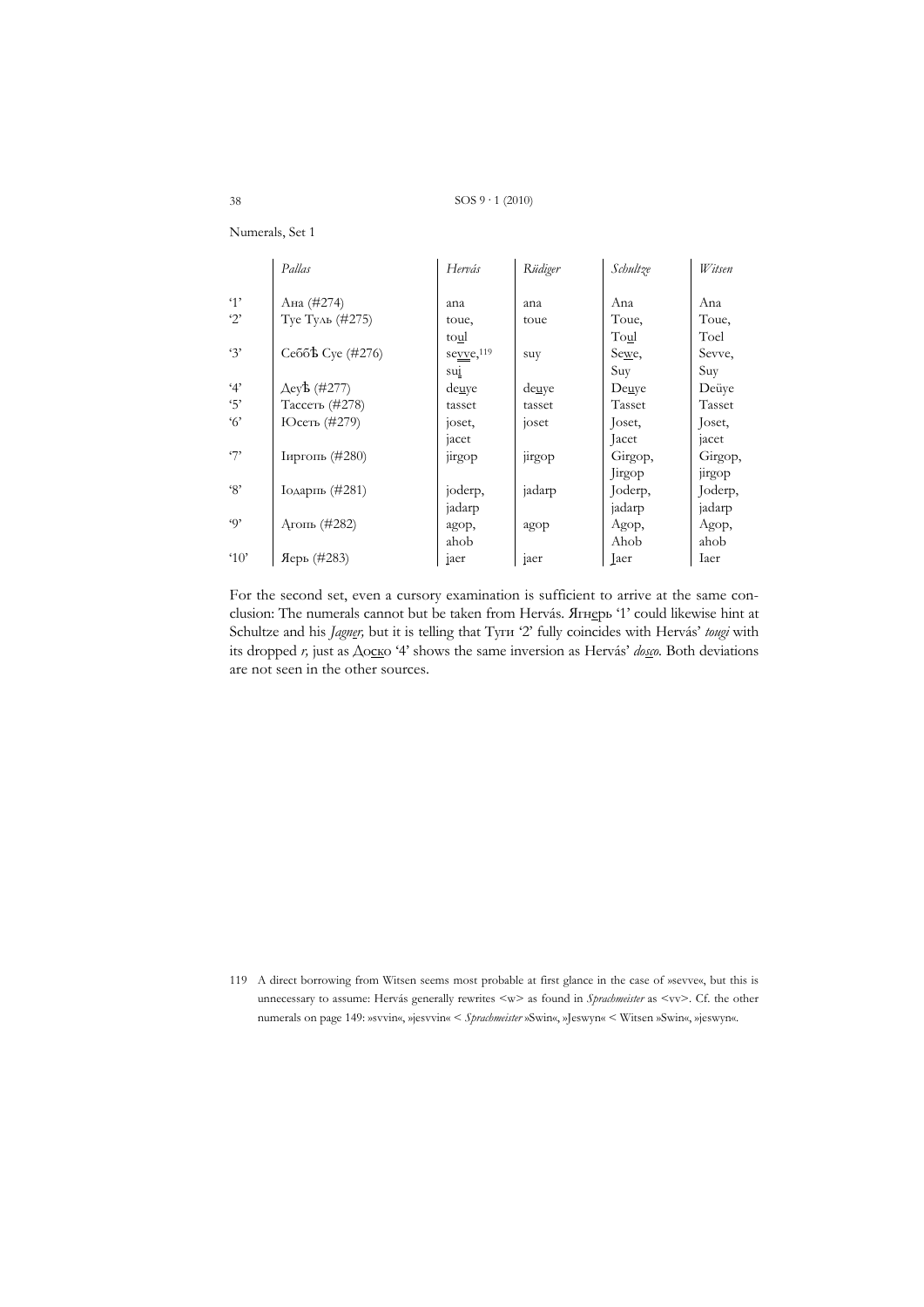# Numerals, Set 2

|                                         | Pallas                       | Hervás                          | Rüdiger    | Schultze         | Witsen           |
|-----------------------------------------|------------------------------|---------------------------------|------------|------------------|------------------|
| $\cdot$ 1'                              |                              |                                 |            |                  |                  |
| $\cdot$ 2'                              | Ягнерь (#274)<br>Туги (#275) | jagner                          | jagnir     | Jagner<br>Tourgy | Jagnir<br>Tourgy |
| 3'                                      |                              | tougi $[r \geq \_]$             | tourgy     |                  |                  |
|                                         | Сокеомь (#276)               | socsom                          | socsom     | Socsom           | Socsom           |
|                                         | [read: Соксомь]              |                                 |            |                  |                  |
| 4'                                      | Доско (#277)                 | dosco                           | docso      | Docso            | Docso            |
| 5'                                      | Казето (#278)                | kaseto                          | caseto     | Caseto           | Caseto           |
| $\cdot$ 6'                              | Юсельюнь (#279)              | joseljone                       | joseljone  | Joseljone        | Joseljone        |
| $\mathcal{F}$                           | <b>Ъропчиль</b> (#280)       | jeroptchil                      | jeroptchil | Jeroptchil       | Jeroptchil       |
| $\cdot_8$                               | Ядерпаль (#281)              | jaderpal                        | jaderpal   | Jaderpal         | Jaderpal         |
| $\omega$                                | Агопконь (#282)              | ahopcon                         | ahopcon    | Ahopcon          | Ahopcon          |
| $^4$ 10 <sup><math>\degree</math></sup> | Юркипь (#283)                | jorchip                         | jorchip    | Jorchip          | Jorchip          |
| 20'                                     |                              | somer                           |            | Somer            | Somer            |
| 30'                                     |                              | schierri,                       |            | Schierri,        | Schierri,        |
|                                         |                              | siergan                         |            | Siergan          | Siergan          |
| 40'                                     |                              | mahn [ $a >$ ]                  |            | Mahan            | Mahan            |
| 50'                                     |                              | syvin                           |            | Swin             | Swin             |
| 60'                                     |                              | jegu,                           |            | Jegu,            | Jegu,            |
|                                         |                              | jesvvin                         |            | Jeswyn           | Jeswyn           |
| 70'                                     |                              | hierigum,                       |            | Hierigum,        | Hierigum,        |
|                                         |                              | jirgum                          |            | Jirgun           | Jirgun           |
| $^{\circ}80'$                           |                              | jader,                          |            | Jader,           | Jader,           |
|                                         |                              | jadam                           |            | Jadarn           | Jadarn           |
| 90'                                     |                              | hahamahan [sic!]                |            | Haham,           | Haham,           |
|                                         |                              |                                 |            | Ahan             | Ahan             |
|                                         |                              | hirpee,                         | hirpee     | Hirpee,          | Hirpee,          |
| $^400'$                                 | Гирпи Іиспикь (#284)         | jiszpick                        |            | Jiszpyck         | Jyrpeik          |
| 200'                                    |                              | jijrpeick                       |            | Jijrpeick        | Jijrpeyck        |
| 300'                                    |                              | sampeick                        |            | Sampeick         | Sampeyck         |
| 400'                                    |                              | soopeick                        |            | Soopeick         | Soopeyck         |
| 500'                                    |                              | opeick                          |            | Opeick           | Opeyck           |
| 600'                                    |                              | joeckpeick                      |            | Joeckpeick       | Joeckpeyck       |
| $\gamma$ 00'                            |                              | tsirpeick $\lceil \cdot \rceil$ |            | t'syrpeick       | t'Syrpeyck       |
| $^{\circ}800'$                          |                              | paalpeik $[c > _{\_}]$          |            | Paalpeick        | Paelpeyck        |
| 900'                                    |                              | koepeick                        |            | Koepeick         | Koepeyck         |
| $^{\prime}1.000'$                       | Іиртьчїень (#285)            | jirtcien                        | jyrtcien   | Jirtcien         | Jyrtcien         |
| 2.000'                                  |                              | jietcien                        |            | Jyetcien         | Jijetcien        |
| 3.000'                                  |                              | samtcien                        |            | Samtcien         | Samtcien         |
| 4.000'                                  |                              | soatcien                        |            | Sootcien         | Sootcien         |
| 5.000'                                  |                              | otcien                          |            | Otcien           | Otcien           |
|                                         |                              |                                 |            |                  |                  |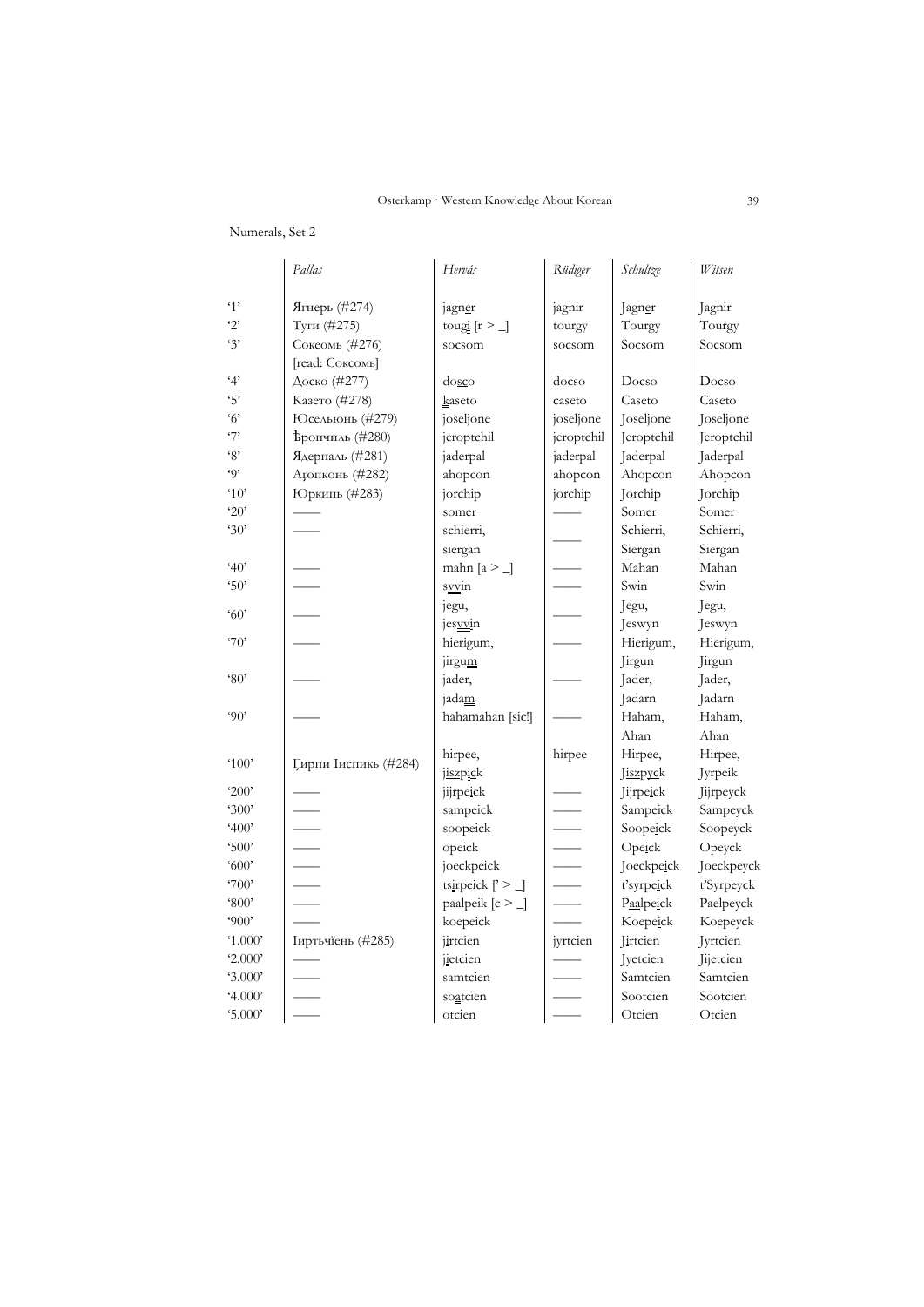SOS  $9 \cdot 1$  (2010)

| 6.000'             | joeckcien                                  | Joeckcien  | Joecktcien  |
|--------------------|--------------------------------------------|------------|-------------|
| 7.000'             | tsirtcien $\lceil \cdot \rceil$            | T'syrtcien | t'Syertcien |
|                    |                                            | $[e > \_$  |             |
| $^{\circ}8.000'$   | paertcien                                  | Paertcien  | Paertcien   |
| 9.000'             |                                            | Koetcien   | Koetcien    |
| $^{\prime}10.000'$ | jirook                                     | Jyroock    | Jyroock     |
| 20.000'            | $\frac{1}{10}$ ock                         | Jyoock     | Jyoock      |
| 30.000'            | samoock                                    | Samoock    | Samoock     |
| 40.000'            | soeoock                                    | Soeoock    | Soeoock     |
| 50.000'            | ooock                                      | Ooock      | Ooock       |
| 60.000             | Koeoock                                    | Koeoock    | Koeoock     |
|                    |                                            |            | [900,000]   |
| 70.000'            | tsiroock $\left[\right]$ > $\left[\right]$ | T'syroock  | t'Siroock   |
| $\$0.000'$         | Paerroock                                  | Joeoock    | Joeoock     |
|                    |                                            |            | [600,000]   |
| 90.000'            |                                            | Paerroock  | Paeroock    |
|                    |                                            |            | [800,000!]  |
| '100,000'          | jirpoock                                   | Jyrpoock   | Jyoock      |

Adami already noticed that the way of re-rendering the original transcriptions in Latin script into the Cyrillic alphabet is different for the numerals and non-numerals.<sup>120</sup> Rüdiger does not indicate Witsen as his source and so nothing in *Grundrif* indicates that Dutch orthography is involved. If taken from a German source, it is only natural therefore that  $\le$ oe $>$  is not read as [u] as in Dutch but literally and thus simply written as  $\le$ oe $>$  in Cyrillic script.<sup>121</sup> The digraph  $\leq$ ch>, which is understood as [x] and therefore re-written as <x> if taken from Rüdiger following German usage (*pontchaa* > Понтьхаа), on the other hand could as well reflect Dutch usage. If taken from Hervás, however, this is interpreted as in Romance languages: In <chi> it is read as [k] like in Italian (jor<u>thip > Юрк</u>ипь; cf. also the Italian-like treatment of <ci> in *jirtcien* > Іирть<u>ч</u>їень) or as [ʃ] like in French (jeroptchil  $>$  sportguards).<sup>122</sup> Needless to say, it is not actually the case that all transcriptions in Rüdiger's or Hervás' work follow the orthography of one specific language. However, how were their readers supposed to tell if the spellings were neither unified nor their sources indicated?

Finally, let us have a brief look at the chronology of the works of Hervás and Pallas. Adami concludes that Pallas cannot possibly have used Hervas' work as both were allegedly published at the same time. However, as he himself mentions, the first volume was only

- 120 Adami, »Koreaforschung«, 19.
- 121 A reading as [o] or [œ] would likewise be possible, but is rather unlikely as Rüdiger generally writes  $\langle \delta \rangle$  $(i.e. <\delta$ >) in that case.
- 122 The switch from an Italian to a French reading might be induced by the preceding  $\leq$  th>, as reading  $\leq$  th> here as [k] would have resulted in the unlikely consonant cluster [ptk].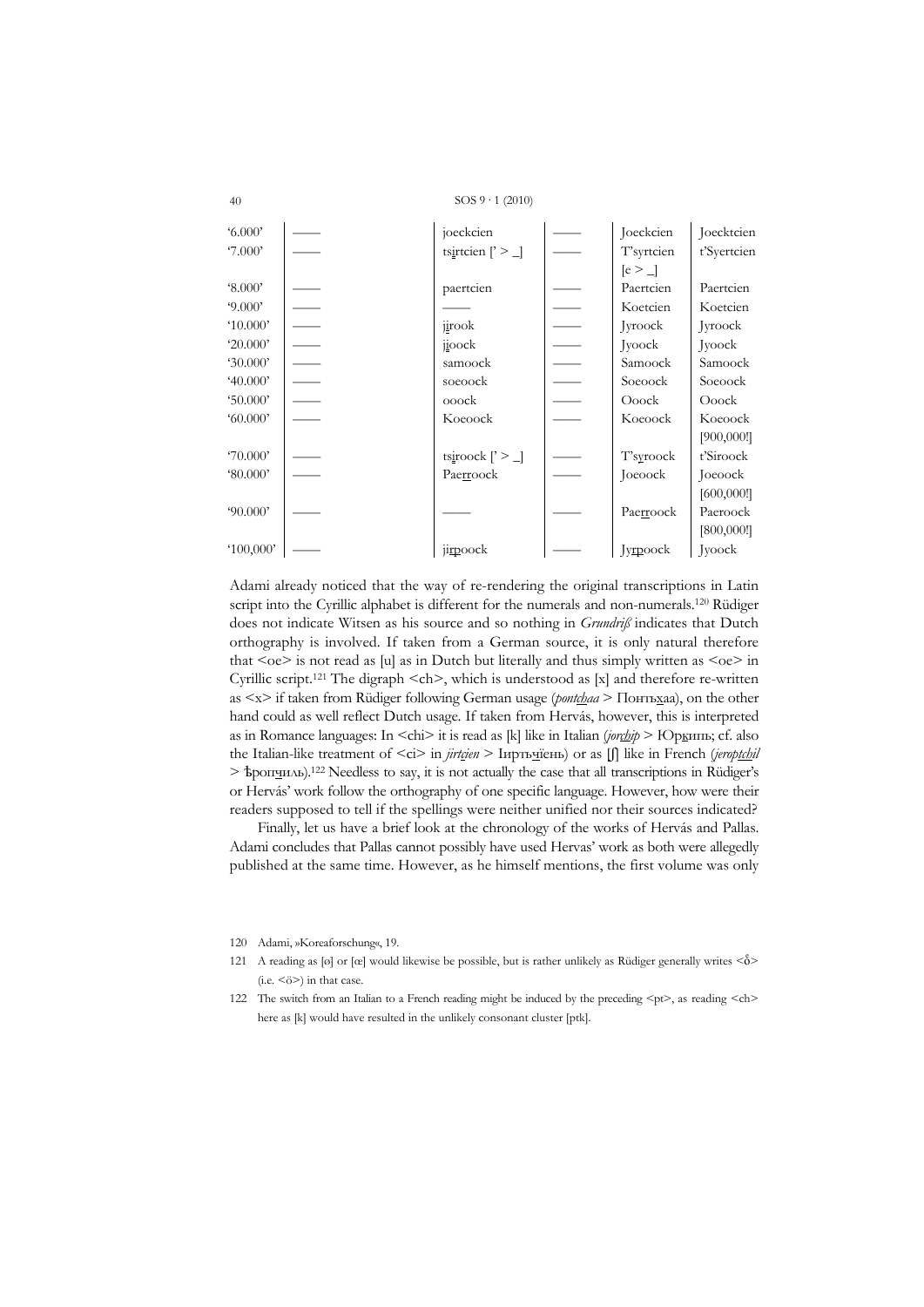finished in 1787,123 most likely in the very beginning of the year. Hervás' *Aritmetica* on the other hand was published almost exactly one year earlier.124 Therefore, the two were certainly not published simultaneously. Note also that it was only for the Korean numerals in the *second* volume—published as late as 1789—that Hervás' *Aritmetica* was consulted, thus giving Pallas a fair amount of time. All speculations are rendered unnecessary, however, by a brief note by Pallas at the very end of volume 2, in which he refers to both Hervás' *Aritmetica* and Rüdiger's *Grundriß*.

 Everything considered, we can conclude that Witsen was *not* directly consulted for the Korean words (and »Sinhalese« numerals) in the comparative dictionary, but rather the two intermediary sources just mentioned. In substance the materials here are thus anything but new and date from the beginning of the century and in effect from the 1650s and 1660s. The same holds true for the re-arranged edition published shortly after,<sup>125</sup> which does not seem to contain any additional Korean words but which rather retains the erroneous labeling of Итеань 'you' as Korean.126

 Both editions of the dictionary contain Japanese words collected from castaways; in the new edition there is even a separate section on Japanese for which Daikokuya Kōdayū 大黒屋光太夫 (1751–1828) served as an informant. The latter in fact reports to have met Koreans at Irkutsk<sup>127</sup>—unfortunately however, these and other Koreans in reach were apparently not employed as informants.

 To conclude our discussion of Pallas, it seems due to pay attention to Friedrich Adelung's (1768–1843) monograph on the comparative dictionary *Catherinens der Grossen Verdienste um die vergleichende Sprachenkunde* (Catherine the Great's Contributions to Comparative Linguistics; St. Petersburg: Friedrich Drechsler, 1815). Adelung here quotes from a manuscript found among the Pallas' papers entitled »Languages and dialects of peoples and tribes deserving in part to be subdivided and in part to be studied and compared« and hitherto left unmentioned in this context.128 In a list of Asian languages knowledge of which is either incomplete or missing entirely, we find, if only from among slightly more than ten others, an entry for »Die Sprache von *Corea*«. While nothing concrete can

- 123 Adami, »Koreaforschung«, 20, 17. Both versions of the preface are dated Dec 29, 1786, the year indicated on the title pages varies between 1786 (Latin) and 1787 (Russian).
- 124 In fact, copies of two different editions are extant: One gives the year 1786 on the title page (with Hervás being described as »Socio della Reale Accademia delle Scienze, ed Antichità di Dublino«) while the other has 1785 instead (here, the description continues: »…, e dell' Etrusca di Cortona«). Apart from the title page the two editions appear to be identical, including their dedication, which carries the date of Dec 31st, 1785.
- 125 *Сравнительный словарь всѣхъ языковъ и нарѣчій, по азбучному порядку расположенный.* 4 vols. (St. Petersburg: s.n., 1790–91).
- 126 See Pallas, *Linguarium…,* 2: 251.
- 127 Thus stated in *Hyōmin goran-no ki* 漂民御覧之記 [Record of the *shōgun*'s Inspection of the Castaways], compiled by Katsuragawa Hoshū 桂川甫周 (1754–1809) after Kōdayū's return to Japan in 1792.
- 128 »Sprachen und Dialecte von Völkern und Stämmen, die theils verschieden, theils untersucht und verglichen zu werden verdienten« (Adelung, *Verdienste*, 104–106).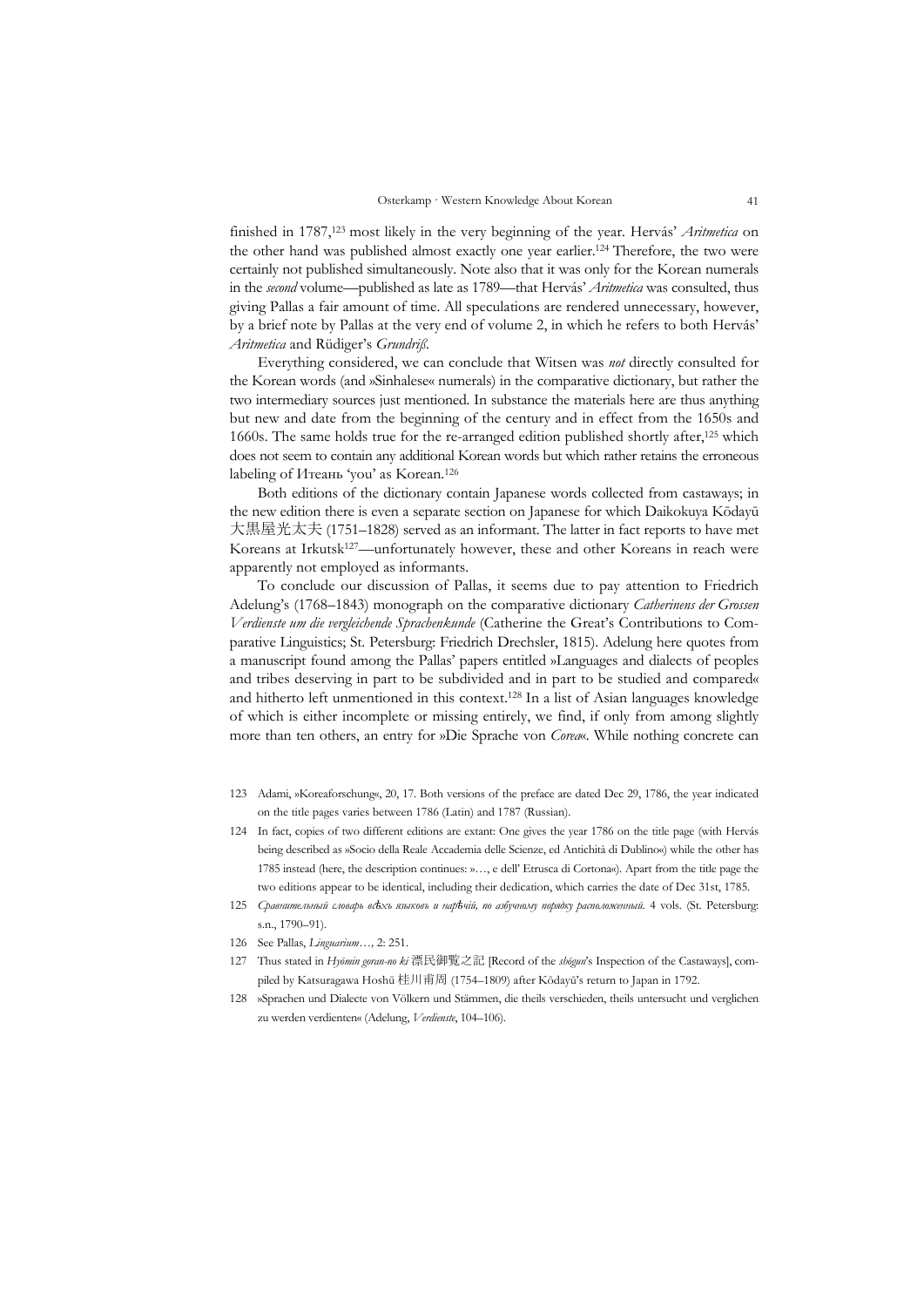be reconstructed from this alone, this is at least sufficient to demonstrate Pallas' awareness of the incompleteness or imperfection of his sources—or rather his lack of satisfaction with the status quo. This is an interesting insight into Pallas' stance on the materials available on Korean.

#### *The Subsequent Decades: An Outlook*

The period that follows—namely from the closing years of the 18th century to the 1830s is characterized by a wealth of new sources and therefore new data on the Korean language and script to become known in the West. As this will be reconsidered in detail on another occasion, only a rough outline is given in the following.

 Firstly, regarding the script, in the second half of the 1790s Isaac Titsingh (1745– 1812), the former *Opperhoofd* in Japan and Dutch ambassador to China, returned to Europe and brought with him collections he had acquired abroad. Among these was a copy of Hayashi Shihei's 林子平 (1738–1793) well-known *Sangoku tsūran zusetsu* 三國通覧圖説 (Illustrated survey of the three countries surrounding Japan; Edo 1786), containing a specimen of *han'gŭl* in the form of a transcription of the *iroha* poem, as was not uncommon for such specimens in Edo period sources. Its publication under the name »Alphabet of Corea« in *The Oriental Collections for January, February, and March, 1799*, thanks to Joseph Hager (1757–1819), was long equated with the introduction of the script to the West.

 As a by-product of the French missionaries to China, the year 1790, however, already saw the printing of a Korean version of the Lord's Prayer in Peking along with versions in Chinese and Manchu.129 At the same time a syllable chart of *han'gŭl* was produced, both with the help of the later martyr Yun Yuil 尹有一 (1760–1795) and both were thereafter sent to Europe. Owing to the romanisations provided alongside the original script, these would soon become the foremost sources on the subject matter for Orientalist Jean-Pierre Abel-Rémusat (1788–1832), who after several postponements finally published his *Recherches sur les langues tartares* in 1820.

 Entirely shrouded in oblivion in this context is one of Hervás' unpublished works that will be treated in extenso in the near future: his *Paleografía Universal*, known in the form of a manuscript dated 1805 (but apparently written over a span of more than a decade). His source on *han'gŭl* was a brief account of the Japanese script printed in Korea towards the end of the 18th century for the use of official interpreters of Japanese—a work which itself has gone largely unnoticed and is nowadays kept in the Biblioteca Apostolica Vaticana (shelfmark Borg.cin.400). In the 1830s further accounts of the script together with charts

<sup>129</sup> In fact this is merely the Sino-Korean reading of the Lord's Prayer translated into Chinese (cf. already Adelung, *Mithridates,* 1: 533 on this point). The earliest actual translation into Korean to appear in a Western publication is likely the one given by Charles Dallet on a plate in his *Histoire de l'église de Corée* [History of the Church of Korea], 2 vols. (Paris: Victor Palmé, 1874).